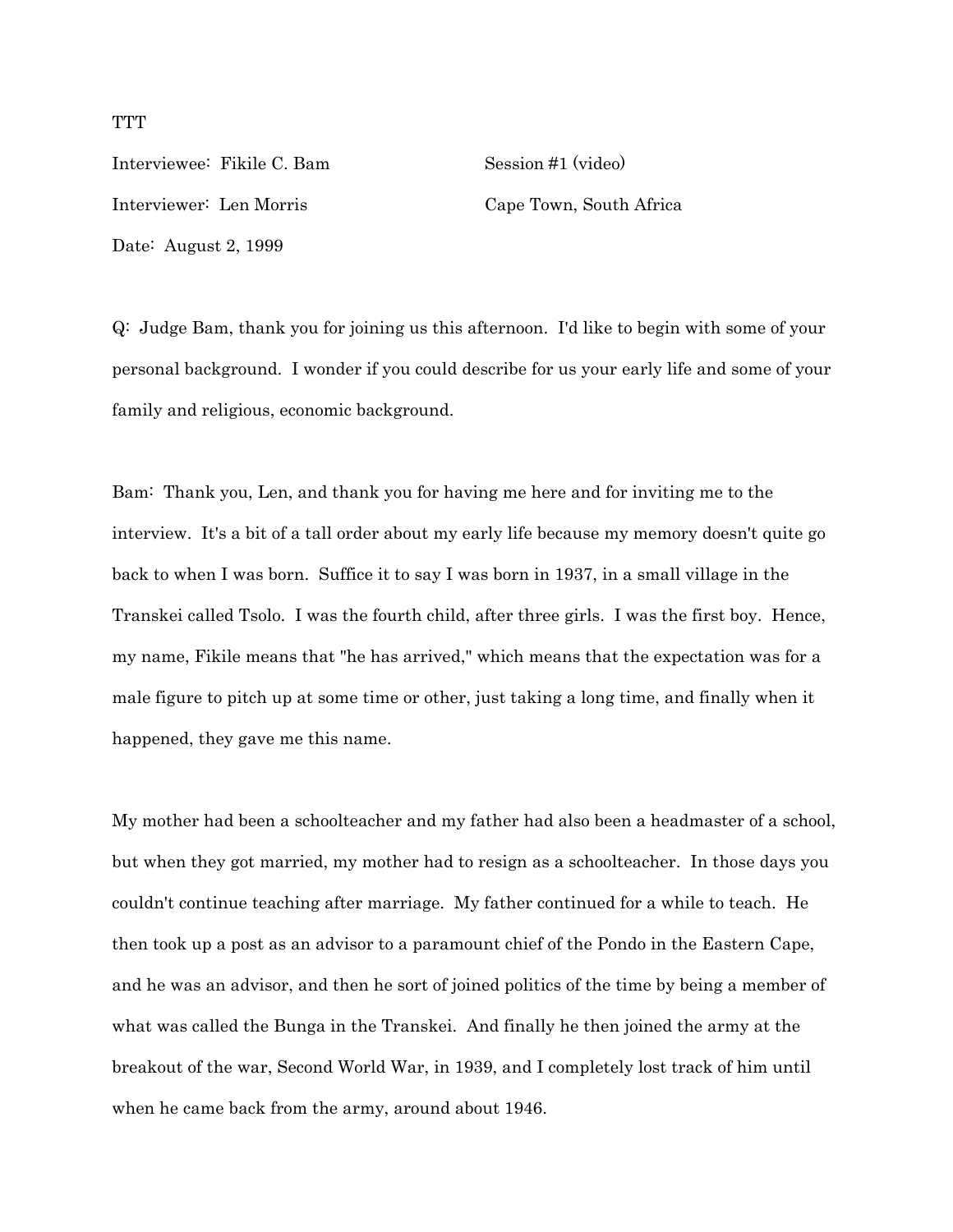So I spent a lot of my time with my mother during the war years and when I was growing up, and she was working at the mission hospital in Pondoland in the Eastern Cape. She was working for a doctor called Dr. Drew who made her interested in nursing, and she subsequently took up a course in nursing, public health, and moved off to Natal.

So I grew up with my mother and grew up at the mission school, first in Pondoland, and then at the end of the war we moved up to Johannesburg, which is now called Gauteng, and I resumed my early education at a mission school called St. Cyprian's in Sophiatown in Gauteng. And the person in charge there, who was superintendent, was the Reverend Trevor Huddleston, who was quite well known, died recently. And from there I went to a high school, again an Anglican mission high school, which was situated in the south of Johannesburg, in a place called Rosettenville, called St. Peter's. Again, the Reverend Trevor Huddleston was in charge of that.

The person whom I got to know very well as I was going through these missions schools was Oliver Tambo, because he taught first at a school in Pondoland and then afterwards at the high school I went to, at St. Peter's in the Rosettenville, and I met him at both schools and he taught me in both schools. And I became very close to him, as a result of which when he decided to become a lawyer after teaching, he was able to attract me to the same profession, and I followed in his footsteps, literally.

Q: At what point would you say you became aware of race as a divisive issue in the country or influence on the course of your life?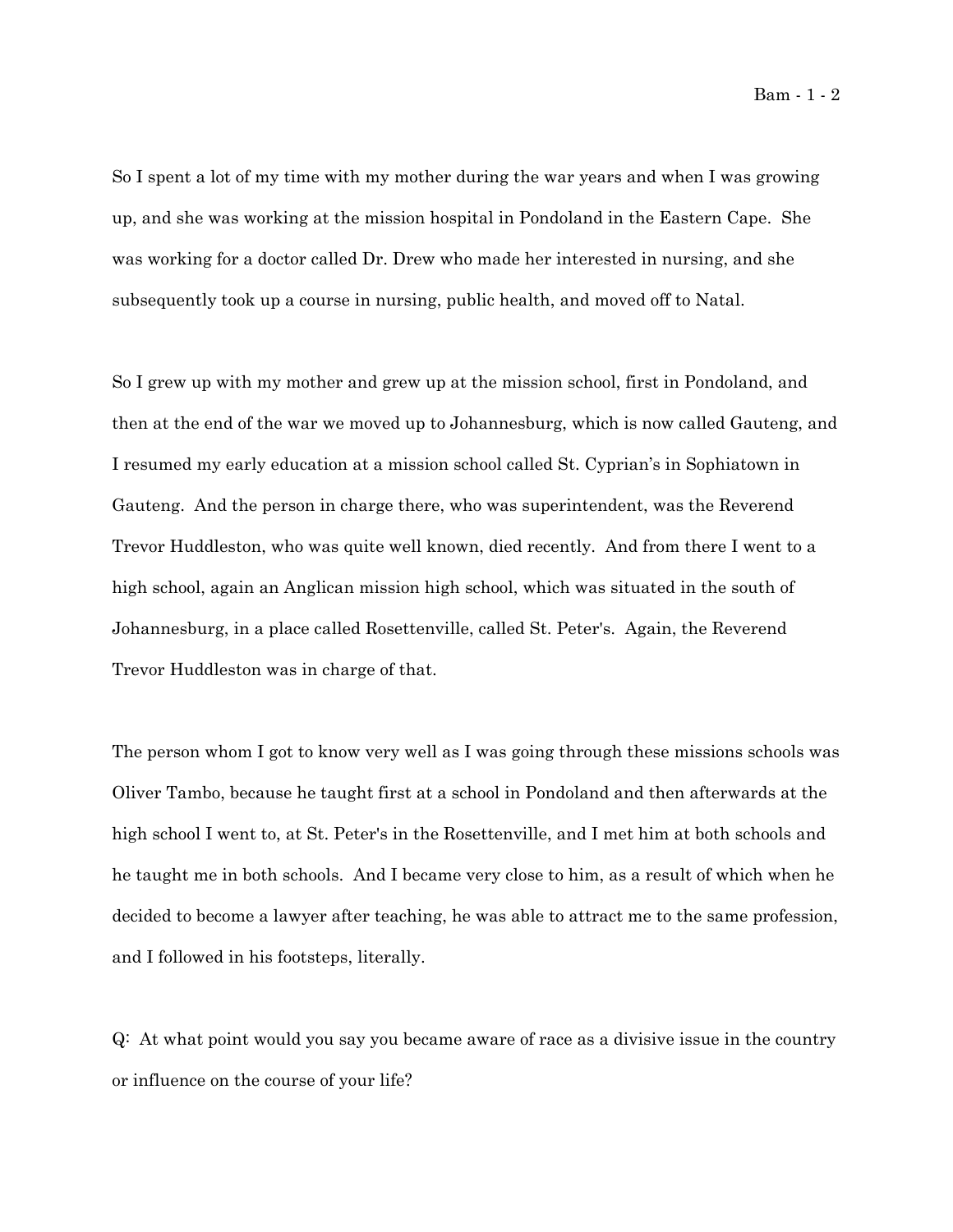Bam - 1 - 3

Bam: I really think it was only when I came up to Johannesburg in 1947, you know, when I was just under ten years old, when I lived in Sophiatown, that I became aware of this, and I think I became aware of it just from what was being taught at the school where I was. We were being taught by teachers who were very politically conscious, who taught us about Gandhi, for instance. White students hardly knew who [Mahatma] Gandhi was. We already knew what he stood for. And they talked about equality of man, equality of human beings, and pointed out that the system that we were living in-- which was not really apartheid at that time, it was just as a color bar-- that segregation and the color bar were not right either, in terms of Christian teaching or even in terms of ordinary democratic principles. And that where we were living in Sophiatown -- which was just a black township of very poor people, you had hardly any white people there -- and I became aware that in the town itself, in the center of Johannesburg and in the other northern suburbs, white people lived there only and they were rich. I think it was around about when I was ten years old, to cut a long story short, that I became aware of this distinction.

Q: Did you feel that your personal educational opportunities were also proscribed and limited by the system? It would seem that becoming an attorney would be quite a reach, and unusual.

Bam: No, to be quite honest, I didn't even aspire to become an attorney until quite late in my life, until I was about seventeen and finishing off at high school. When we started schooling, the idea, even from the point of view of our parents, was simply that they wanted us to be educated, I think, to be able to read and to write for its own sake, to be able,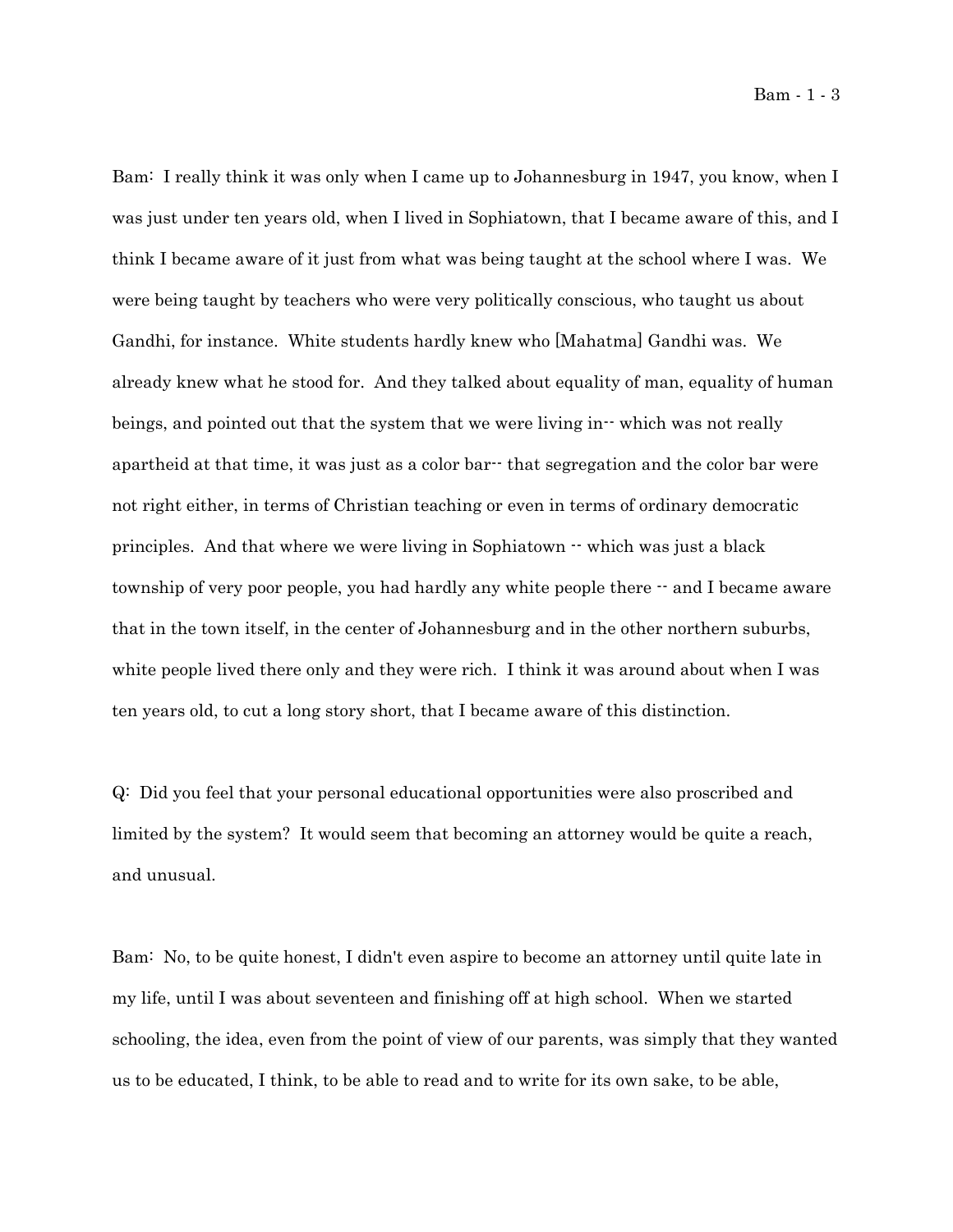hopefully, to get into professions like teaching, like the priesthood, but nothing more than that, you know.

At the time when I grew up, I hardly knew of the existence of any black attorney or black advocate, and I wasn't aspiring to become one. I just didn't think it was part of our lot to become those elevated things, and it was only, again, when I was about seventeen, as I say - - this would have been around about in the fifties, in the mid-fifties -- when a number of things had been happening politically in the country, when people had returned from the war with political ideas of freedom, of democracy, and when there were people within the ANC [African National Congress] once again talking about nationalism, about democracy, and about freedom, that these aspirations started to develop.

It was also during those years that people like Tambo thought it was appropriate to move from teaching and to go into law, so it was just a new thing, really, that this was happening during this awakening of awareness of nationalism and so on, that all the things came together and the aspirations started to develop.

Before that, I think we were all sort of, as a nation, pretty content with what God had given us, with our parents and with our stations in life, but I think that ended completely in the fifties when the new chapter began. That's about when I was growing up, when I was looking out for a career, and only then did the aspirations become part of me and I followed Tambo's examples and I was going to go to law school, whereas before then I was probably going to go for the ministry or just go for teaching.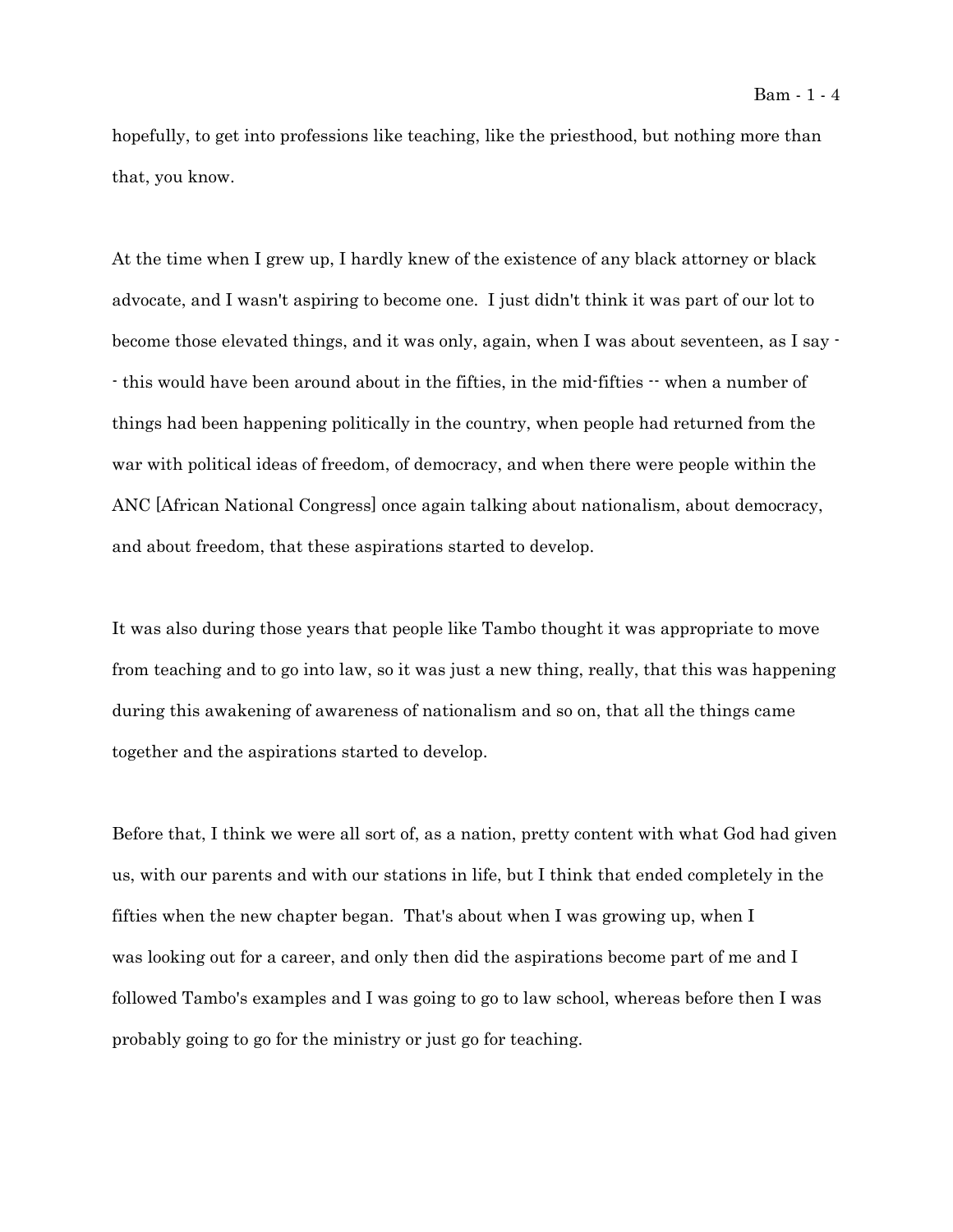Bam - 1 - 5

Q: What would Tambo have said to you to make the argument in favor of going into the law? Would he have made the case that you could help your people against this oppressive system? Or was it simply a case of a young man modeling himself after  $\cdot$ 

Bam: Well, Tambo himself said nothing at all of that sort. He just merely, I suppose, by his own actions became a role model. We were following his examples the same as with his partner, Nelson Mandela. I don't think they sort of went upstage and said, "Look, from now on let's become lawyers." But I think implicit in their own choices was the fact that you could possibly do more to promote the liberation struggle by becoming a lawyer. Somehow lawyers were identified with people who could do more, more than ministers, for instance, more than teachers, because they could actually stand up there and challenge laws and challenge to some extent the system, challenge the police, challenge the administration, and say things there about oppression which other civil servants such as teachers and probably ministers, for other reasons, couldn't say out openly.

I think that's all that happened, and because they were moving into this field and were also political fields, the idea sort of spread around that to become a lawyer was to become someone who could be quite important in promoting certain of the aspirations and ideals which were developed around that time.

Q: Where did you study law?

Bam: I studied law here at the University of Cape Town [UCT]. That's where I went after I finished my high school. I did a B.A. at UCT, which was a mixture of languages and of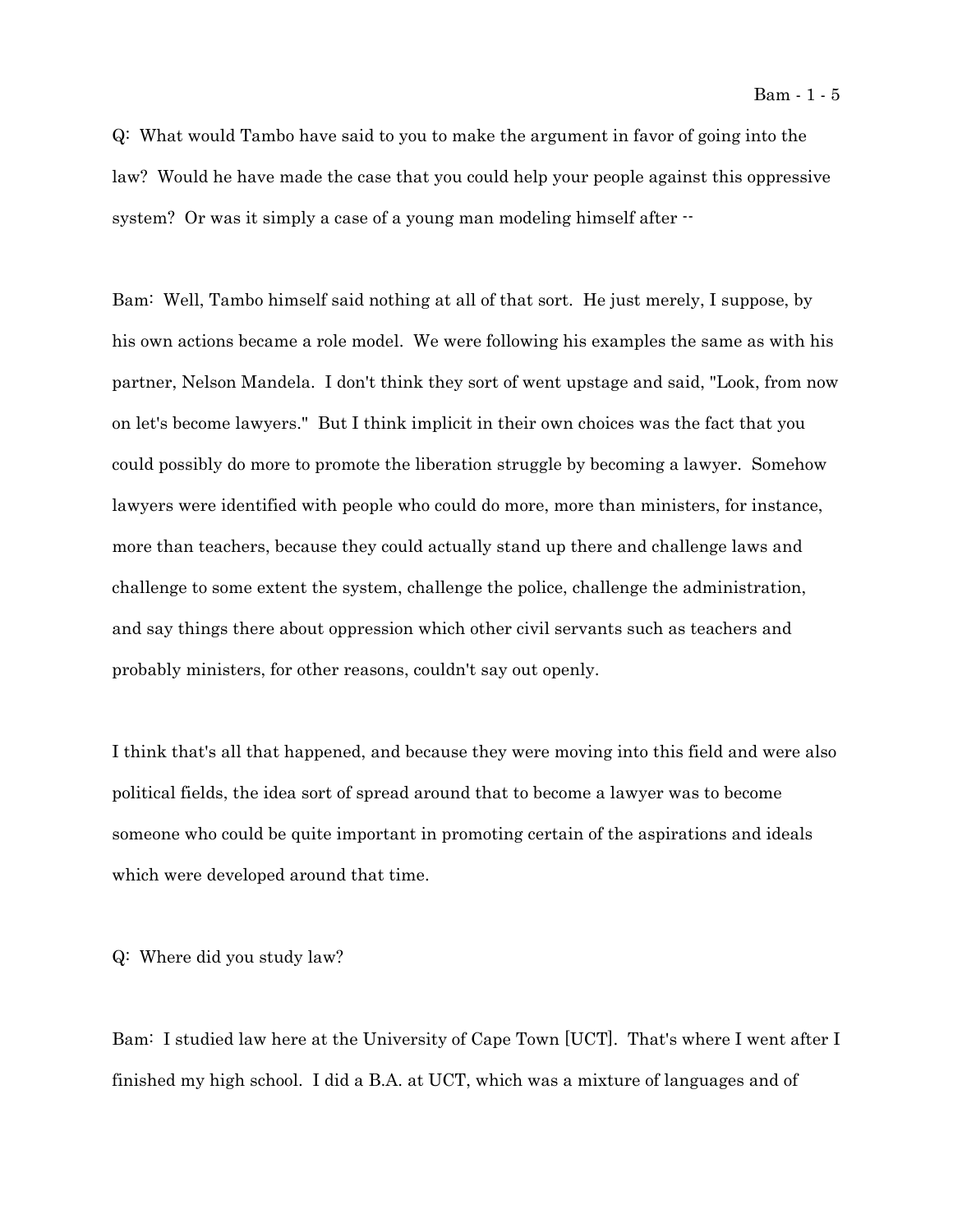anthropology and also of law subjects. And I graduated in 1960, and then continued with my legal studies at UCT and started an LLB, which is the basic law degree, or which was the basic law degree at the time -- still is. I didn't finish that because I got arrested in 1963, the year I would have completed, and was convicted of sabotage and went to Robben Island for the next ten years.

Q: Which leads to politics and the question of political affiliations. What was your relationship to the ANC, or were you associated with another group?

Bam: I was really raised within the ANC, in the sense that in Gauteng, where I grew up, in Sophiatown, in particular, the ANC was the only known political movement, and the leaders of the ANC were the only known political leaders  $\cdot$  Walter Sisulu, Nelson Mandela, Duma Nokwe. A whole range of other prominent people in Johannesburg in those years all belonged to the African National Congress, and this is the milieu in which I grew up. It was hardly necessary to be a card-carrying member of the ANC to be ANC in that era, so I never joined. The rest of my family, though, were ANC members, my parents and my elder sisters.

But I never joined until I came down to Cape Town, to university, and there what really excited me was the new kind of politics which I was learning on campus, which was all about socialism. That's what really attracted me, and so I joined the Unity Movement, which was an openly socialist movement  $\cdot$  Trotskyist movement, some people say. That's when I first sort of identified myself with a political party, and I joined the youth movement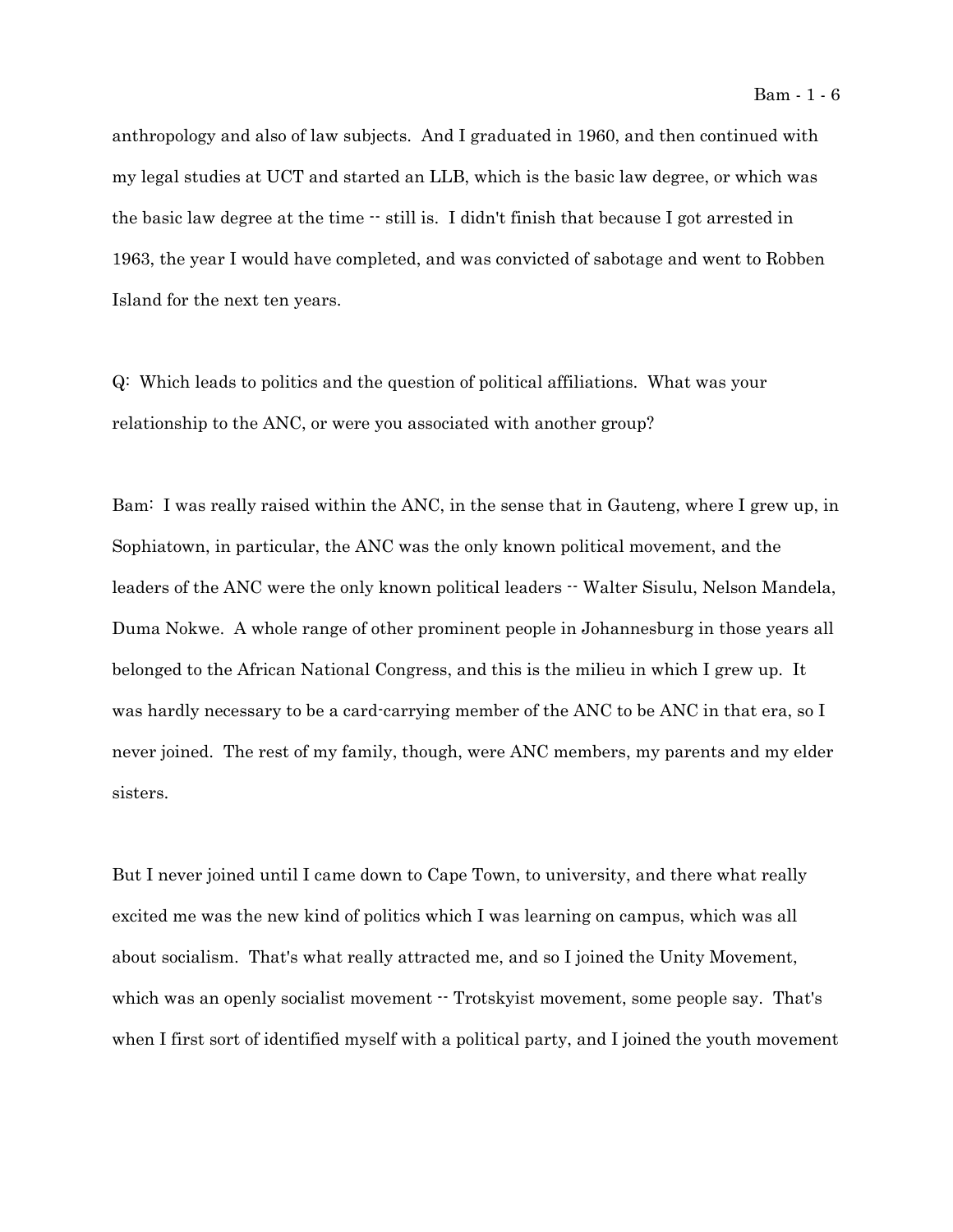of the Unity Movement, subsequently joined the students' organization, which was called the Cape Peninsula Students' Union and also affiliated with the Unity Movement.

I think by the time I went to jail, I went into jail as a Unity Movement person, not exactly because the Unity Movement itself, the larger body, hadn't sanctioned some of the things that sent me to prison, such as acceptance of the armed struggle, for instance, of guerrilla warfare. That had not been sanctioned by the Unity Movement. It had already been sanctioned by the ANC, and in a way that is where I sort of struck a common chord again once more with the ANC and developed an association with the ANC through being in prison with the ANC people whom I've mentioned, Govan Mbeki, Nelson Mandela, Walter Sisulu , and the whole range of other people, some of whom were my contemporaries in high school.

Q: What were the specific activities that led up to your being detained and then imprisoned?

Bam: Well, when we were students at Cape Town University, or I was a student at Cape Town University and we belonged to the Unity Movement, among the people there who were my contemporaries was Dr. Neville Alexander, who was an activist who traveled abroad and had come back here with ideas, socialist ideas, which were really amazing for us at the time, and who, among others, in about '60, advocated the idea of the armed struggle, and went further to actually get literature dealing with the armed struggle, dealing with unconventional warfare.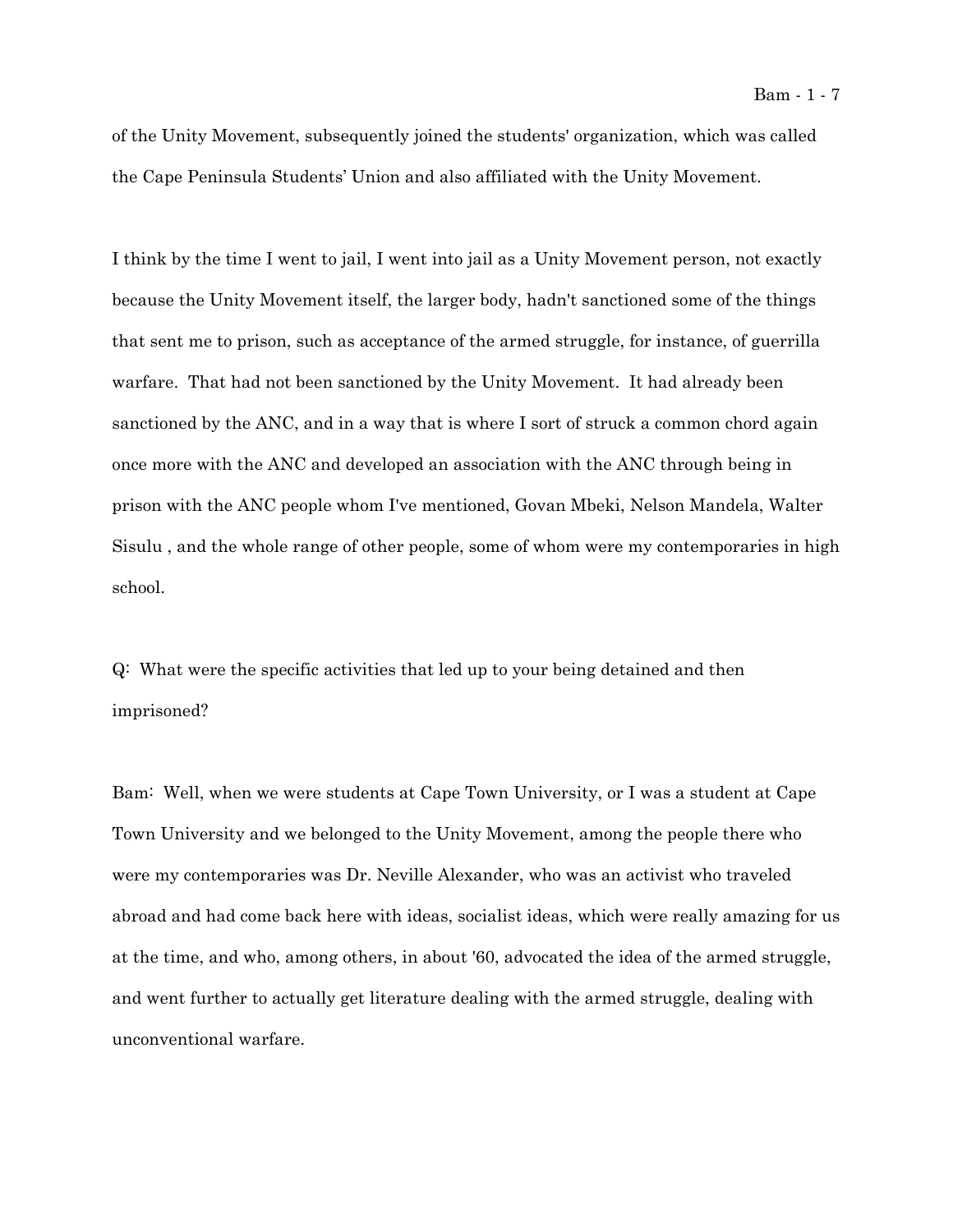Bam - 1 - 8

We started reading books from the Algerian war and from the Cuban revolution, books by [Ernesto] Che Guevara, and from the Chinese revolution, Mao Zedong, and basically we were students, academics, and we got involved in the reproduction of this kind of literature, whatever related to unconventional warfare, because we were convinced that this is the way which the South African struggle would have to take, that it would have to take up, unconventional warfare, because we couldn't possibly fight the South African defense forces -- it was too powerful -- by conventional means. So that we had to really focus on guerrilla warfare.

We did that, and we collected literature from all over, from South Africa, because South Africa had also fought a guerrilla war against the English, and so we collected their literature, too. And the mistake we made was to go further and not just collect, but to reproduce this literature and distribute it as widely as we could among our own congress. We started forming guerrilla warfare cells, and that's what we were caught doing, and the law had been against us. A law had been passed which was retroactive, and there were a lot of things that we were doing had not, at the time we were doing them, been illegal, but the law subsequently made them illegal retrospectively. And we were charged and convicted of sabotage. That was the short name. The longer name was in terms of a law which had a longer name than sabotage, but everybody accepted that, and we refer to it as the Sabotage Act, and we were convicted under that.

Q: The Suppression of Communism Act?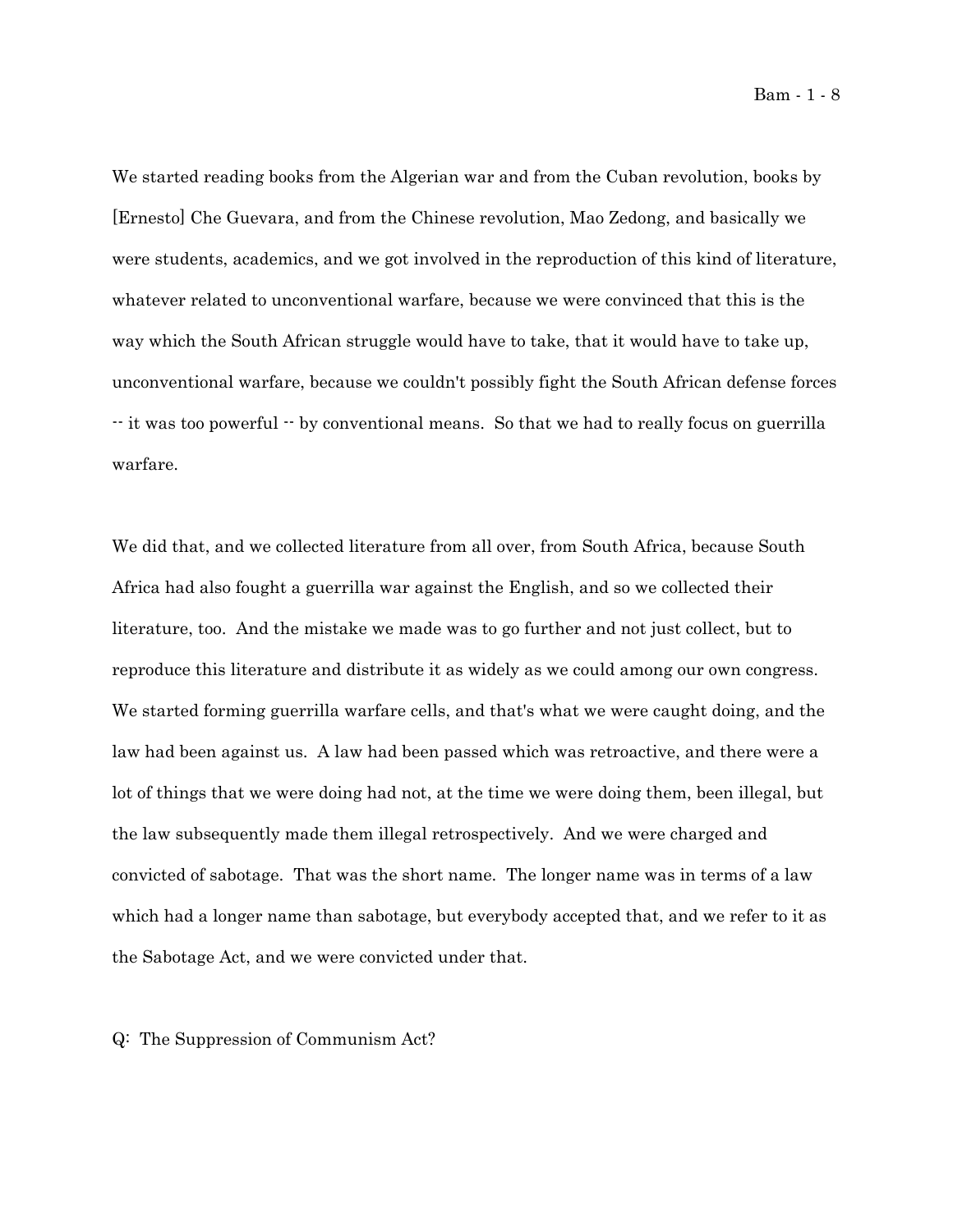Bam: No, it was actually the General Laws Amendment Act, and under the General Laws Amendment Act fell this particular category of people who performed acts which were intended to undermine the government of the day by violence.

Q: The regime had an act to fit any category of political expression that ran counter to their point of view, didn't they?

Bam: Oh, absolutely. Absolutely. Everything was covered, which partly explains why it was called the General Laws Amendment Act so that it could be a basket for anything which tended to be in opposition to the regime at the time, but the detail of it all was that if it was something that aimed however indirectly to overthrowing the government, it would fall within the sabotage camp. This was in the sixties.

Q: Were you able, while you were engaged politically, to practice law? Did you ever, as Mandela and  $\cdot$  was Tambo Mandela's partner for a time?

Bam: Yes.

Q: They actually had a practice.

Bam: They had a practice from the early fifties.

 $Q:$  But then they couldn't keep their premises because of  $\cdot$  they couldn't get the permit for their office. Did you practice law and did you experience some of those same difficulties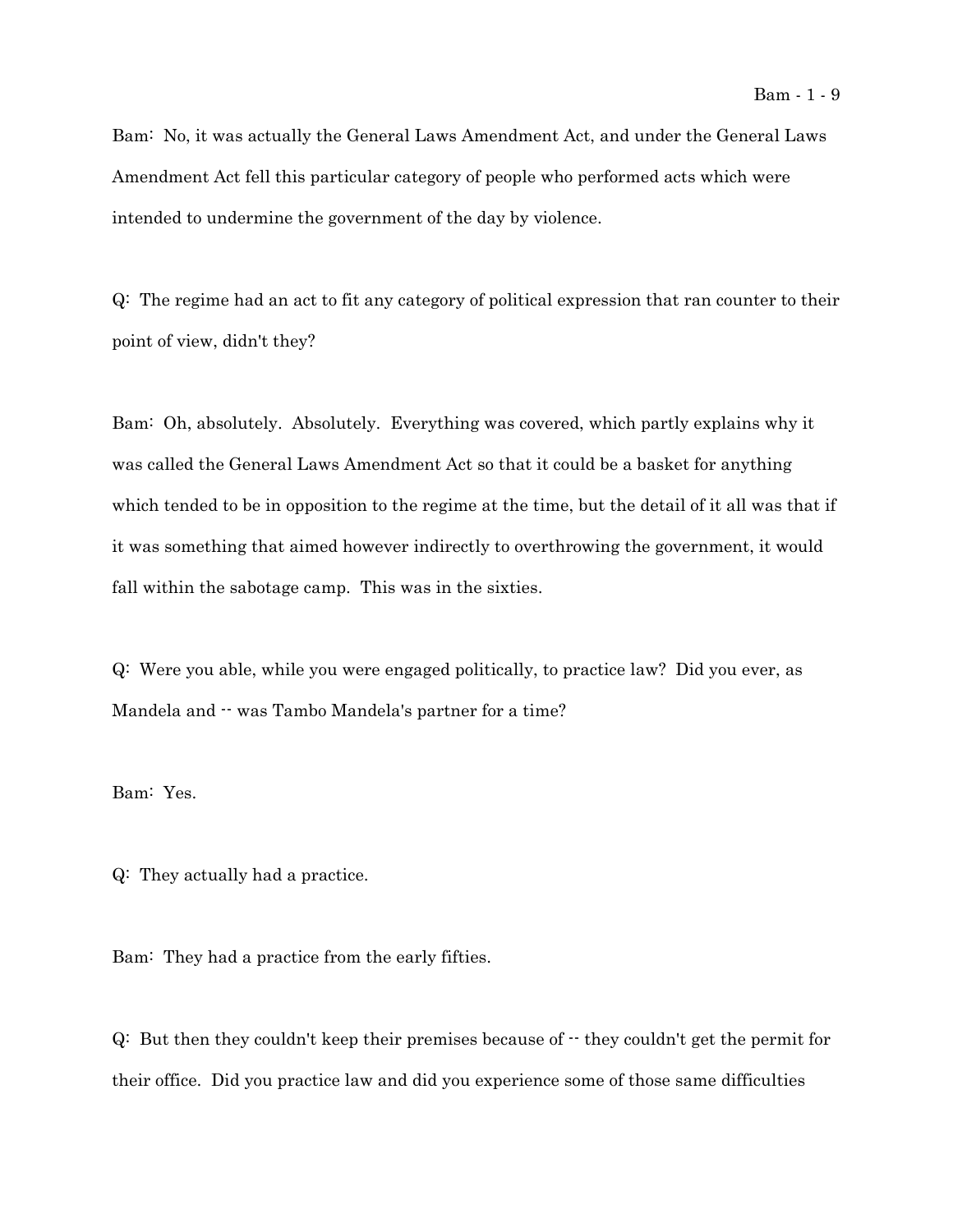that again the government would set up to prevent obviously any legal challenge or legal assistance to someone who might be challenging there?

Bam: Yes. Well, I went into prison while I was a student and before I had qualified as a lawyer, so I never had to practice. So it wasn't a problem at that time. It did become a problem after my release from prison as to whether I could join the profession. And the first verdict, at any rate, on the part of the lawyers' organization where I first attempted to rejoin the profession was that I couldn't, that I was not a fit and proper person, as they said, to become a member.

But the problems which you are relating to about Mandela and Tambo, they did have obstacles in their practice. They were older people than I am, and they had already been admitted to practice the law at the time when they got into  $\cdot$  at the time when they were being very active. But they did have an office, as a matter of fact, in downtown Johannesburg, which they somehow were able to run. I suspect it was probably a lease arrangement with some sympathetic Indian people who may have owned and then occupied those premises rather than on permit in their own right.

But they did run a practice. The obstacles to their practice were, of course, that they got involved in the treason trial. They got involved in trial, so they couldn't have a smoothrunning practice because of their political activities. But I didn't have the same set of problems, as I say, because I hadn't yet completed, and I had been a student when I went in. And the problems I had were only subsequent to my imprisonment.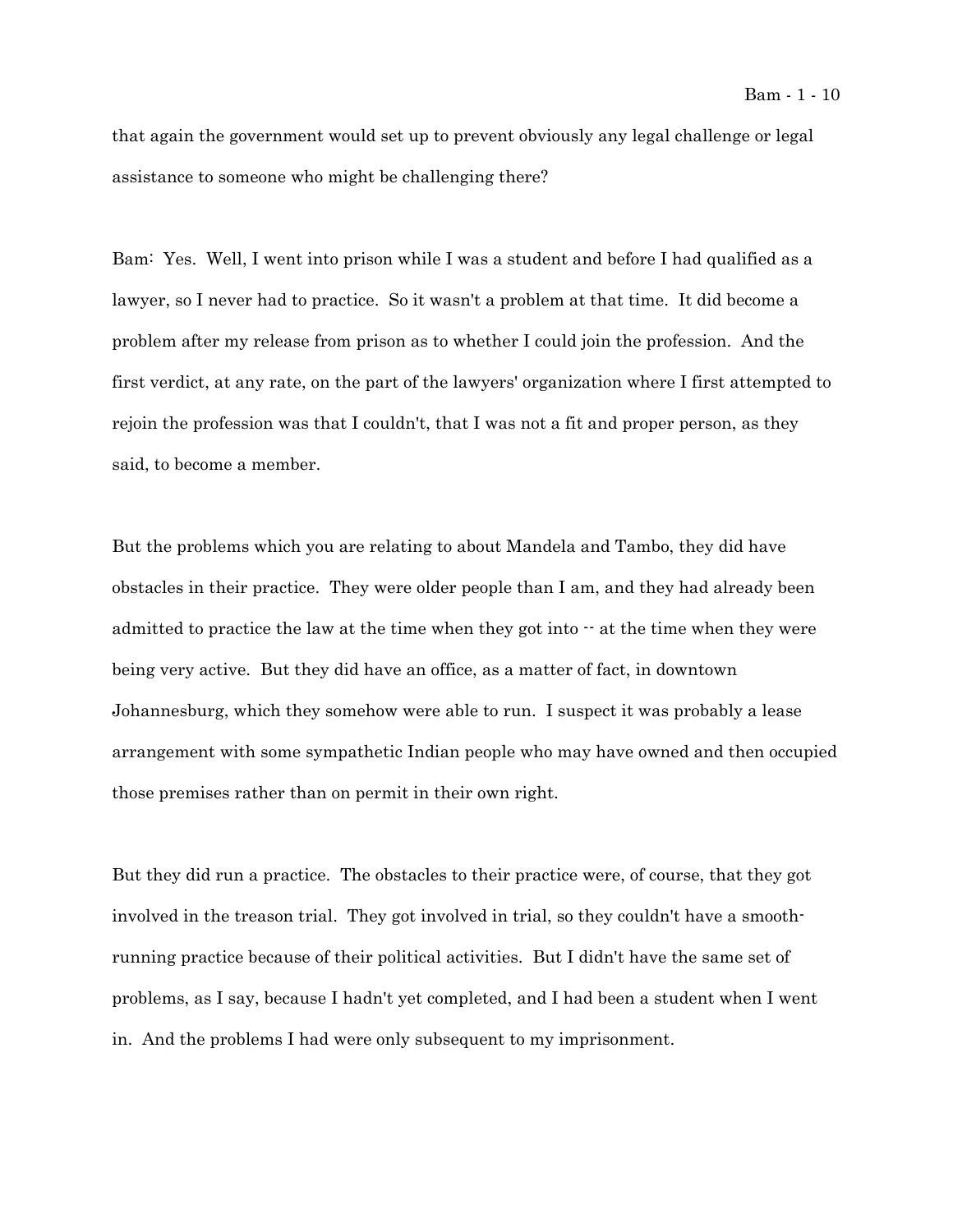Q: What were your feelings at the time that you were detained? What were your feelings about the use of force then? Had you concluded that armed struggle would be a necessary path?

Bam: Yes, I had, and that is precisely why we were convicted ultimately of sabotage. I think the turn came around about 1960; in 1960, in fact. Before then, my ideas on the use of violence or on the use of the armed struggle were not defined at all. And I, in fact, tended, in terms of my upbringing, my Christian upbringing, it should seem that it was not the way to go, and that the way to go was to be good and to  $\cdot$  to government, making protests and negotiating and so on.

But that all changed in 1960. That all changed largely as a result of the 1960 massacres in Sharpeville and also in Langa, where people who had been demonstrating peacefully were mowed down very viciously by the system in both areas, and after which I think any talk of achieving our aims by peaceful means was really thrown out the window, as far as we were concerned and a lot of my contemporaries were concerned. Plus, of course, the effect of what was happening elsewhere, as I said, in Nigeria and Cuba and in China. We felt that there was hope here also to address the issues of liberation through the barrel of a gun, as they say.

Q: I realize that in the context of an interview like this, that your answer to this question will be limited to a certain degree, but I wonder if you could comment on or describe the experience of ten years-plus at Robben Island with Mandela, and the others, and how that changed you, if, in fact, it did.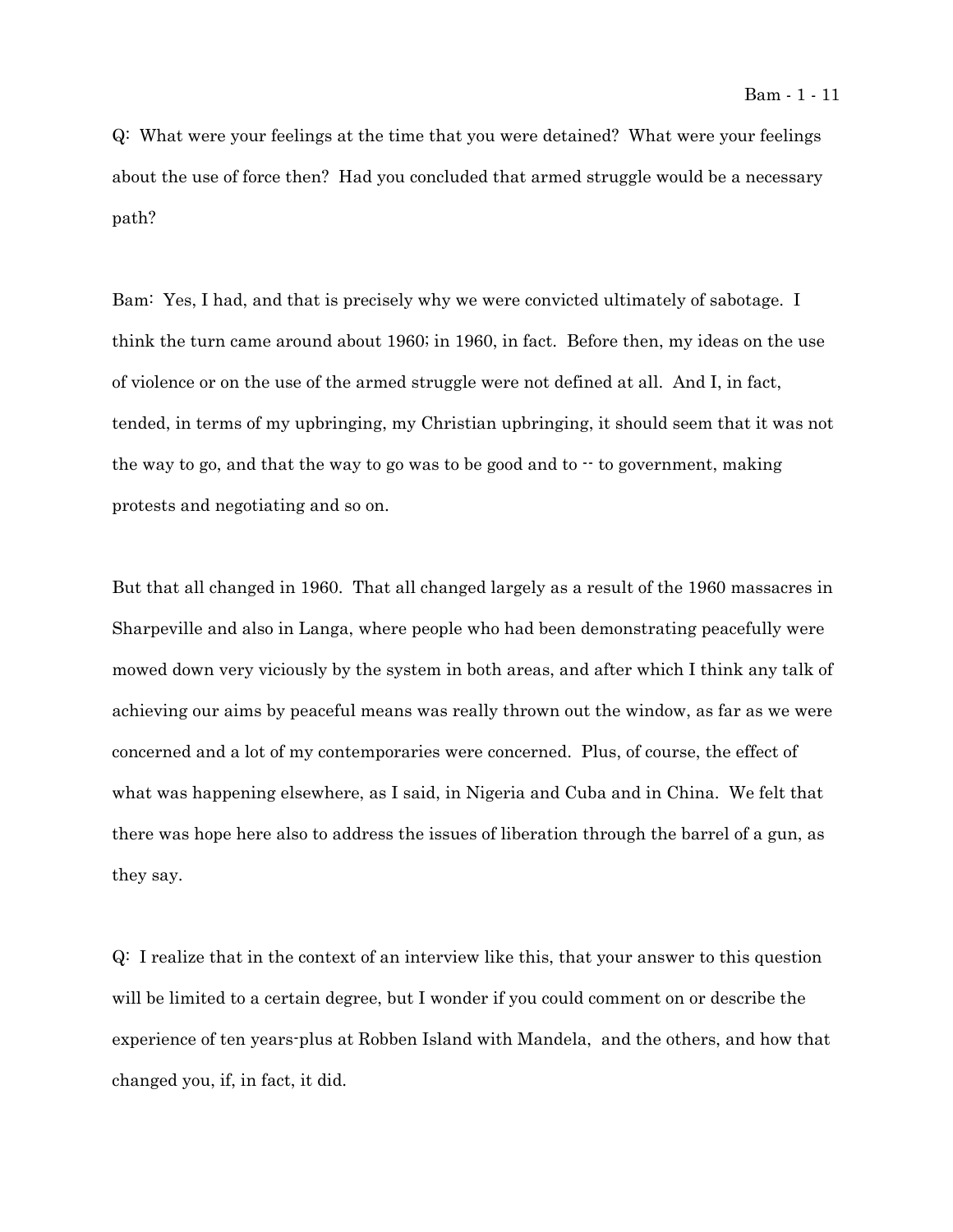Bam: Well, it certainly did  $\cdot$  I'm not sure of the word change. It just taught me something new, something I hadn't known, let me put it that way. I learned a lot through the experience and certainly wouldn't be what I am without it. But when I first went to the island, I suppose none of us had any notion of what it would be like. It was really the first time it had happened in this country that people went to prison on a large scale, politicians went to prison on a large scale, and for long periods.

But what happened, in fact, is that though the initial experience was very traumatic and I felt sorry for myself for having landed in that, but gradually, as I was interacting with other political prisoners, interacting also, of course, with prison warders, gradually I began to actually feel that this was a worthwhile experience. I was learning things which I could never have learned from books or from being outside or mainly from theorizing. I was learning something about the nature of the struggle itself, about the nature of how we were being governed, how we were being ruled, and came to appreciate that at the end we were indeed being ruled through the force of arms, and that there was nothing we could do without addressing that issue, without addressing the issue of taking up arms. And I became more and more convinced about it, I think, the more I was in prison.

At the same time, I think prison had the effect of teaching me South African society more deeply than I would have ever got to know it from books, as I said. I would exchange with the warders and talk to the warders, and I would exactly know where these people came from. I learned that it was not really  $\cdot$  although it appeared on the face of it to be about race, that it wasn't so much about race, it was more about power that the whole struggle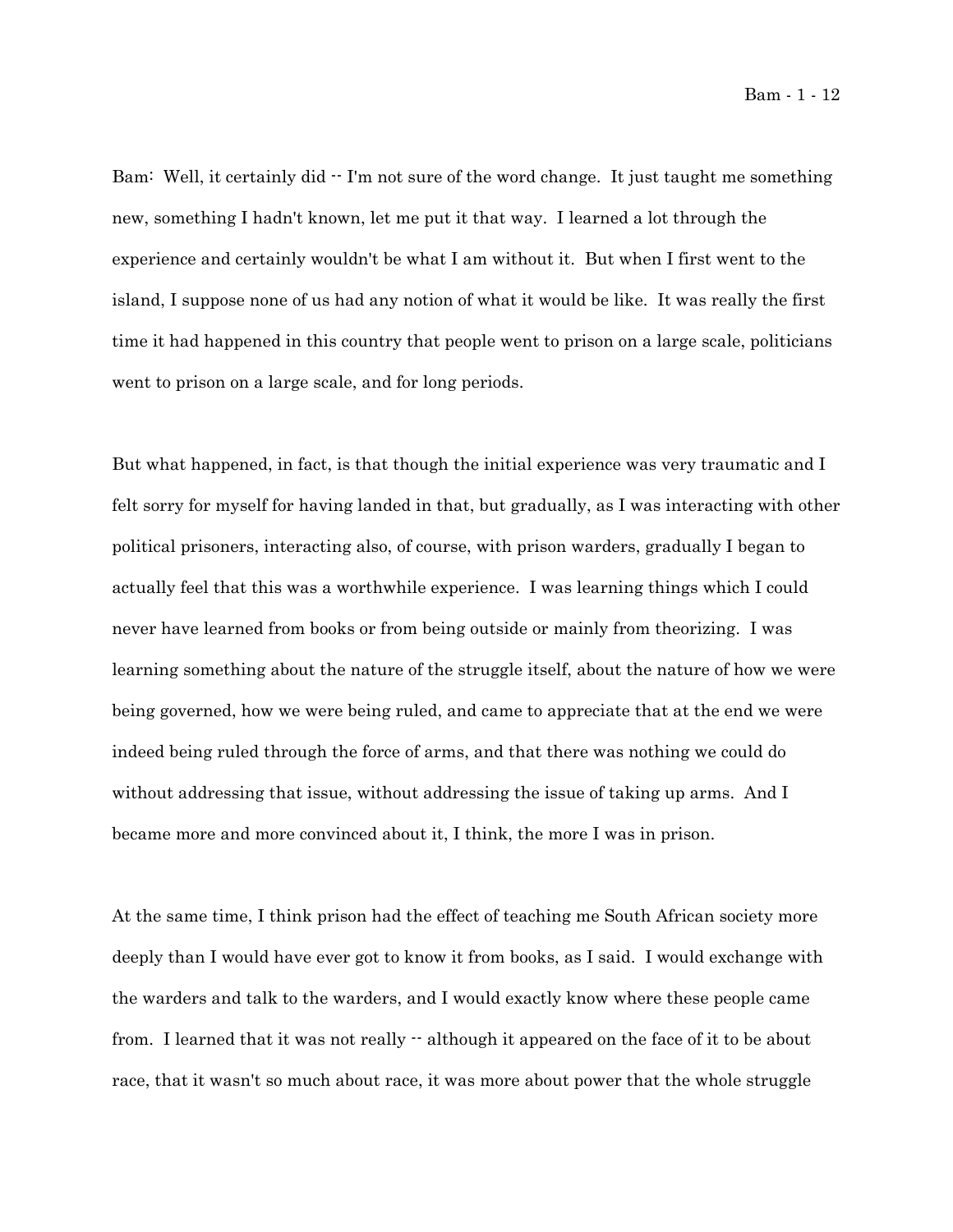would revolve around, and that also the other elements were matters like poverty, which were very important, and that people were not necessarily bad because they were white or Afrikaner. I suddenly came across prison warders who'd never been to university or anything, who had an inner sense of justice and fairness between them.

There was a warder, for instance, by the name of Pretorius, who looked after us, who just couldn't bear the fact that I was being treated different from the other prisoners who'd been with me, most of whom had been colored and were getting special treatment in terms of clothing. They were getting boots and socks and jerseys, and I was not entitled to any of these things because I was African. Pretorius always made a point of going out and getting these things for me, although it was against the regulations to do so, but he knew that I'd been involved in exactly the same sorts of things as the other colleagues, and he didn't see the reason why I should be dressed differently. But that was all a very useful learning.

As the years went on, you actually lost a lot of unnecessary bitterness against individual people or against individual white people or because people were white and the mistrust you had grown up with, and you suddenly knew it that was all about systems and not necessarily about people, that the struggle was about, and that what had to be changed was the system, and that to change people's hearts would be something that followed almost automatically. And we worked on that consistently.

The discussions we had also among ourselves were very useful, particularly with older politicians, of course, like Nelson and Walter Sisulu, who were really committed in a very real sense to the idea of liberation, the idea of democracy, and didn't attach it to any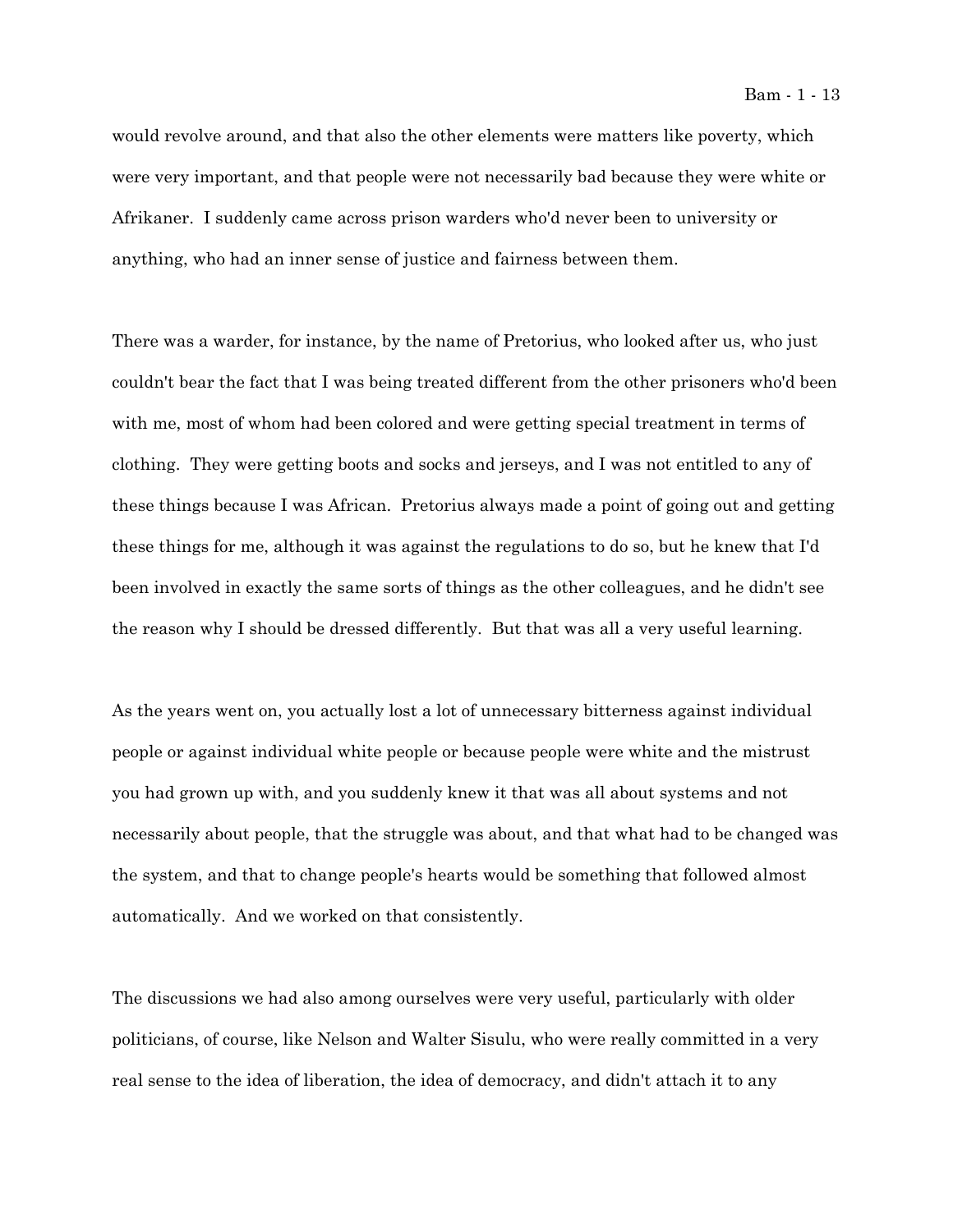particular groups or individuals. We were also talking about systems and were prepared, had the patience to wait until things took their course, as they ultimately did.

## [END TAPE ONE, SIDE ONE; BEGIN TAPE ONE, SIDE TWO]

Q: In your prison discussions with the older ANC members and amongst the other inmates, did you view yourselves as political prisoners?

Bam: Yes, we did. We did. We viewed ourselves as political prisoners, but, of course, the government did not view us as political prisoners; we were ordinary prisoners. The government only recognized one person as a political prisoner, and that was Robert [M.] Sobukwe of the ANC  $-$  of the PAC [Pan-Africanist Congress], because he, after serving his sentence and completing it, nonetheless, continued to be detained on the island, and then the exception was in making that case that he was the only one who was being detained for political reasons. The rest of us had actually breached one law or another, and therefore we were regarded as criminal prisoners, but we didn't buy that at all. I mean, I think we all looked upon ourselves and believed we had been in for political reasons and for no other.

Q: The discrimination that you experienced outside of prison was reflected also in the system that was in place at Robben Island. You alluded to it a moment ago. But coloreds were treated differently than black Africans.

Bam: Yes.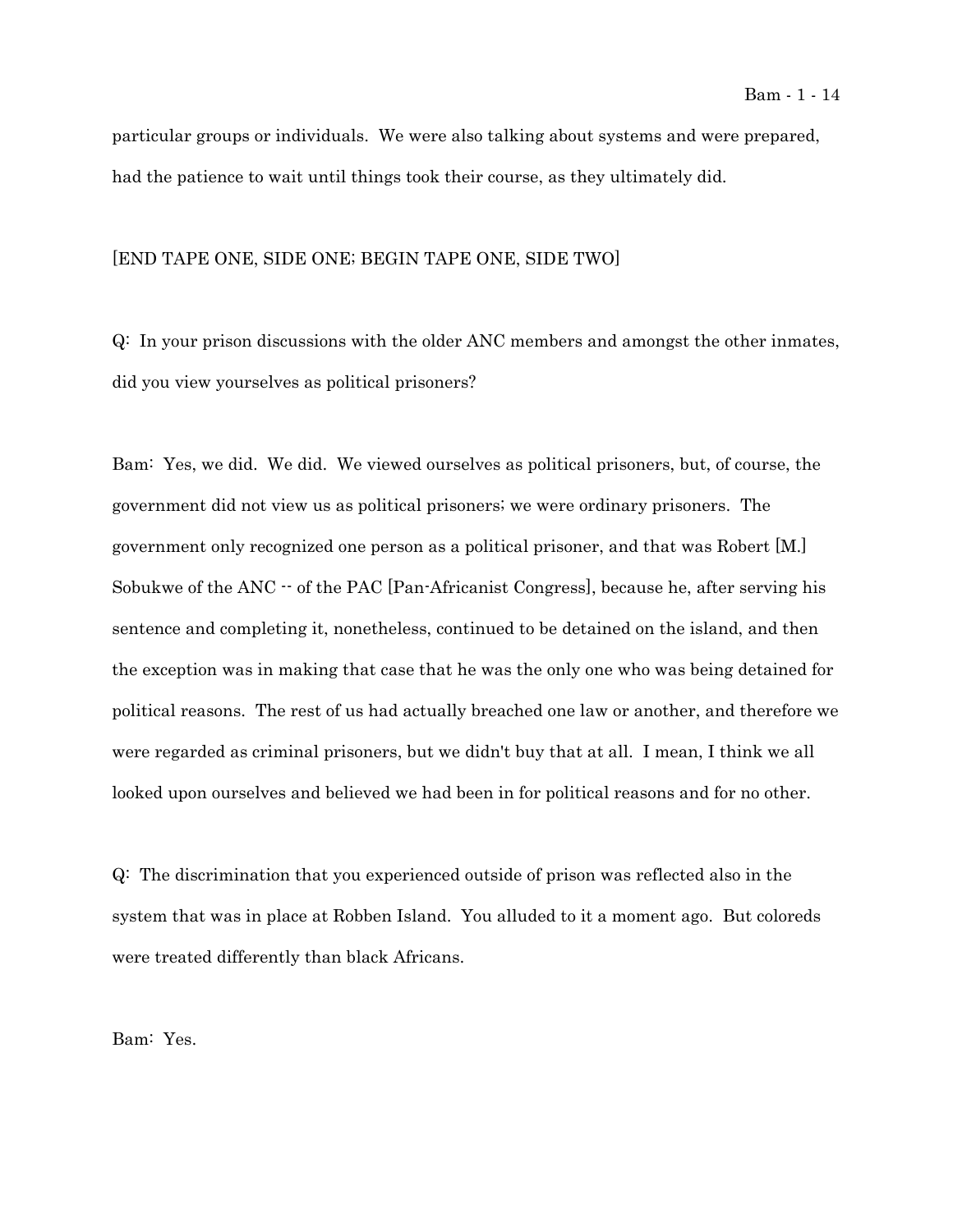## Q: Can you speak to that just a bit?

Bam: It was really a practice which had been followed, of course, in South African prisons long before political prisoners went into prison, that, first of all, people depending on the racial makeup were sent to different prisons. You never really had a situation where the prisoners were mixed. You always had separate prisons for white people, and that continued into the era of our time when we went in. There wasn't a single white political prisoner on Robben Island, for instance. All the white comrades were sent to Pretoria, mostly. And so that already had been part and parcel of the prison regime, that there was this different treatment.

The white prisoners had always had better privileges in prison than the rest of the other prisoners, who were mostly black. They got a different sort of diet, different clothing, different kinds of work to do, and generally better conditions within the prisons themselves. And then on Robben Island itself, that was a regular continuation of that system, that you differentiated as a matter of course between races. You must remember that there was an overall understanding among various governments, whether they were Nationalist or United Party, that it was important, you know, in order to rule the country effectively, to have divisions among the various racial groups on the principle of divide and rule, and so coloreds had always been treated differently from Africans. Colored and Indians had always been different. It was necessary to have that division lest they should make common cause, you see, against the white regime. And that continued, as I say, into prison. It was sort of expected. Nobody thought it was anything terribly -- what you call? -- out of keeping with the apartheid mentality and way of thinking.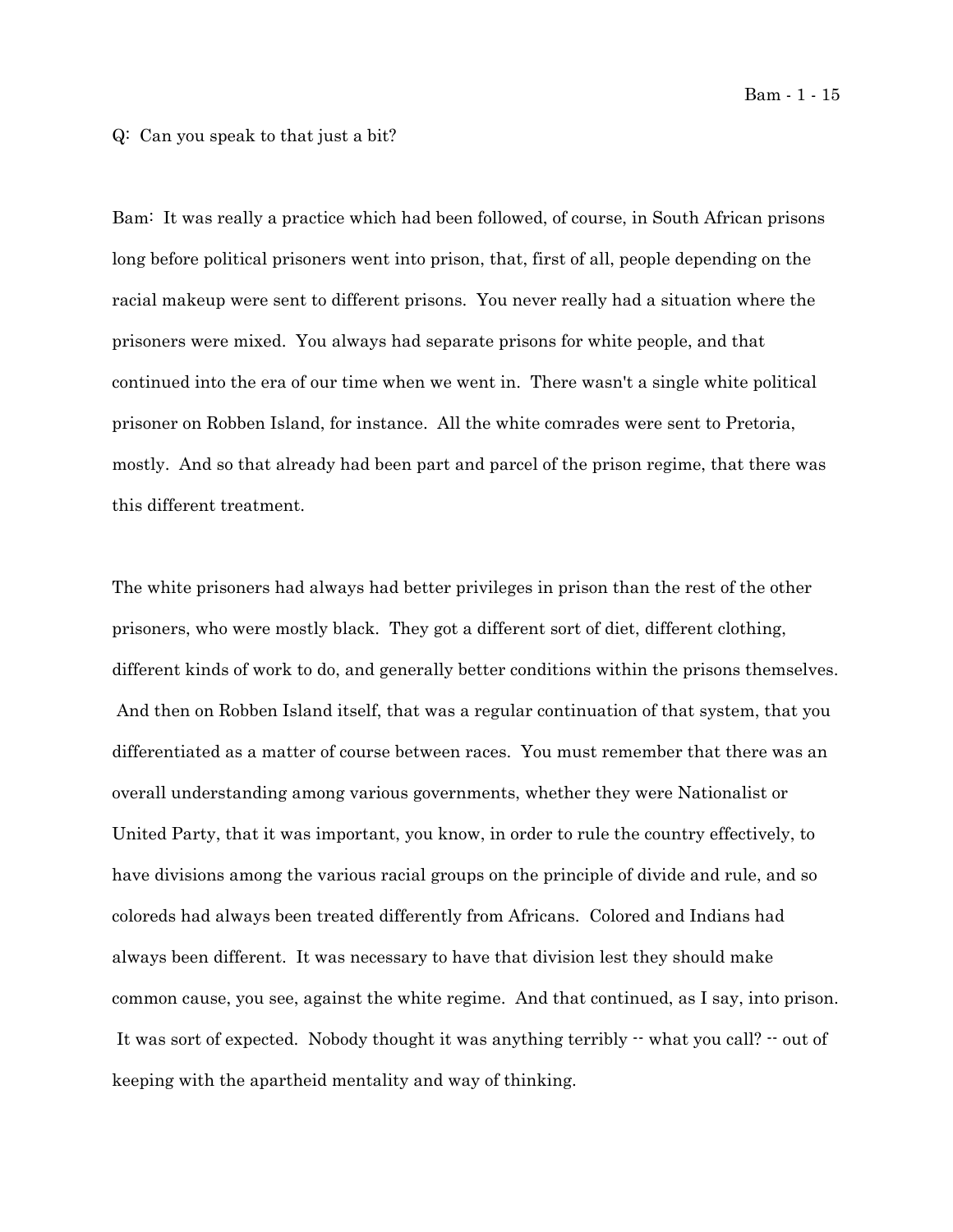Bam - 1 - 16

But, of course, we were there to eliminate that if possible, and one of the things that happened on the island is that the colored and Indian comrades who were with us, as far as they could, tried to eliminate this distinction. For instance, they were entitled to receive bread, and Africans didn't  $\cdot$  were not entitled to bread, and they took a conscious decision that they were going to share the rations of bread with us. In other words, we evolved our own rotation as the rations came. They wouldn't go according to colored and Indian; they would just go according to a rotation list of our own, which we maintained. So they tried to share as much as possible.

Of course, you could only do that to a limited extent. You couldn't do it in terms of the fact that they had hats. You couldn't very well have a different person wearing a hat. They couldn't do it with the clothing aspect of it. But we didn't accept it. We just recognized that it was happening and that it was a reflection of the system which we rejected and we wanted to change.

Q: Let's speak now, if we can, of the system in more detail as it relates to law. Could you describe how the apartheid government used the law to subordinate the black South African population during the apartheid era?

Bam: Well, let me start off by saying that, in fact, for the first time, when the Nationalists came into power in 1948, segregation, or, as we called it here, apartheid, became lawful. Before then, it was merely a color bar, segregation as happened, for instance, in what was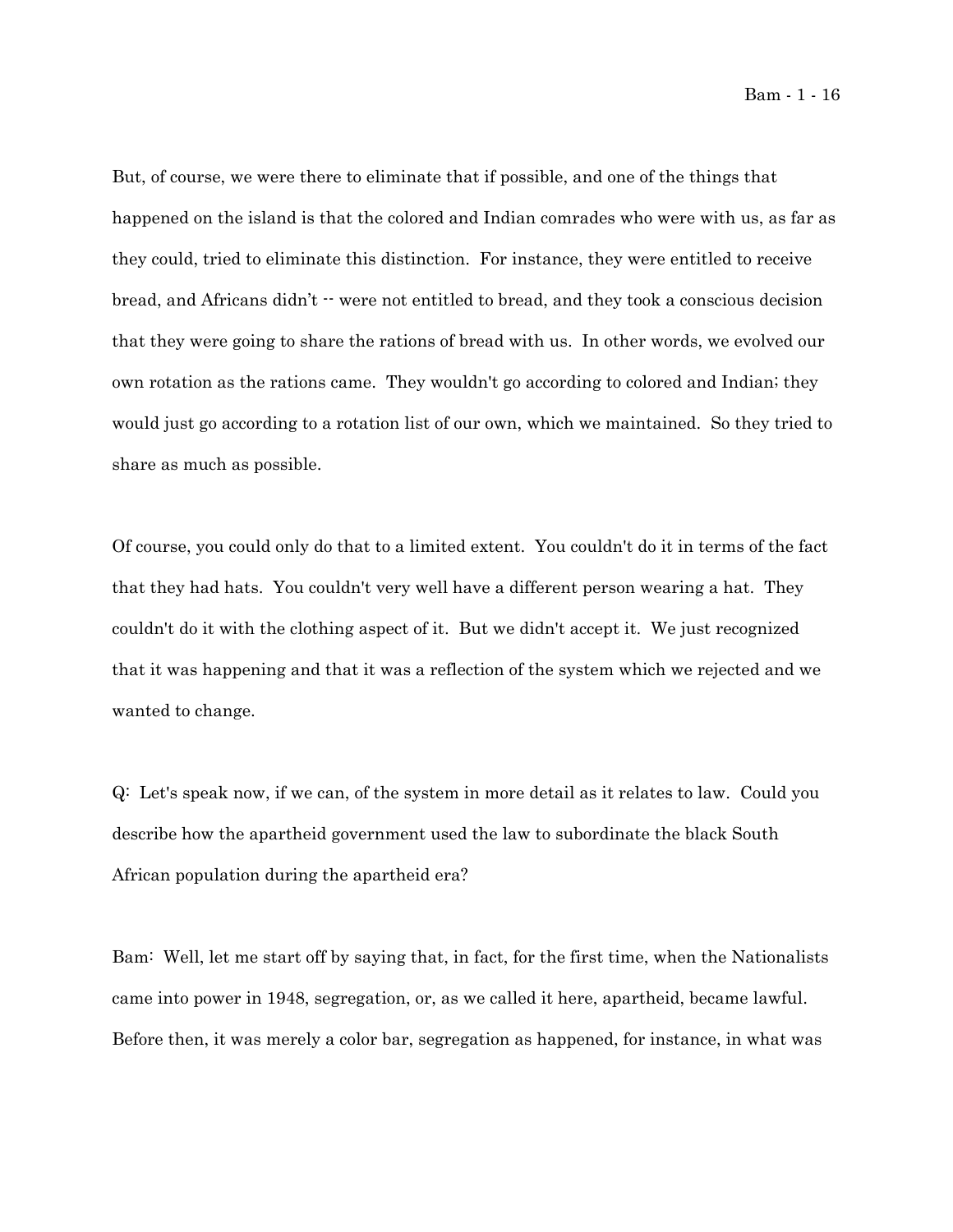Rhodesia, which is now Zimbabwe. They had a color bar there. There had been a color bar in the United States. A color bar also which took place without being legally sanctioned.

What happened when the Nationalist government came into power and they devised apartheid, they actually made it into law, and they passed a law, or they passed a series of laws, which says that there will be separate developments and that people will live separately in every aspect of their lives, literally, as people say, from the cradle to the grave. There was legislation which they passed, in which that was sanctioned, that you couldn't go into any hospital to be born; you had to go to a black hospital if you were black, to a white hospital if you were white. And you grew up, your schooling had to be different and your work opportunities were different, and your religious and other associations would have to be different. Your recreation time would have to be different and take place in different places. And ultimately, if you got sick, you went to a different hospital. When you died, you went to a different cemetery. And that was apartheid at its highest. It is what marks out apartheid from mere discrimination and from mere color bar, is that it was a system legally sanctioned for differentiation between the people on the basis of race.

Q: But didn't that differentiation in reality translate also as inferior?

Bam: Oh, yes.

Q: Inferior in quality in education, inferior in quality in land, in housing, in job opportunities, in the ability to make a living?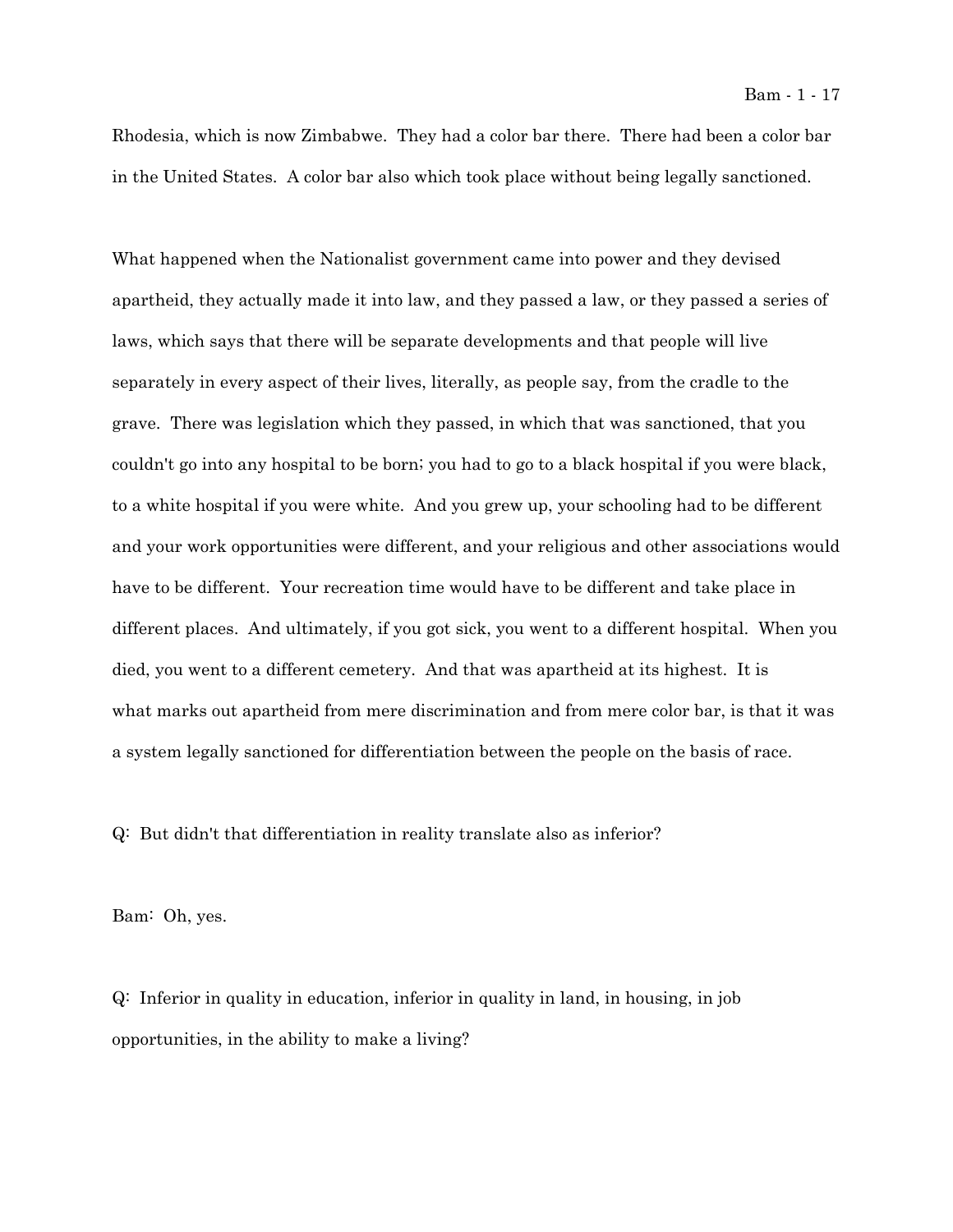Bam: Absolutely. Yes, it translated into exactly that. In fact, I would dare say that was the underlying philosophy of apartheid, and I don't think they ever made any apologies about it. The apartheid philosophers never ever said that you could have separate but equal facilities. That was an American notion, an American dream. It never really took root here.

Here the understanding was that you could not be the same, that you were not the same, you were not created the same, you were not created equal, and that there were innate differences between whites and blacks, and these innate differences also translated into that white people were innately superior to black people, and that really was the bottom line of apartheid philosophy.

And as I say, nobody ever made apologies about it. [Hendrik Frensch] Verwoerd said it in so many words, that, you know, you must not give expectations to black people which they could never realize. You must never make black people want to attain or get to these green pastures of the white people, which they would never graze. And then it went right through the job situation. There were just certain jobs which could never be done by black people because they didn't have the capacity, the mental capacity, to do those jobs. So underlying in that was always the idea of inferiority/superiority complex in apartheid law, and it was part and parcel of it. It was not just a question of discrimination or differentiation for the sake of it or for any other purpose.

Later on, when the idea of separate development took root, there were some rationalizations along the lines that it is proper for the sake of peace not to mix groups and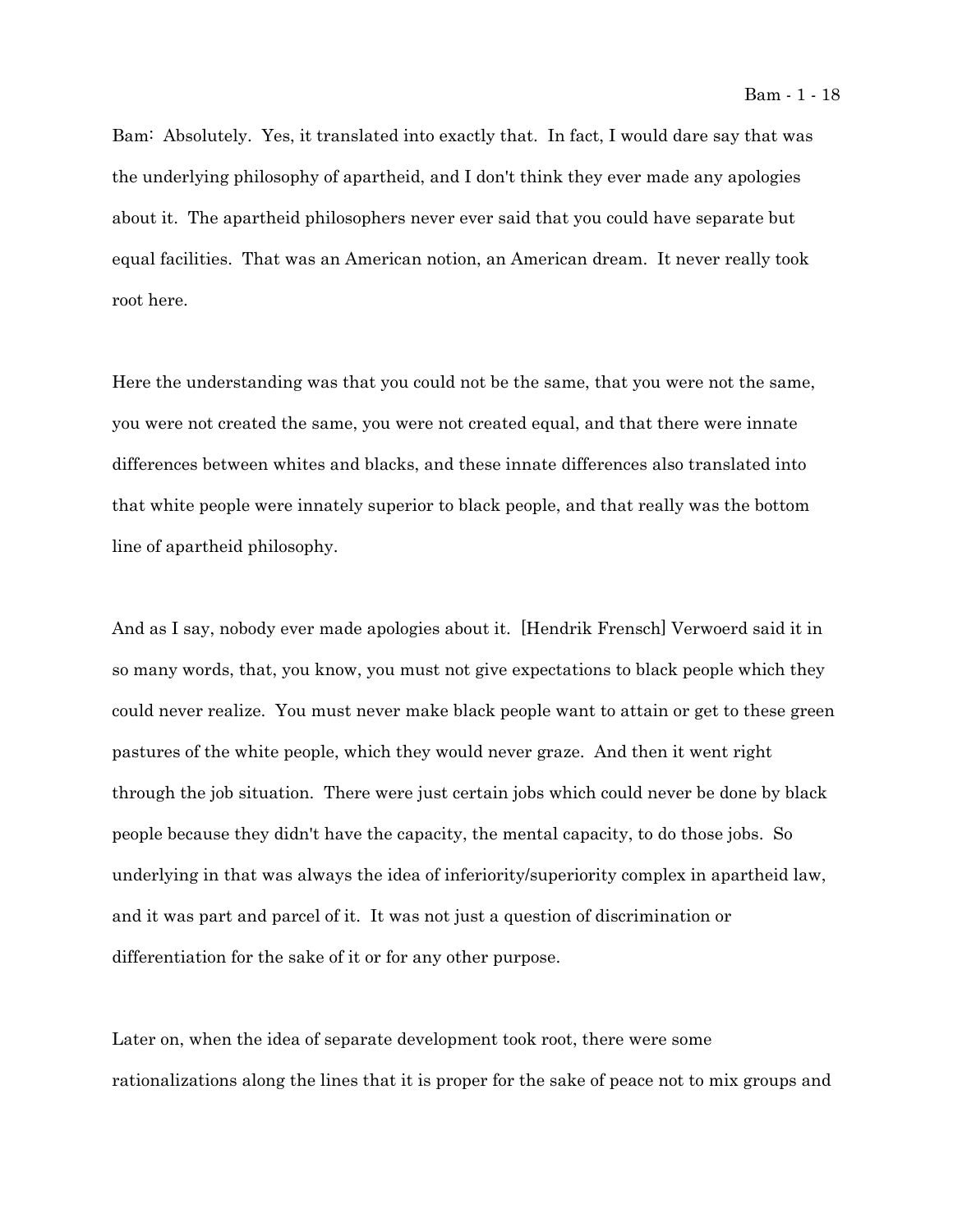to have each one doing their own thing in their own place, but again I don't think we believed in that. We believed that it was mere rationalization of two things: rationalization first of all that you shouldn't have the same opportunities or share the same facilities, and, secondly, rationalization for this divide and rule policy.

It actually suited the government at a certain time to have Xhosas living separately from Zulus and living separately from Shangaans because of that principle, and not because it was thought it right that that should be. What was happening in South Africa, it was just a convenient mechanism for maintaining the status quo.

Q: Didn't the regime also take that idea of separation to the point of declaring homelands independent, independent so that, again, by design South African citizens, black South African citizens, would be deprived of their status as South Africans, essentially denationalized and made citizens, so-called citizens, of these internationally unrecognized nations, independent nations?

Bam: They took it to that point, yes. They did take it to that point. As I say, quite clearly because they wanted to, as far as possible, prevent a solidarity, you know, even among blacks, because, you see, having all these blacks and the numbers of blacks against numbers of whites were always about ten times more, and so it would not be a wise thing to allow a complete solidarity among black people. You had to keep the divisions.

The trouble about the cities, the industrial cities like Johannesburg, was that they were busy fermenting, as it were, unity among blacks, which was quite undesirable and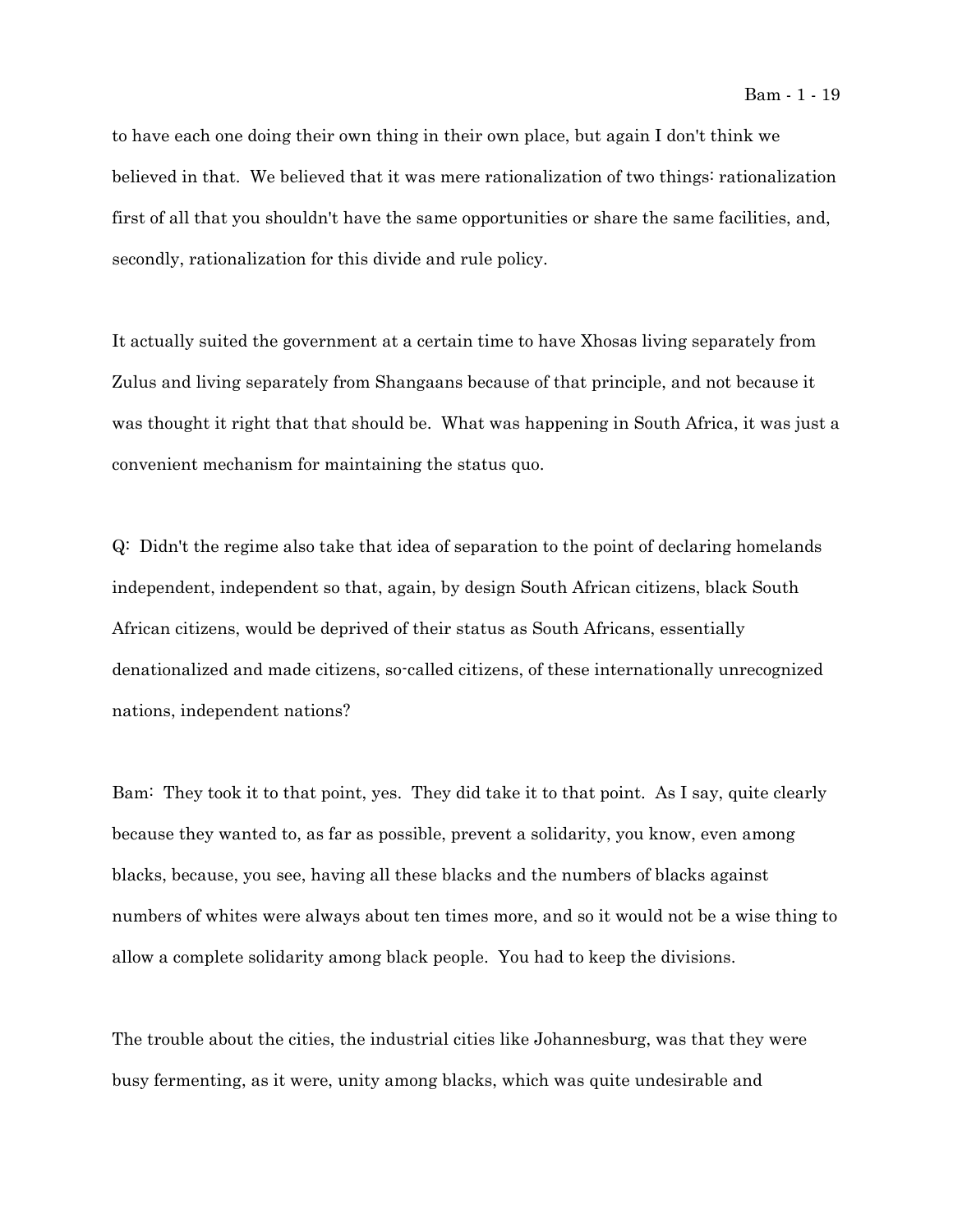unacceptable to a regime, a ruling regime which was a minority in terms of numbers, that they had to see to it that these divisions persisted among blacks.

Q: So there's a great underlying fear here of being swamped, swamped by, overtaken by a black tide, if you will.

Bam: Absolutely. It's always been there and it's always been a political cliché, almost. They call it a *swart gevaar*, black danger. It's always been something which was there in the horizon, which was almost on a par with the fear of communist domination. Swart gevaar and communism were things that I think every white child of my age grew up being taught to fear, for no other reason, without going into the reasons for it, just to grow up knowing that there was always this potential that they could be taken over by this mass of black hordes who came with a philosophy of communism or communalism, whatever the word was. Yes, that was part and parcel, I think, of the doctrine, of the apartheid doctrine.

Q: If we could just take a few minutes to discuss some of the actual mechanisms that were used to control and prevent this by the apartheid system. You talked about the problem that the urban areas, in particular, posed to the regime. The Group Areas Act, which restricted, by race, areas and sections within urban areas, and as we were discussing earlier, the darker you were, the further away from the center of the city you would be allowed to  $-$  the pass laws, the influx control mechanism. Could you discuss some of those?

Bam: Yes. They were all, as I say, part and parcel of the same thing, of once you had in place this apartheid and separate development philosophy, you then had to pass laws both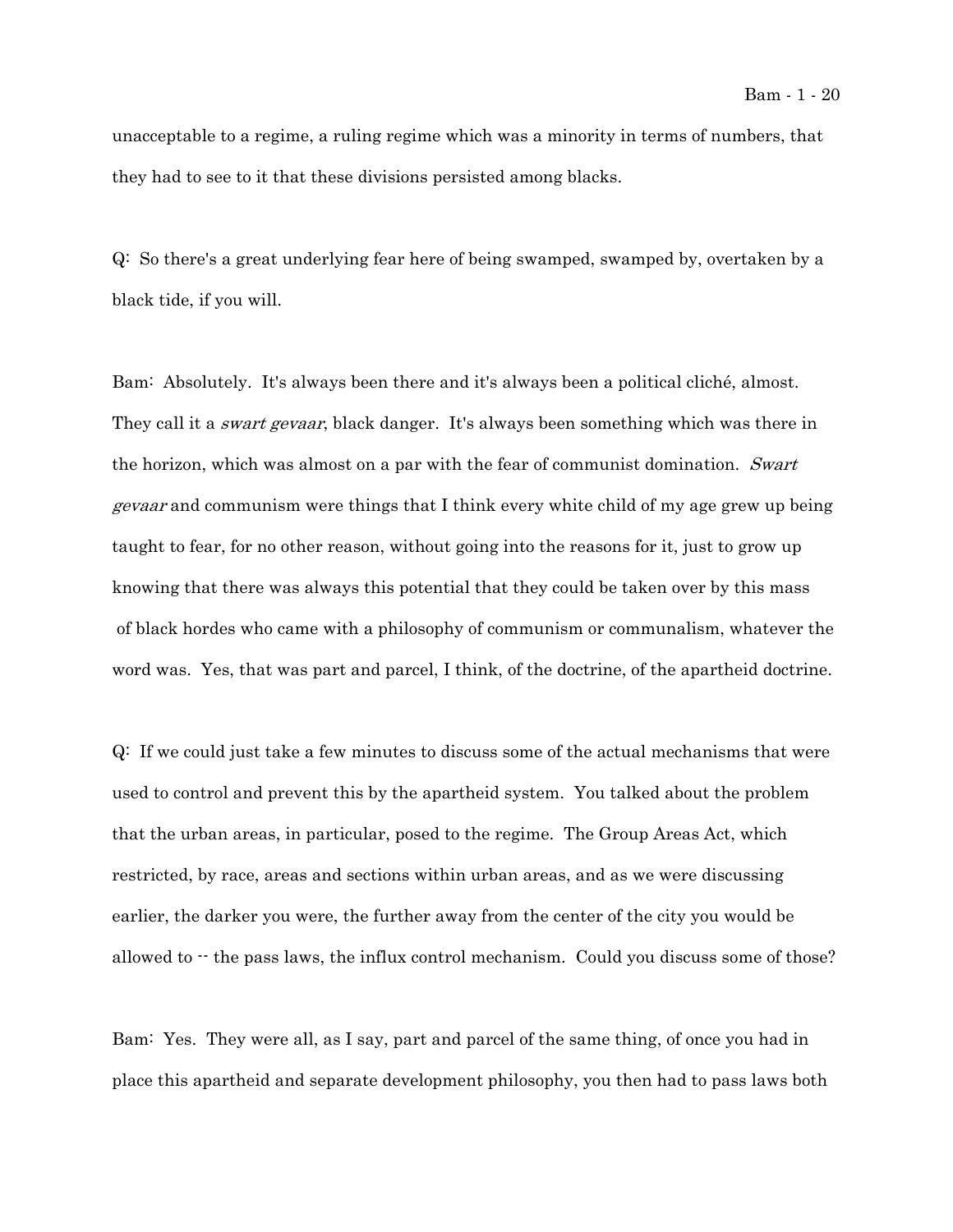big and small to control the lives of people, especially because although the history of this country, even before apartheid, it had been a segregated country and people were living in different areas, but it was not spelled out, and, you know, there were no boundaries. Sometimes we then came across a whole black community, for instance, right in the midst of an area which was otherwise predominantly white, and that was regarded as being undesirable, and the government decided to describe these areas such as that as being black spots to be removed and to be put somewhere else. That happened in the rural areas.

In the urban areas, the counterpart of that was also to be cleaning out groups and communities, particularly if they were black, because the counter hardly ever happened where you moved white communities away from it. It was always black communities who were in areas which were too close to the center of the city or possibly surrounded mostly by white communities, to move those away elsewhere and to reserve that particular area for white people. You have examples of that in Sophiatown, for instance, in Johannesburg as an example, of where there were people, black people, who had title to land, but that this land which they had title to was surrounded by and large by poor white communities, and that it was then felt that it was not proper to have this here. Hence, the removal of Sophiatown and the people of Sophiatown nearer to Soweto, Orlando, to Meadowlands because they were too close to town and surrounded by white communities, poor white communities, by and large.

Same happened in District Six in Cape Town. Again, District Six was predominantly a colored residential area which was within walking distance from the center of town from the city hall, but which, as you moved a little bit, was also surrounded by white suburbs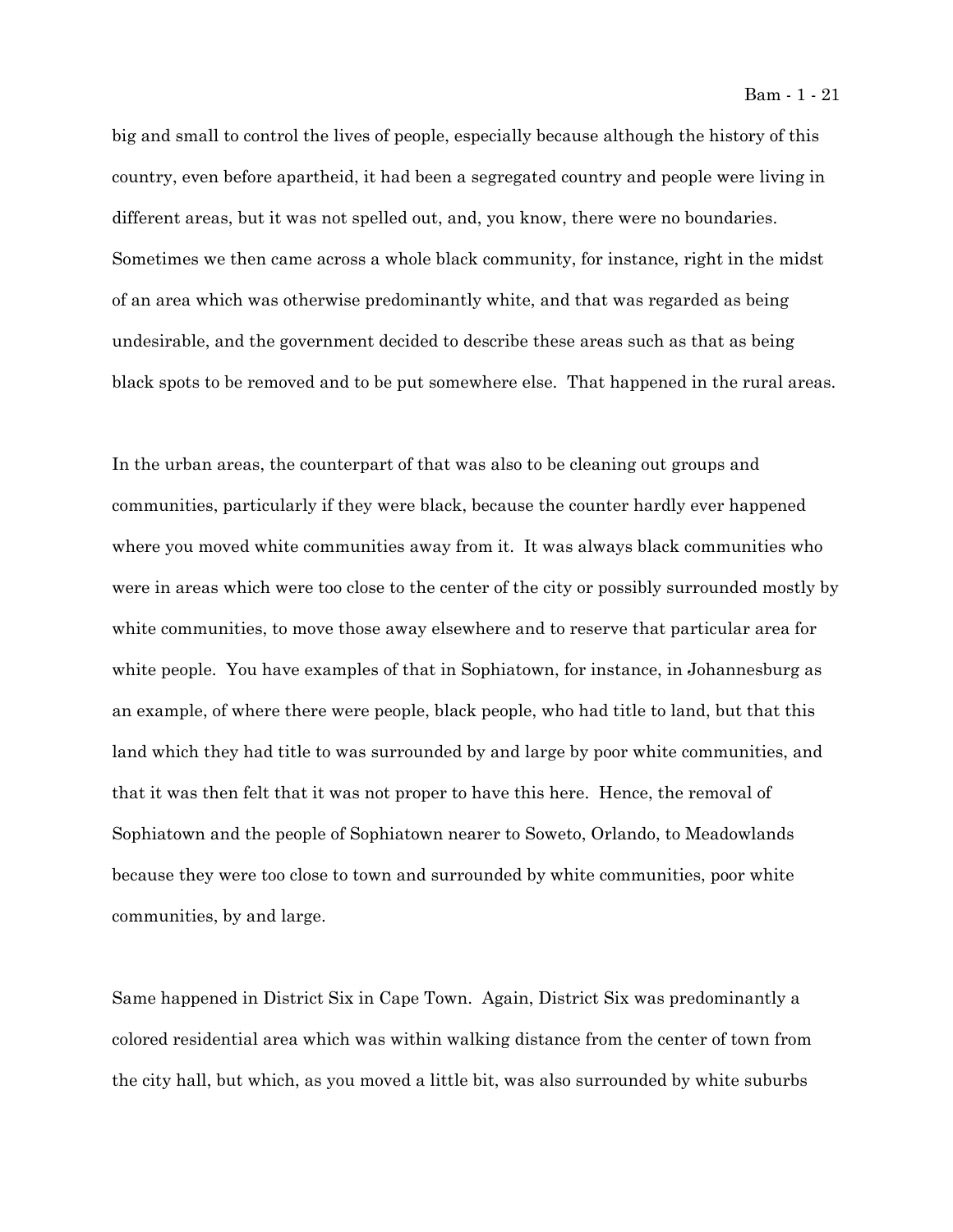and by white communities. And again it was felt that that was not in keeping with what separate development had in mind, what apartheid regime had in mind, and that you had to move these people further into the Cape Flats, where the other colored communities were, and so you moved them to Bonteheuwel.

And this pattern was the pattern that was followed throughout the larger cities. Every large city you go to, whether it's Port Elizabeth, whether it is Durban, you will find exactly the same thing having happened, of the removal of these, all in terms of the Group Areas Act. But it also happened, as I say, in the rural areas, this removal, this trying to cleanse certain areas and to reserve certain areas only for white people.

It was always to the advantage of the white people, something which, of course, was liked to the fact that only white people could vote, and these black people, they could complain, they could do all sorts of things, but they could not never express their dissatisfaction through the vote, through the ballot box. And so they were vulnerable, and the government took advantage of that.

Q: So only whites could vote.

Bam: Only white could vote, yes.

Q: Because colored were also removed from the voting rolls, weren't they?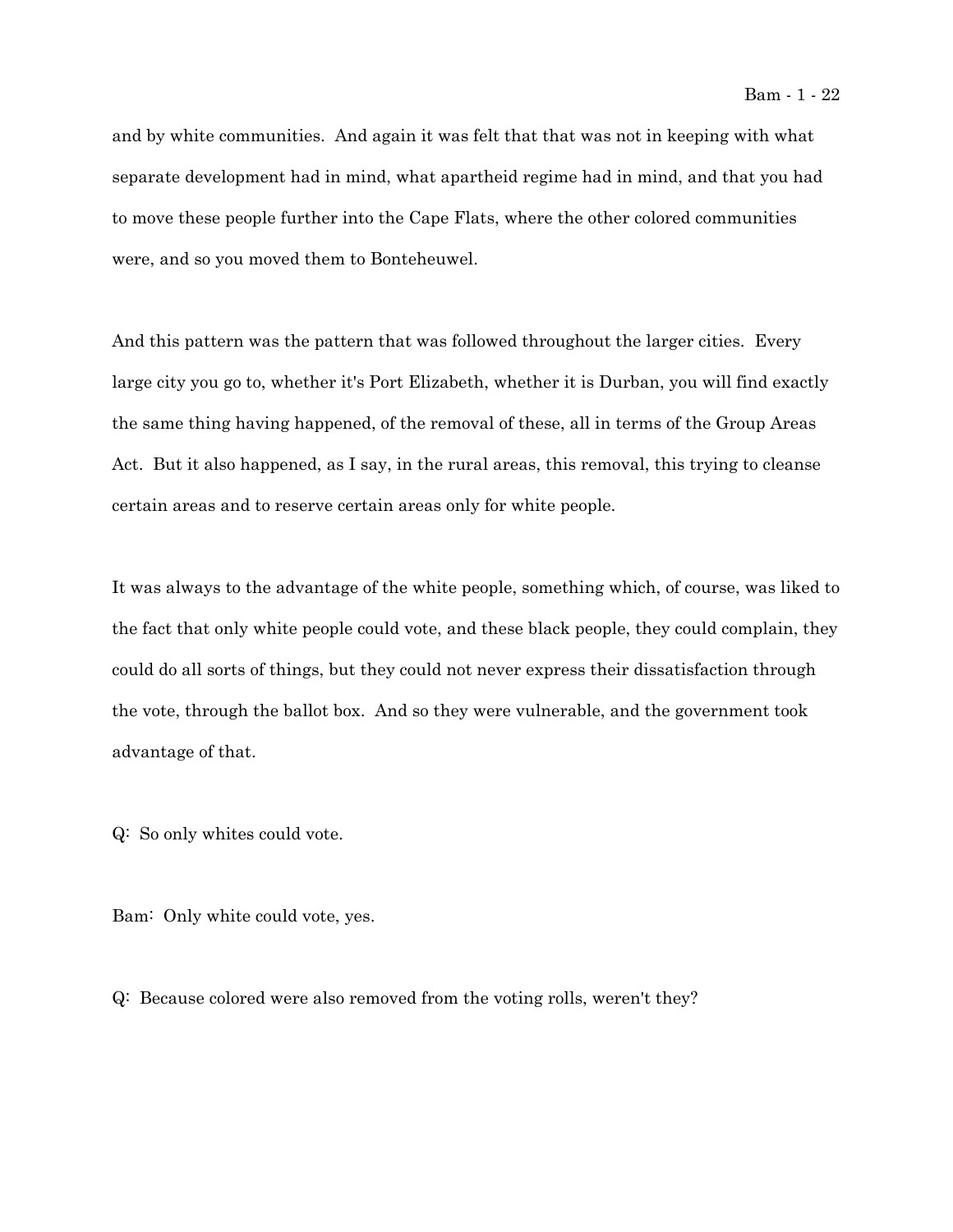Bam: Yes, removed from the voting rolls. They did, under some later constitution, were sort of brought back together with Indians under separate houses in which they had a limited  $\cdot$  but, see, blacks were kept out even after that. The only time that you had a truly democratic voting system in this country was in 1994.

Q: So we have a system of laws that have been created without any representation for the people who are living under the system. No direct representation.

Bam: Precisely.

Q: No voice on the laws that are being used to control every aspect of their lives, whether it's detention, censorship, forced removals, pass books, registration, permits where to live, curfews, public amenities. I'm not even going to go into internal security, which was bannings, detention, imprisonment, and torture and the rest. What does that do, in your opinion, to the perspective that's brought to law among the general populace? How do people then view the law at this point in time? It doesn't seem to me to be a vehicle for justice, particularly.

Bam: No, it certainly wasn't regarded, perceived as being a vehicle for justice by the majority of the people. I dare say it was perceived as being a vehicle for injustice. You see, what happens is that, generally speaking, in society the aim of law is to regulate law and order, and you can do that in two ways. You can either do it by consensus, where people, you know, have agreed to the law or have participated in formulating the law, and then that particular law will have credibility in the larger community, because the making of it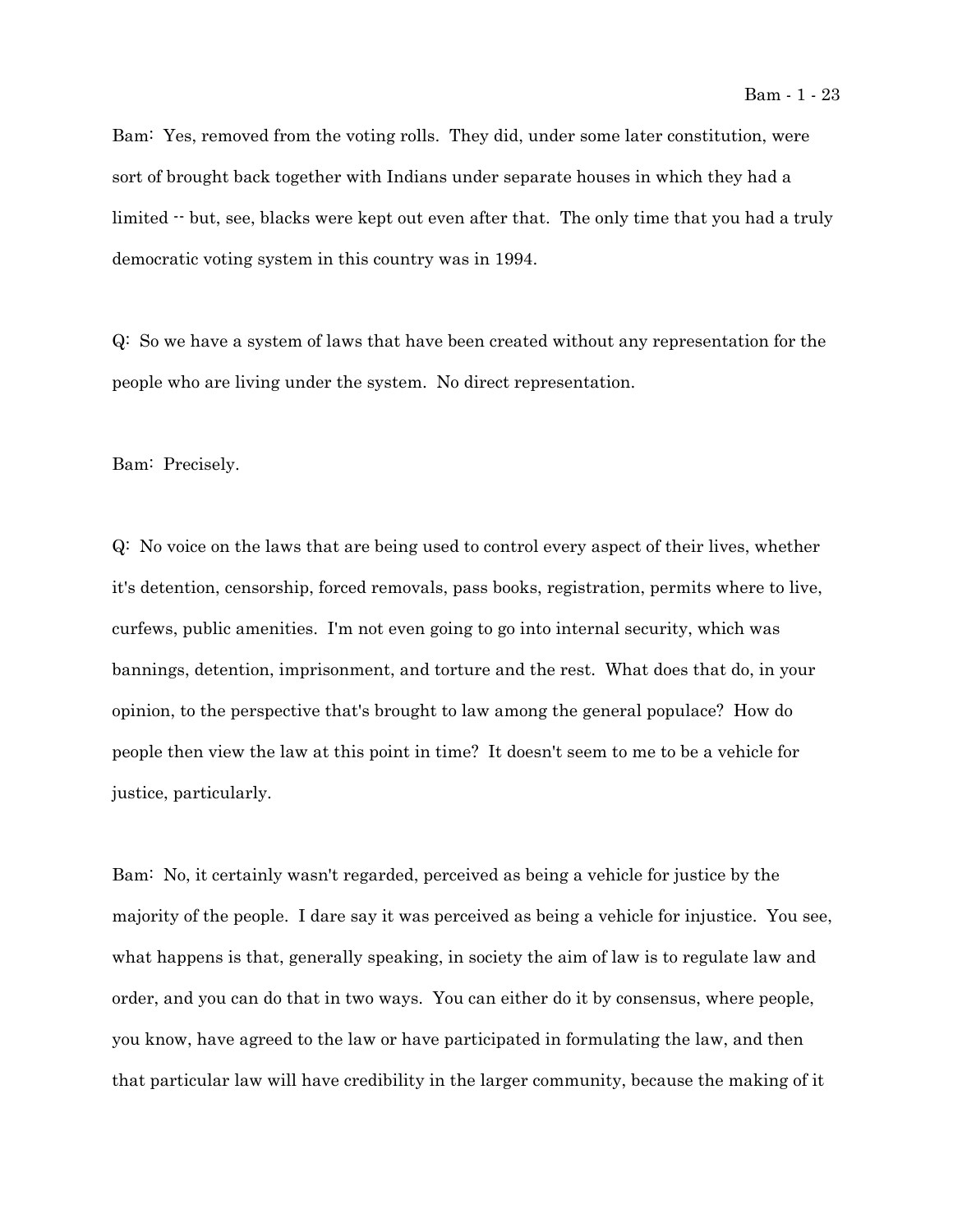has been participative and people have had a say in it, whether ultimately some of them had voted against it, but the point is that they would have participated in making the law. So to that extent, the law has credibility in a community. It's been consensual.

The other way of achieving law and order, and you still do achieve it, is through a coercive system where you tell people that this is what is going to happen on pain of, and you don't ask their opinion. Whether they like it or not, this is the law. And by and large, South African society had always been, until 1994, followed a system of law which was coercive on part of the  $\cdot$  on the larger part of the community, and also bearing in mind that the society had never been a homogeneous society. It had been a society which was heterogeneous in that they were different peoples of different cultures and so on. But in addition to that, the government in 1948 went out of its way to emphasize those divisions and to crystallize them instead of trying to make them, you know, irrelevant to governance. They actually brought them and made them center of relevance that they were going to discriminate.

This was not acceptable, and so the one way to do it was by coercive means. They didn't give the vote to the majority of the people, and so they had to impose the law on the majority of the people. And to that extent, the legal system was never one which was a credible and acceptable system to the majority of society.

Q: And in the structure of South African law, the judiciary cannot overturn a law the way in an American court our judiciary can declare a law unconstitutional, basically. Our Supreme Court can declare a law unconstitutional. Only Parliament writes the law. Only Parliament can change law, the same Parliament that has no black voice. Is that accurate?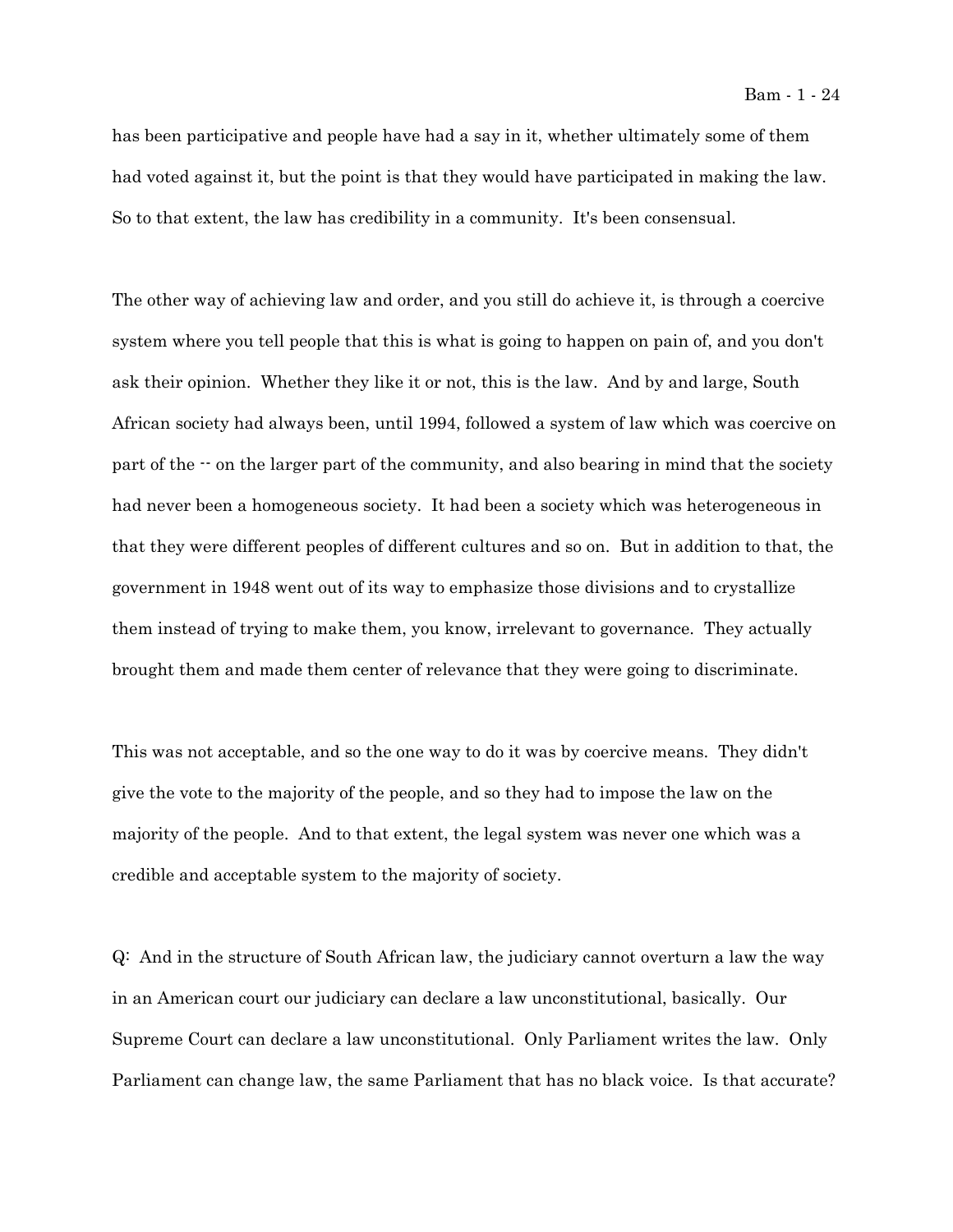Bam: Yes. Well, that is more or less the situation, that the judiciary in this country for a long time, until the new constitution, they could only interpret the law as passed on by the legislature, by Parliament, much, I think, as the English system is and like the American system. The judges generally  $\cdot$  they can review certain decisions of Parliament. They can, through interpretation, where Parliament has made a law which is ambiguous, then the judiciary can come in and say, "No, this cannot have been the intention of Parliament, because it is so absurd and it is so ridiculous." There are ways, and there were ways, in which the judiciary could intervene, but the South African judiciary didn't even utilize those other ways of shaping legislation in a certain way which the English courts were doing all the time. Especially under the apartheid government the appointments to the judiciary were literally of judges, by and large, were executive-minded and wanted to interpret the law the way that was expected of them by the executive, which had not always been the case, even in South Africa. There had earlier been judges who were independent in the true sense of the word, that they were prepared to draw a line and say, "This far and no further. We're there to interpret the laws, but you know we cannot go to the extent of actually sanctioning even unjust laws." They had limits. We lost that at a certain stage, and some of the judiciary lost that kind of independence. I dare say it was not entirely lost. There were always individual judges in individual courts who stood up to the principles, you know, of justice and of the rule of law, but it was a very rare manifestation.

But you're quite correct that at the end of the day the laws were bad and the judges could do very little about it. The laws were bad because the laws had not been laws that had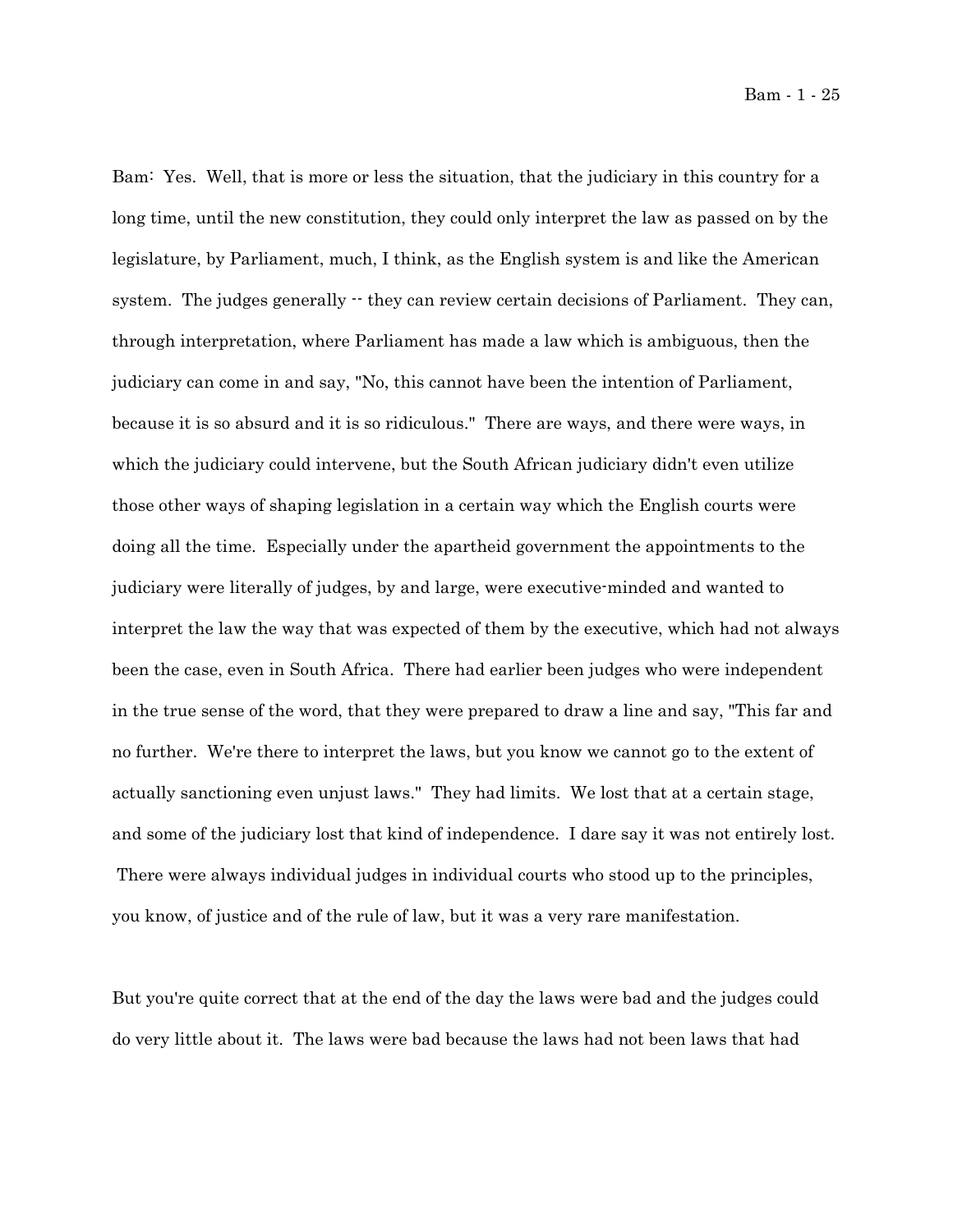been democratically enacted in the first place; they had been laws by Parliament which represented only a minority of the population.

#### [END TAPE ONE, SIDE TWO; BEGIN TAPE TWO, SIDE ONE]

Q: Can we get caught up on your biography, then, following your release from Robben Island in 1974? What happened then?

Bam: I was ultimately released from prison in 1974, in May. And I had served my full term of ten years, and with only one day to spare. I did get a day off simply because the date for my release was going to be on a Sunday, and so the prisons department didn't release people on Sundays, and for that reason I was released on a Saturday. The same applies, of course, to all the other people who'd been sentenced with me. We got released on the Saturday, which was just the Saturday before Easter Sunday of that year. And so we got that one day off by way of parole, otherwise the practice was not to give any sort of parole or remission to political prisoners at the time. Subsequently, I believe, some of the later political prisoners were given some kind of parole or remission, but it didn't happen by the time I left prison.

Then the problem after that was to resume one's career. Where does one start? But before I get to that, let me just tell you one thing, and that is, it was not an entirely happy moment being released from Robben Island, because in a certain way one had become part and parcel of Robben Island, and Robben Island had become a home where you knew what your routine was, where you had your friends, and where you felt, at the end of the day,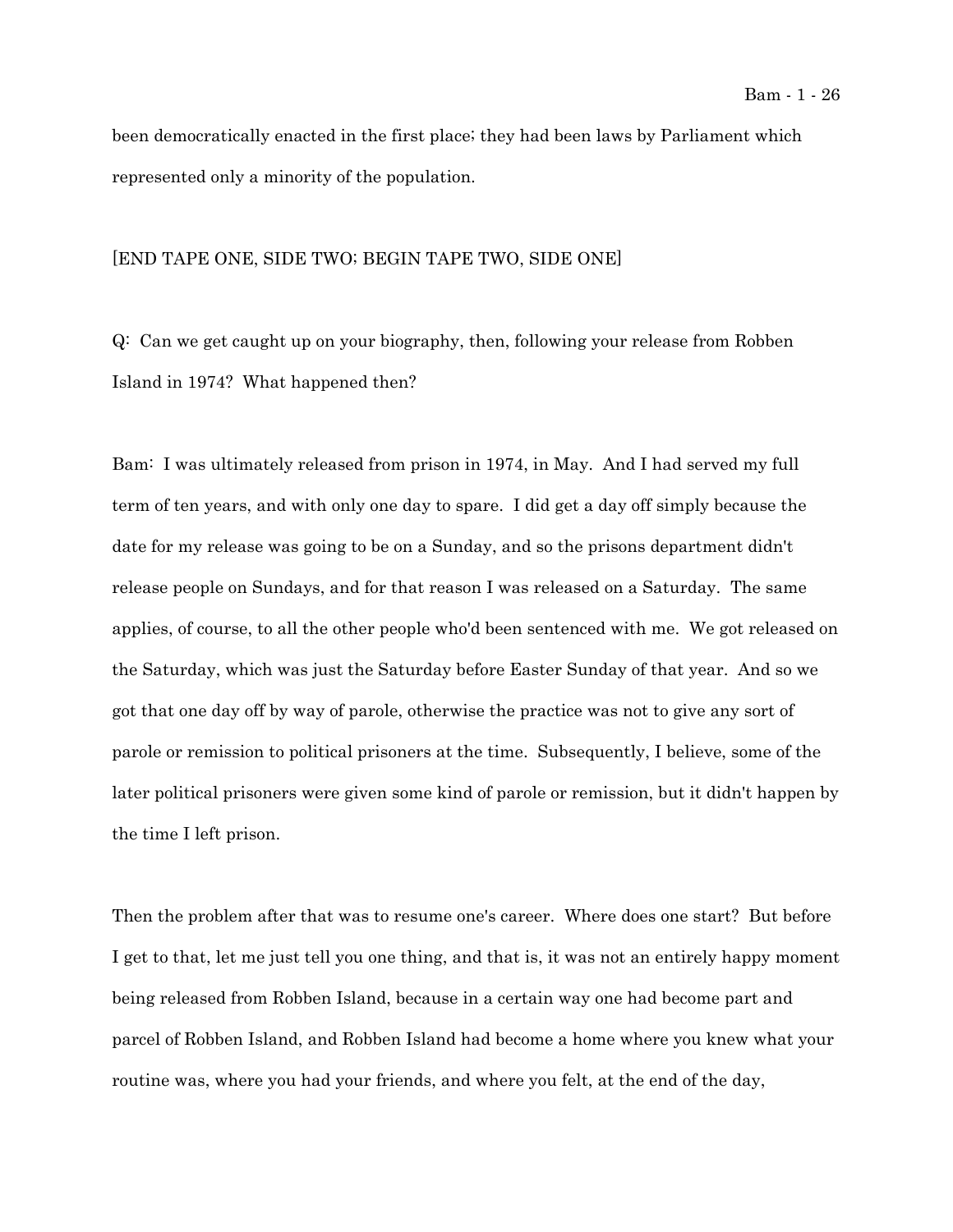physically safe. You'd adapted both mentally and physically to the conditions there. You knew what it was all about.

When the time came for release, you then went through this period of uncertainty, of insecurity, of not knowing what next, where were you going to. There were too many stories of people who had been released and had just disappeared after their release or had been assassinated. So the future was a very uncertain one. The moments of when the boat leaves Robben Island, it's not entirely a happy moment. You are looking back to the island. You're already missing the people whom you have known so well. But what is worse, you are going into an uncertain future and you don't know what the future was.

For me, ultimately it was that I was virtually taken back to the Transkei, where my mother was. Although I'd been a resident in Johannesburg, in Gauteng, and everything indicated -- I had grown up there, gone to school there, but, nonetheless, it was felt it was undesirable for me to go back there. And I was virtually shipped back to the Transkei, and from there I had to start and pick up my career.

I had been doing a few courses, academic courses, while I was in prison. I'd been allowed to study things like commerce and accounting and languages. I studied German and so on. But I was not allowed to study law. Law was one of the subjects which were not allowed, and so were politics and things like that. But anyhow, I was able to resume my legal studies now with the University of South Africa, and I obtained both my law degrees, what's called a BProc degree, which is a basic legal degree, which the University of South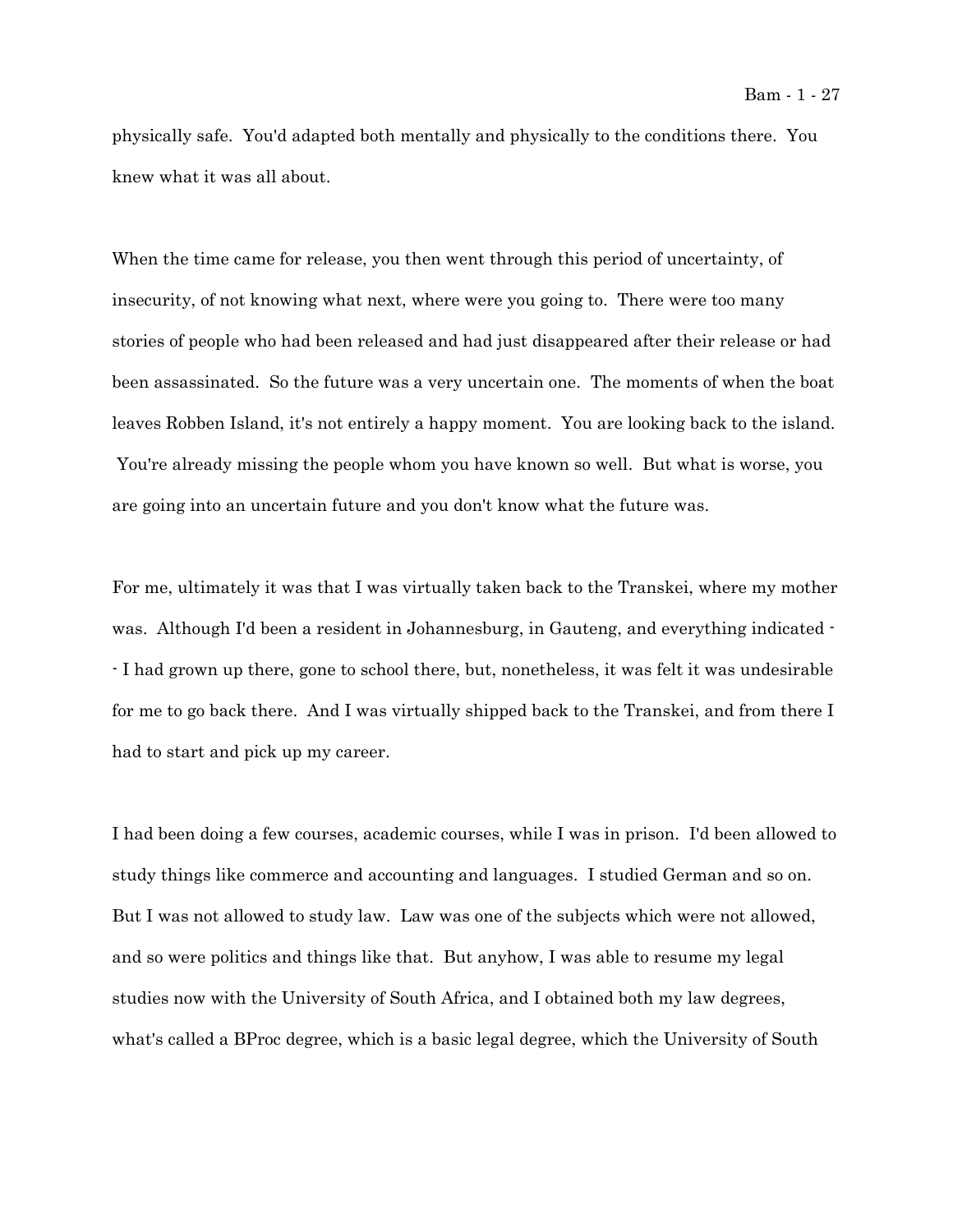Africa was offering, and then what is called here the LLB, which is the basic law degree, which I completed with the University of South Africa.

I then had to become a candidate attorney, what they called in those days an article clerk, and to apply to a firm which would take me on as an apprentice lawyer, as it were, a candidate attorney. And I had a very difficult time finding such a firm. Most firms wouldn't touch me because I'd been opposed to the regime and the regime was very much in power, including in the Transkei, where I went to. People were just not prepared to take the risk of having in their firm a person like me. Ultimately I did find someone in Idutywa, a certain Mr. Kamka, who was prepared to take the risk, and he took me on as a candidate attorney. Even though he had not received clearance from the Law Society, he, nonetheless, went ahead and took me. I spent some time with him as a candidate attorney, not even knowing whether I'd ever be accepted ultimately at the end of that into the profession.

As it turned out, the profession rejected me when I finished my pupilage and said that I was not a fit and proper person to practice. That was the Law Society of the Cape of Good Hope, a representative of that organization in the area where I had been. They wouldn't give me a certificate of good conduct, as they say, and I ultimately had to come to Cape Town and challenge the Law Society for not wanting to admit me to the profession, whereas I had completed both the academic and the practical part of it. It was only when that challenge became a reality that the Law Society, through its official body and through its executive in Cape Town, relented and made the concession and decided that I was, after all, a fit and proper person, admitted me to the profession.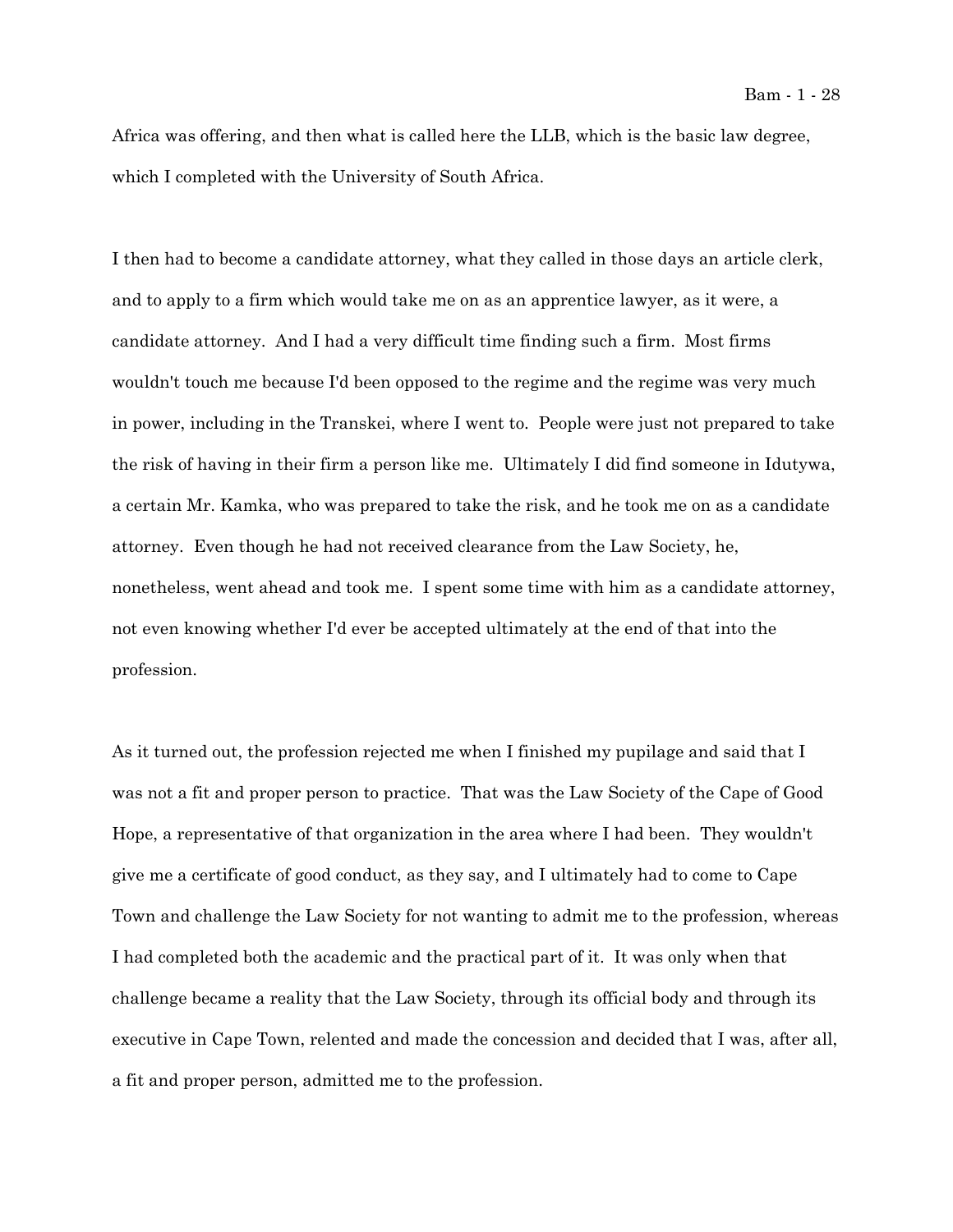And I was admitted in 1976 as an attorney  $-$  1977, I think, as an attorney of the Supreme Court, and I started practice in the Transkei for a while. But that didn't last for very long because I was getting into a lot of problems with the Transkein government, the homeland government, the so-called independent Transkei government, being detained year after year, and then decided that perhaps I should practice at another level, at a level called the advocate's level, which is a practice from the bar. And I applied for this for a pupilage to the Johannesburg bar, and the chairman of that bar that particular year, I think, was a man called Sydney Kentridge, who was a very well-known and prominent lawyer in South Africa. And I was admitted to come in as a pupilage in the Johannesburg bar, and I went and I completed the pupilage, but I still had problems. I could not find accommodation or chambers there because of the Group Areas laws, legislation. But ultimately I was just deported by the government from Johannesburg, deported back into the Transkei, and so I started practice in the Transkei as an advocate for a number of years.

And it was while I was practicing in Transkei as an advocate that Francis Wilson approached me when the first -- second Carnegie study into poverty was about to be launched. He'd been invited to do this in South Africa, and he invited me into the study. That's how I really first got involved with the Carnegie study into poverty, together with other lawyers -- Geoff [Geoffrey] Budlender, Dullah Omar, who has up till now been the Minister of Justice. Geoff Budlender is still the Director General of the Department of Land Affairs and Agriculture. And then there was also a prominent attorney in Cape Town here by the name of Mike [Michael] Richmond, who was involved.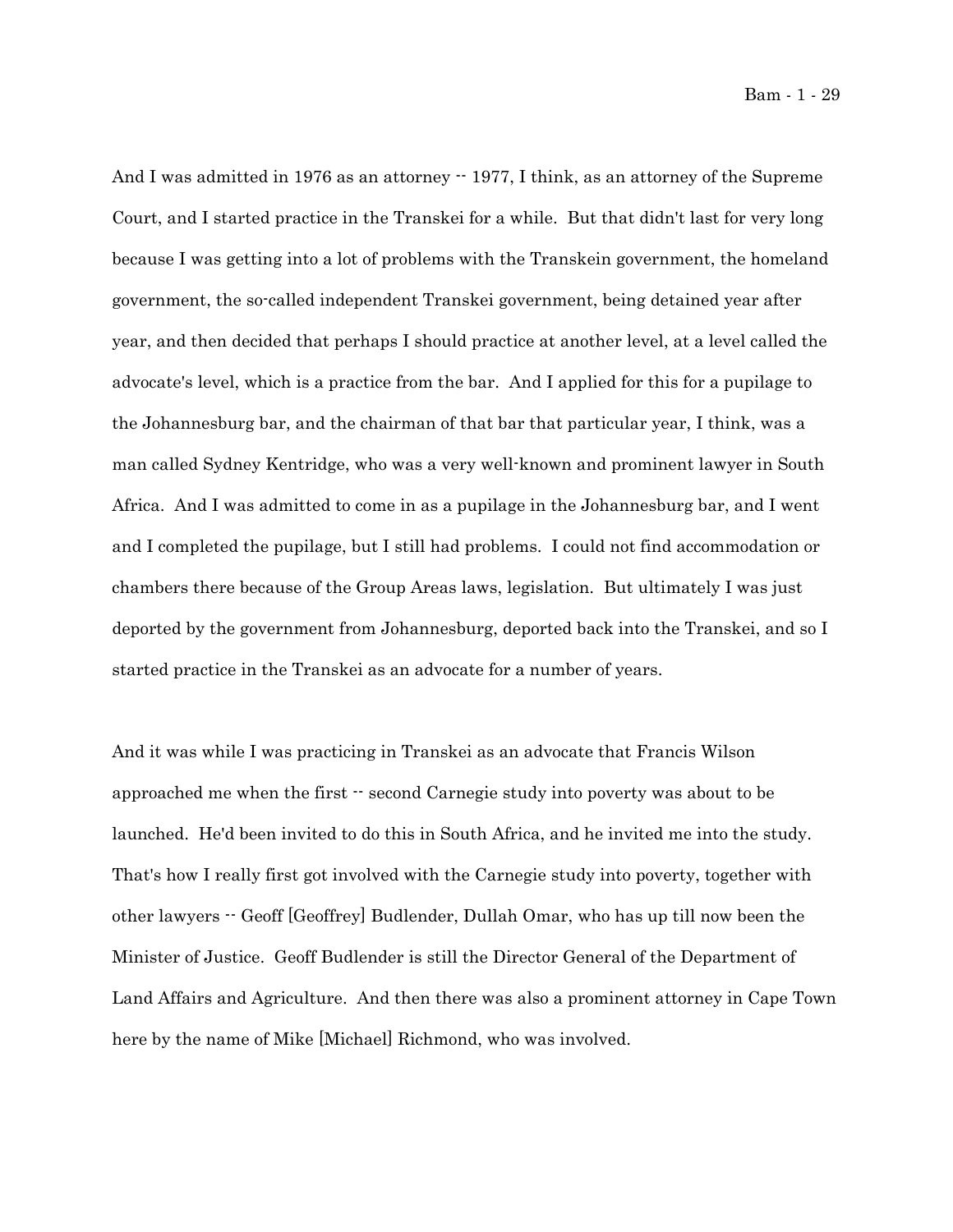We all, together with Wallace Mgoqi, formed a subcommittee of this study into poverty, which it presented lawyers and how law could be involved in this study for poverty, and we did that part.

Q: What at that point did you know about The Carnegie Corporation and Carnegie's connection, or history, in South Africa?

Bam: Very little except what I had sort of picked up while a student, that Carnegie had, in fact, been involved earlier on in the thirties in the first Carnegie study into poverty in South Africa, but that dealt exclusively with the poverty of white Afrikaners and didn't extend to the study or examination of poverty among blacks. That's as much as I knew, and whether this particular study was going to be a follow-up on that or really a new beginning, I wasn't quite clear, but I was happy, you know, that Francis was involved in this, because I knew his ideas and that he was very much concerned and had been very much in the research on black poverty and how it could be alleviated. And I was happy to participate.

Q: How independent a study did Francis character -- did Francis characterize Carnegie as hands off?

Bam: Yes, he did, and Francis did characterize Carnegie as being an independent, handsoff organization which just really wanted to go into the issues and into the facts. There never was any talk that it was acting at the instance of either the government or really of any interest groups. It had the reputation of supporting similar causes elsewhere in the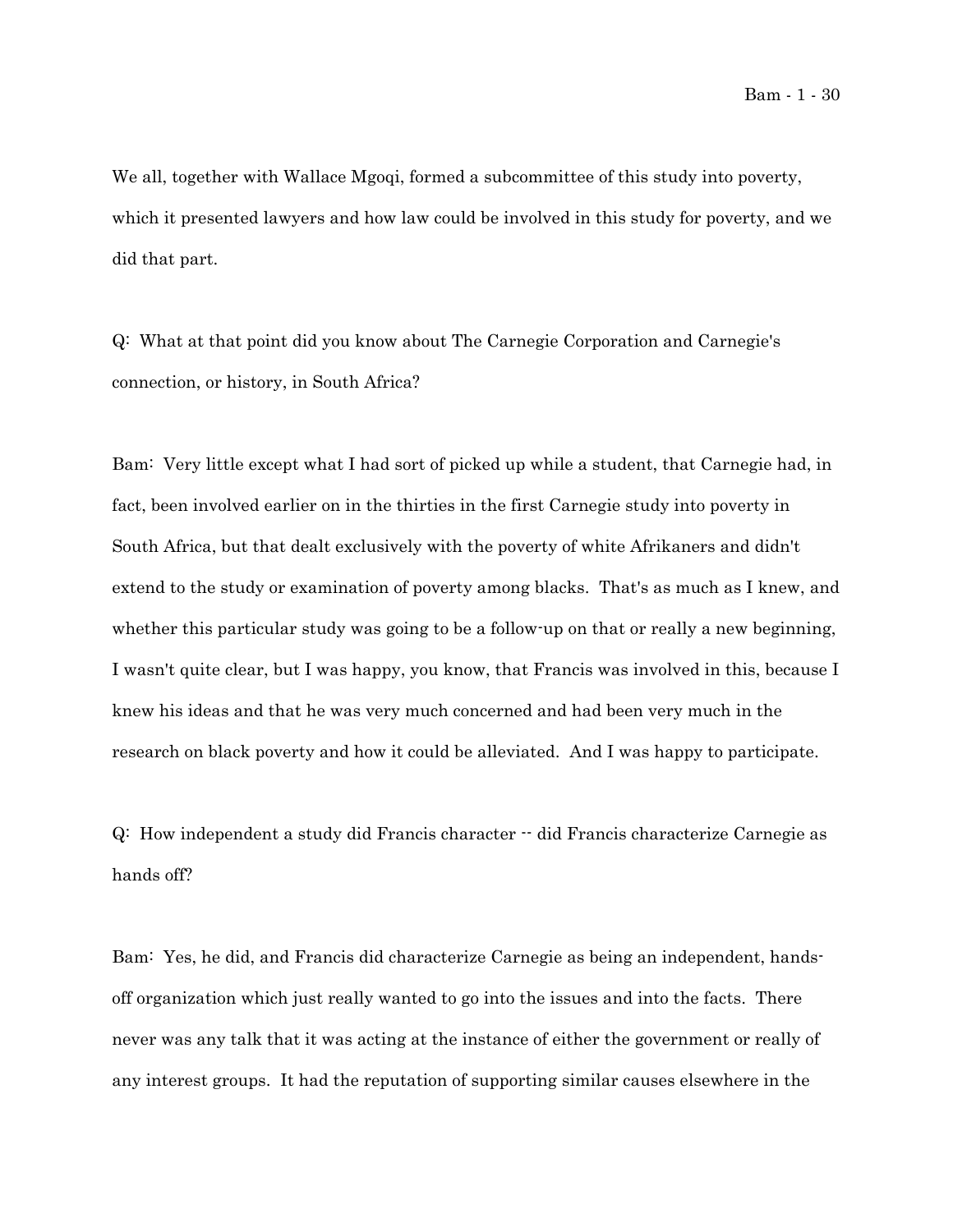world, and there was no question about it in any way having an ax to grind in the whole investigation.

But what was more, it was really the South Africans themselves who were doing the research, and as far as I could tell, Carnegie or Carnegie people had very little to do with the actual content of the research and very little to do with the results of it. And the product was an entirely South African product.

Q: Why did you agree to become involved? What was your hope in exchange for your effort? What were you hoping to accomplish?

Bam: Well, firstly, I must say that my own practice at the bar as an advocate had somehow taken me away from the sort of public interest law which I was hoping to be able to have as part of my career, and was confining me to really other aspects of the law, like crime and to defend criminal cases, divorce cases, accident claim cases, all which were things which kept me busy and I was making some money from them, but somehow left me unfulfilled in terms of being able to make a contribution. So it had become very difficult for me to be politically active, and it was not a wise thing at all in those years to be a political activist. Otherwise, you disappeared or you were assassinated or you went back into prison.

So I had decided that the law could be used as an instrument of bringing about some of the things, of alleviating poverty, for instance, and of promoting the cause of justice and the rule of law, and it is in that spirit that I readily accepted Francis' invitation to join this Carnegie investigation into poverty.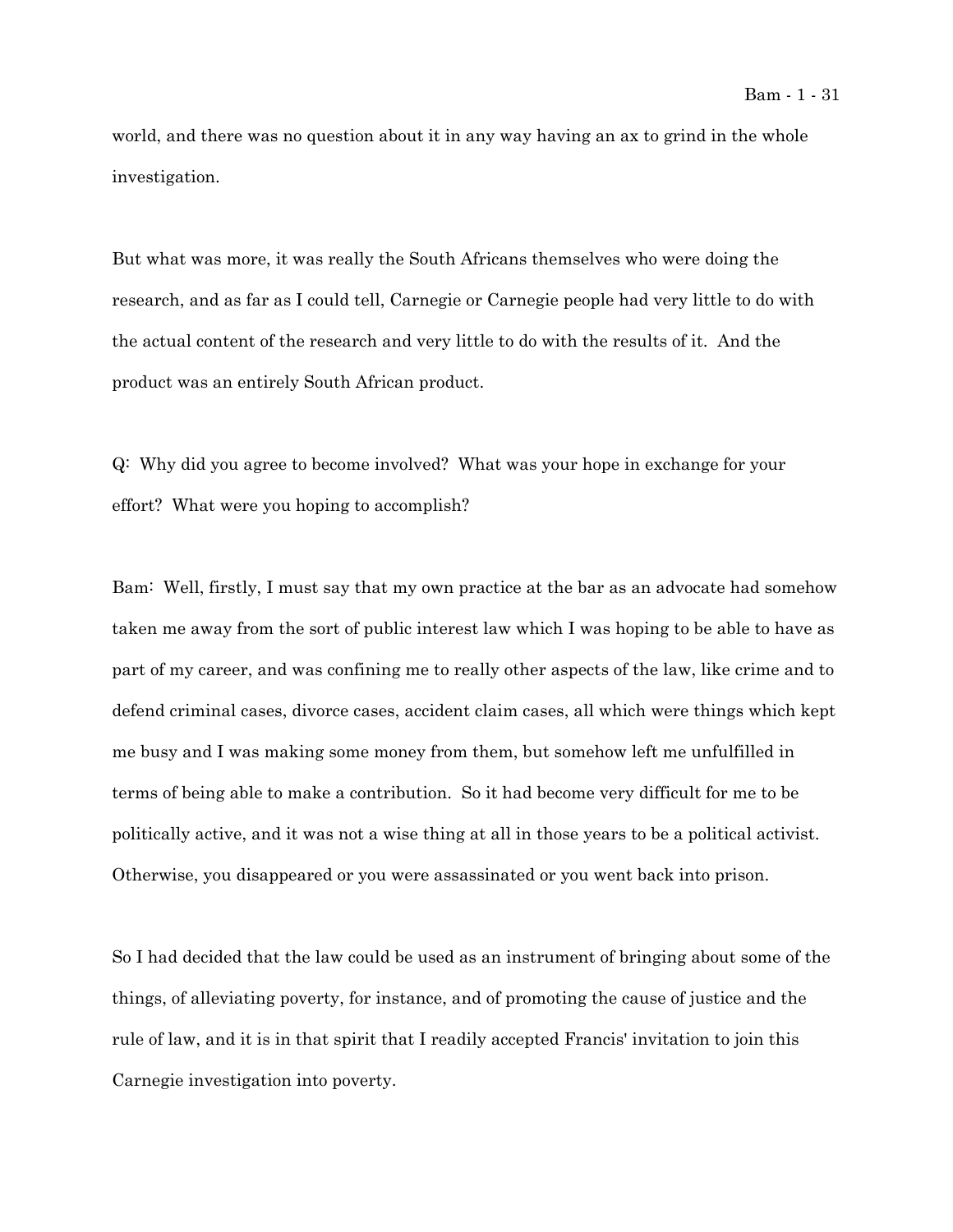Bam - 1 - 32

Q: Do you feel that the Carnegie name helped in some way to protect this enterprise politically and the Carnegie history of studying whites might have helped depoliticize the study of blacks to a certain degree in the second Inquiry?

Bam: Oh, yes, absolutely. I believe that the name of Carnegie did have the effect of protecting this investigation and this research. It was obviously a well-known name, even among Afrikaners, because, as I've said, they had conducted a study earlier on poverty among white Afrikaners. So the fact that they were now conducting a second study into poverty is one which certainly had the effect of protecting the study itself and not making it suspect, in that it was not part and parcel of the activities, political activities of which some of the individual participants might have been suspected of if they didn't have this protection of Carnegie.

In the end, at the end of the day, the government, as far as I know, never interfered with either the research itself or with the individuals who were participating in the research. I was able to travel, for instance, to the United States in 1981, although I was a prohibited immigrant in South Africa. And I was able to use the Transkei ID and travel documents, without much interference. If Pretoria hadn't wanted me to go, I would not have been able to go, but I was not prevented from doing that.

Q: It sounds as if the government was treating you as a Transkei citizen, not a South African citizen.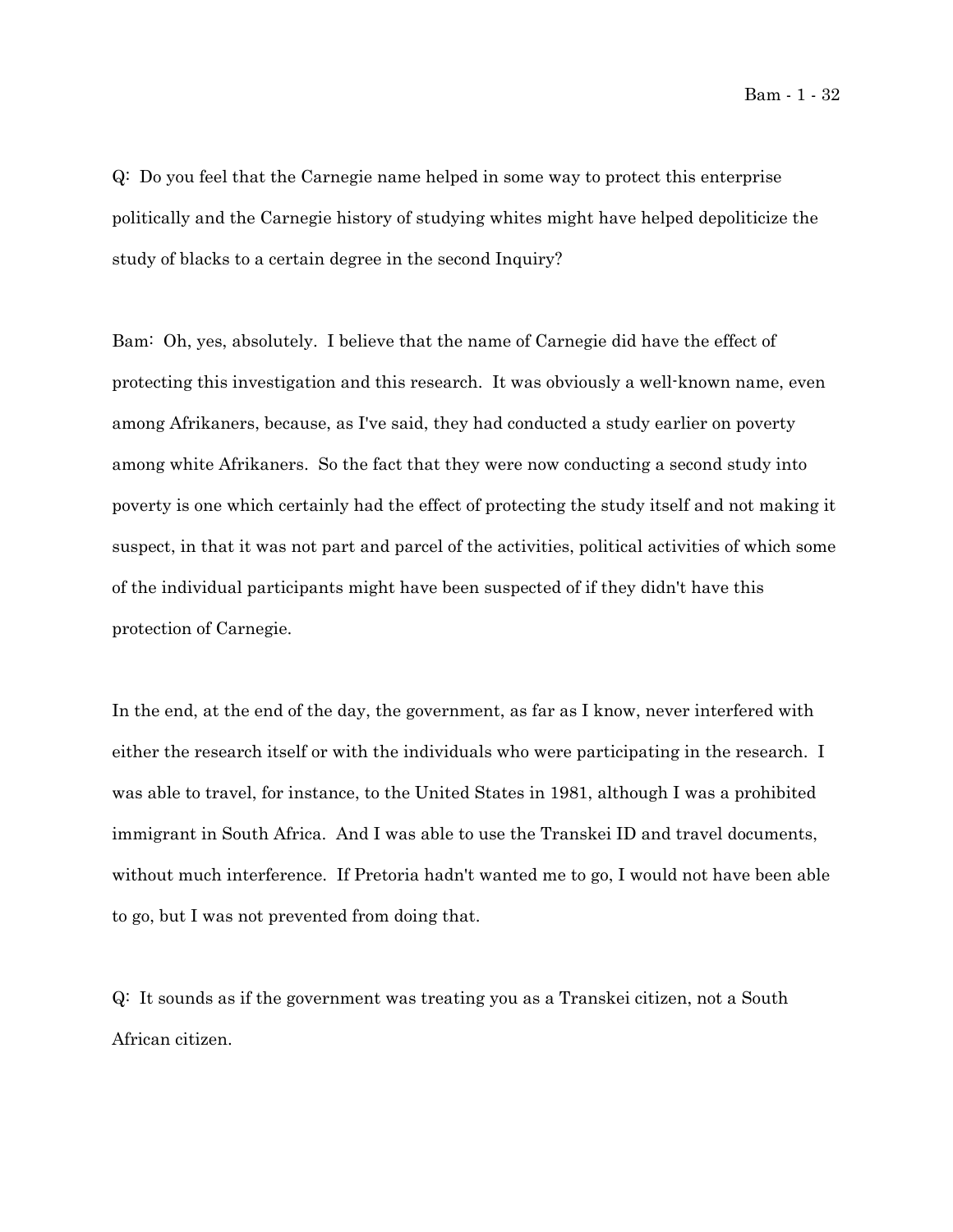Bam: Yes. Absolutely. They were treating me as a Transkei, but, mind you, the Transkei itself had not been recognized by the United States, and so had it not been again for the intervention of Carnegie, the Americans on their side wouldn't have been able to admit me to the United States. But I was able to get in and assist Francis, you know, with the interviews which we carried out and the instructions which we took from people at Carnegie way back in 1981.

Q: What was the process in that Inquiry? What specifically did Francis hope you would contribute, and what did you do?

Bam: As I say, we then formed a committee of lawyers who were going to be a subcommittee, of how law (A) could be used to alleviate poverty and, secondly, to examine to what extent law had itself been an instrument in causing poverty and working solutions around that area.

I had had a particular interest in land issues because I believed that a lot of not only the political history but that a lot of socioeconomic issues were around land, and that without a proper solution of the land question, how it was held and how distributed and what it was utilized for and how many people had access to it, that a number of the questions relating to poverty could not be answered. So there was this link between land, law, and poverty, which was almost a direct link, which I wanted to explore a bit further. I think the Carnegie study gave me an opportunity in my group of doing just that.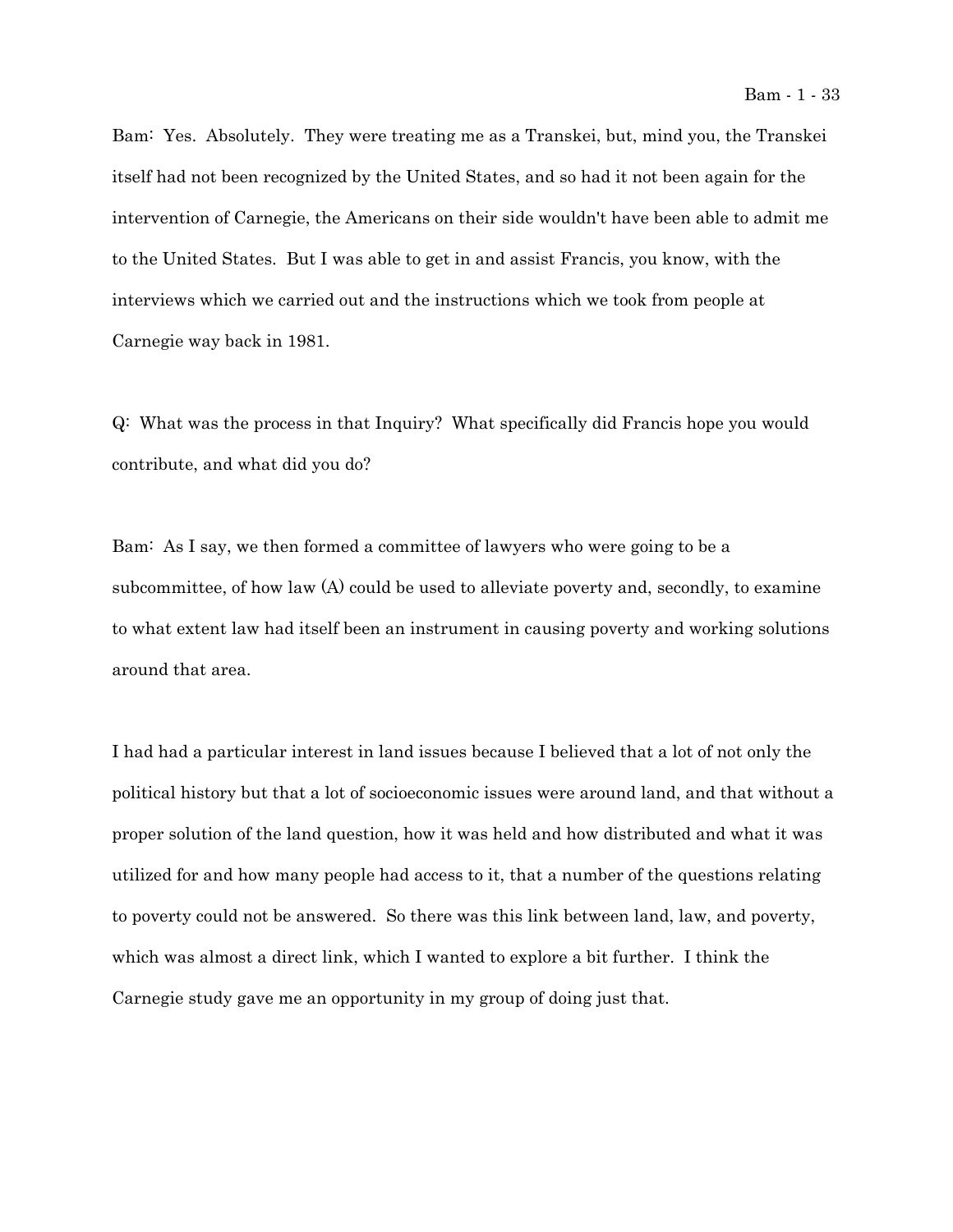Q: You mentioned an interest in your own career towards public-interest law, an interest that wasn't satisfied by the normal practice of law. Carnegie, prior to the Second Inquiry into Poverty, had made a grant to establish the Centre for Applied Legal Studies [CALS], and also envisioned and granted a sum of money one year later to start the Legal Resources Centre [LRC]. Did you have any connection with either of those organizations, since they were actually several years before the Inquiry that we were just discussing?

Bam: Yes.

Q: They focused on public interest law, did they not?

Bam: Yes. It is quite correct that Carnegie did receive an application and supply funds to set up two organizations in this country, legal organizations. One was the Centre for Applied Legal Studies, which we call CALS, which was centered around the University of the Witwatersrand, Wits University in Johannesburg, and had a law faculty which at the time I think was led by John Dugard, who was a professor of law at the University of Witwatersrand.

They had also had a legal clinic within the university which they'd been running for a while, assisting people, poor people, indigent people, with free advice, and using their graduates and their undergraduates, training them how to assist people who were having all sorts of problems, administrative problems and bureaucratic problems with the system, and yet couldn't afford lawyers. It was quite a big issue in the seventies. It was just prior to the study into poverty, or about the same time, but this was a big issue. Subsequent to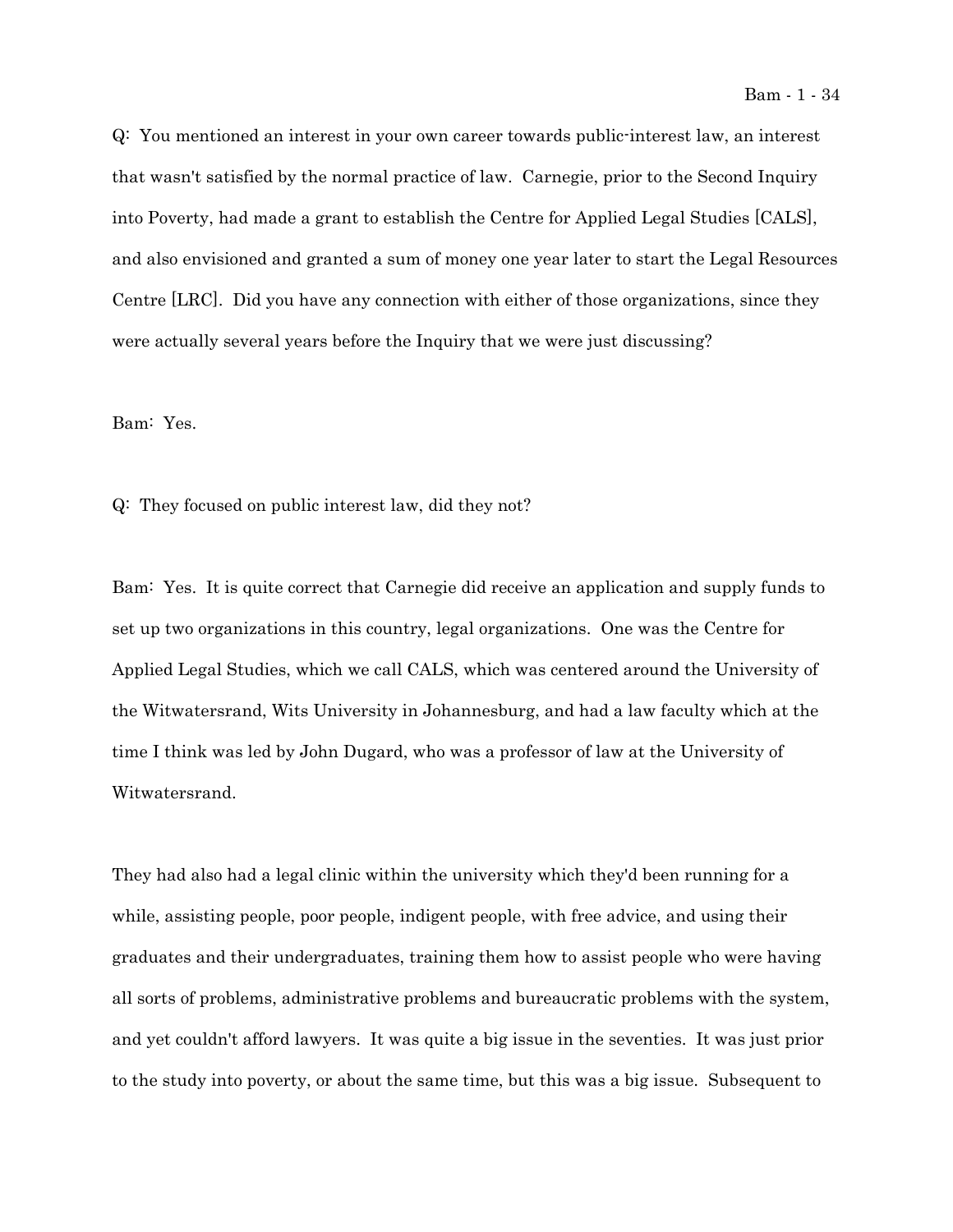that, there were also a number of practicing lawyers  $-$  you understand CALS was more of an academic institution which was around the Wits University, and they were applying, I think, really to do research and to do training and advice work rather than actually going to court to fight cases. And that need came a little bit later  $\cdot \cdot$  well, almost simultaneously, but a little bit later in time, in terms of application, that a group of practicing lawyers started to address the concern that there had to be a body, an association, of lawyers, of practicing lawyers who could help people, conduct cases on their behalf, and actually go to court and fight their cases for free, provided, of course, that people were not able to afford to go to professional lawyers.

And a body was subsequently established and received a grant from Carnegie and others, and I think one from The Ford Foundation also, called the Legal Resources Centre, which was really started by a number of people who were practitioners. Foremost among them was Mrs. Felicia Kentridge, who was a practicing lawyer in Johannesburg, together with her husband, Sydney Kentridge. There was, of course, a person who subsequently became the director of the -- the first director of the Legal Resources Centre, and who is now the president of the Constitutional Court, Arthur Chaskalson. There was also Geoff Budlender, who was a young attorney at the time in Johannesburg, in a firm. And they just pushed aside -- at the time I was also in Johannesburg, and I'd just finished my pupilage. And I would have been in that first group, because when Arthur became the first director, he offered me a job way back in 1979 within the Legal Resources Centre, but then I was deported around that time to the Transkei, and I couldn't take up the offer at the time.

But, nonetheless, the Legal Resources Centre was set up around this group of people, and it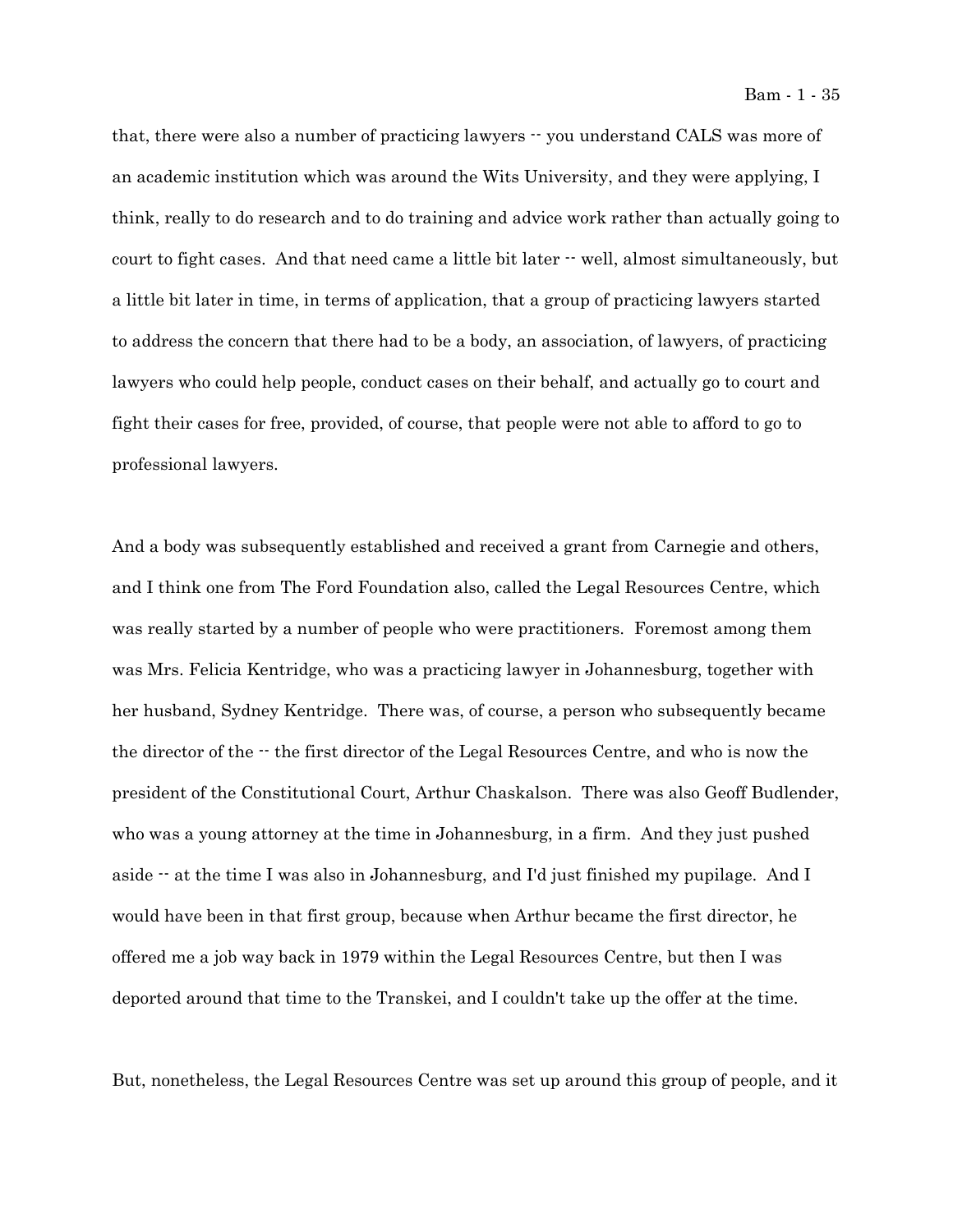had the support of the Carnegie grant. And it was set up with the purpose of becoming an instrument through the law of seeing to it and making sure that the rule of law was established and of challenging unjust legislation, and of helping people have access to the law, and to fight the issues which they couldn't otherwise afford to pay for. I think that was the basic start of the Legal Resources Centre.

Q: How could an organization like the Legal Resources Centre reform law if only Parliament can make or change law? Where is the room to maneuver? Let's say you're the advocate and I have a problem with a pass law, and I'm going to be in court. The average time in front of the magistrate in pass law was probably about twenty seconds.

#### Bam: Yes.

Q: At that time, you know, I might not even be addressed by my name, and English would be the language, whether or not it was my language, the language I spoke. I might not even understand the proceeding.

### Bam: Yes.

Q: How could the Legal Resources Centre, unable to change the pass law, help the individual in a case like that, for instance? Or, if you wish, another example. I guess what I'm asking is how did they work with such an appalling system of laws?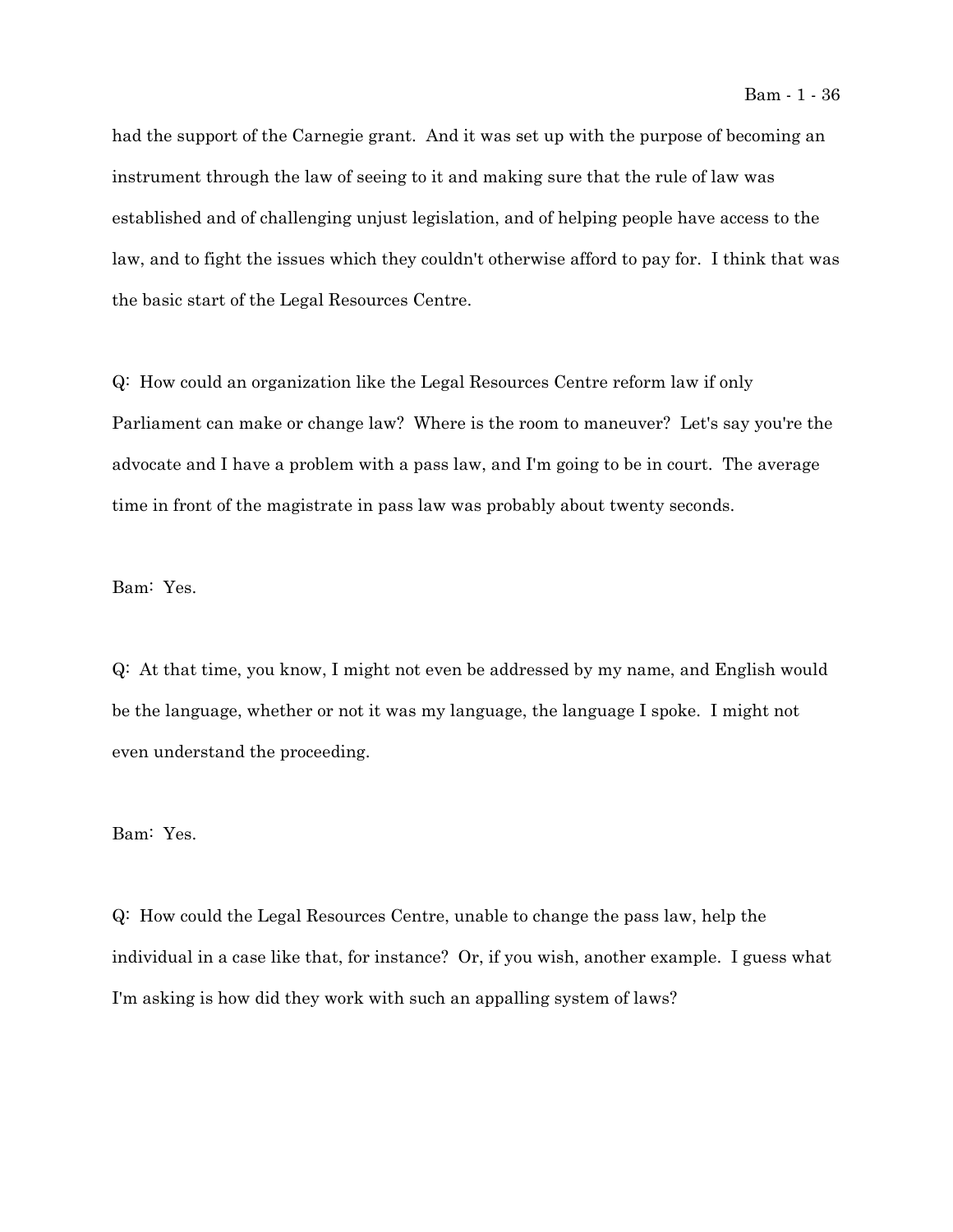Bam: They did a number of things, and I think they did them very competently. They discovered that very often officials, government officials and government departments, which were administering this admittedly bad legislation, were not observing even their own rules and regulations, and that they were going beyond what they were permitted to do by the legislation. And so that a number of the things that were being done had just simply never been challenged in court, even in terms of the law as it stood.

In other words, I think what the Legal Resources Centre simply did was to go back to a tradition which had been there, and which was still there in England, of making sure that officials abide by the letter of the law, and that they don't do things which are way beyond what even the law sanctioned or permitted.

Let me just say that the idea of the Legal Resources Centre was not an original one to South Africa. They actually borrowed the idea partly from the United States and partly from England. In England you have I think what they call a public defender system. In the United States you have a system whereby people who otherwise can't afford lawyers nonetheless have access to the law through a legal aid system which provides people with free lawyers to conduct their cases. And that's where the idea was borrowed from.

And hence, the Carnegie Foundation and the Ford Foundation were able to buy into it, because simultaneously they were able to advise Arthur Chaskalson and Felicia Kentridge and all those people on the sort of ideas they could borrow from the States and from the United Kingdom as to how the situation operated. In fact, I do know that all these earlier lawyers in the Legal Resources Centre spent some time in the United States and in the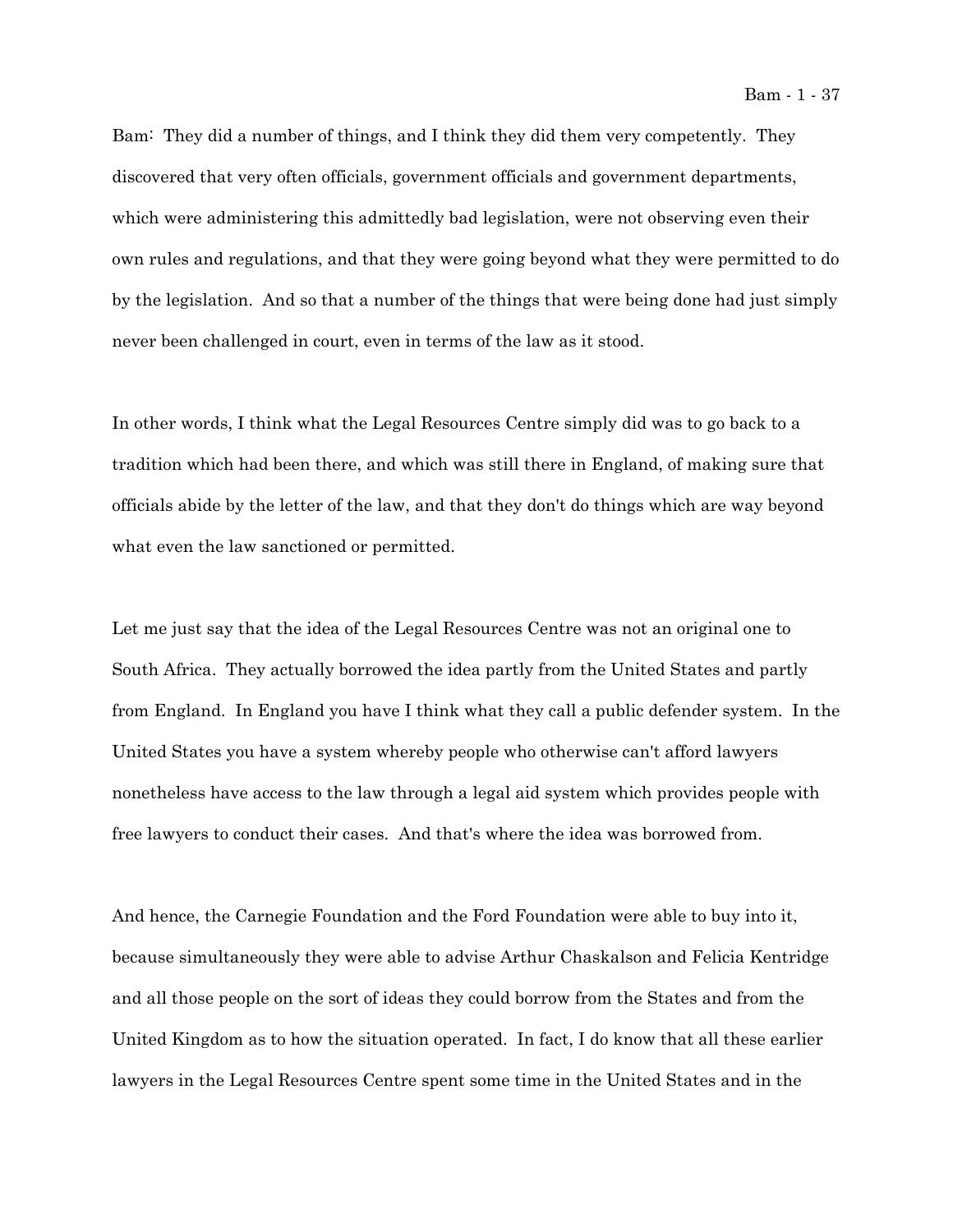United Kingdom, because I did so myself after I joined them, studying the ways in which legal assistance to the poor was being conducted and around which issues in particular the poor had to be represented.

But while the space was always there, it had not been utilized. It had not been utilized because nobody had challenged people. You had to have money to do this. What Legal Resources Centre did was then to be looking into the legal system as it stood and to be looking into what the officials were doing administratively, whether it was in regard to the pass laws, whether it was in regard to housing, and whether it was in regard to people being overreached in contracts such as higher purchase contracts. This happened all the time with people who couldn't read or write, and they would enter into contracts in higher purchase systems, then would be dispossessed, and bogus people would come running payroll societies and other insurance companies. They would overreach illiterate people, and it was really in that sort of opening that the Legal Resources came in to assist people to see that they were not overreached because of their illiteracy and because of their poverty.

#### [END TAPE TWO, SIDE ONE; BEGIN TAPE TWO, SIDE TWO]

Q: If you could, would you give us an idea of the issues, of the areas of law that the LRC dealt with.

Bam: The LRC targeted issues of law which concerned poor people, particularly in the eighties, things like the influx control laws, you know, the so-called pass laws. Now the pass laws were really something that affected everybody who was black or poor, it affected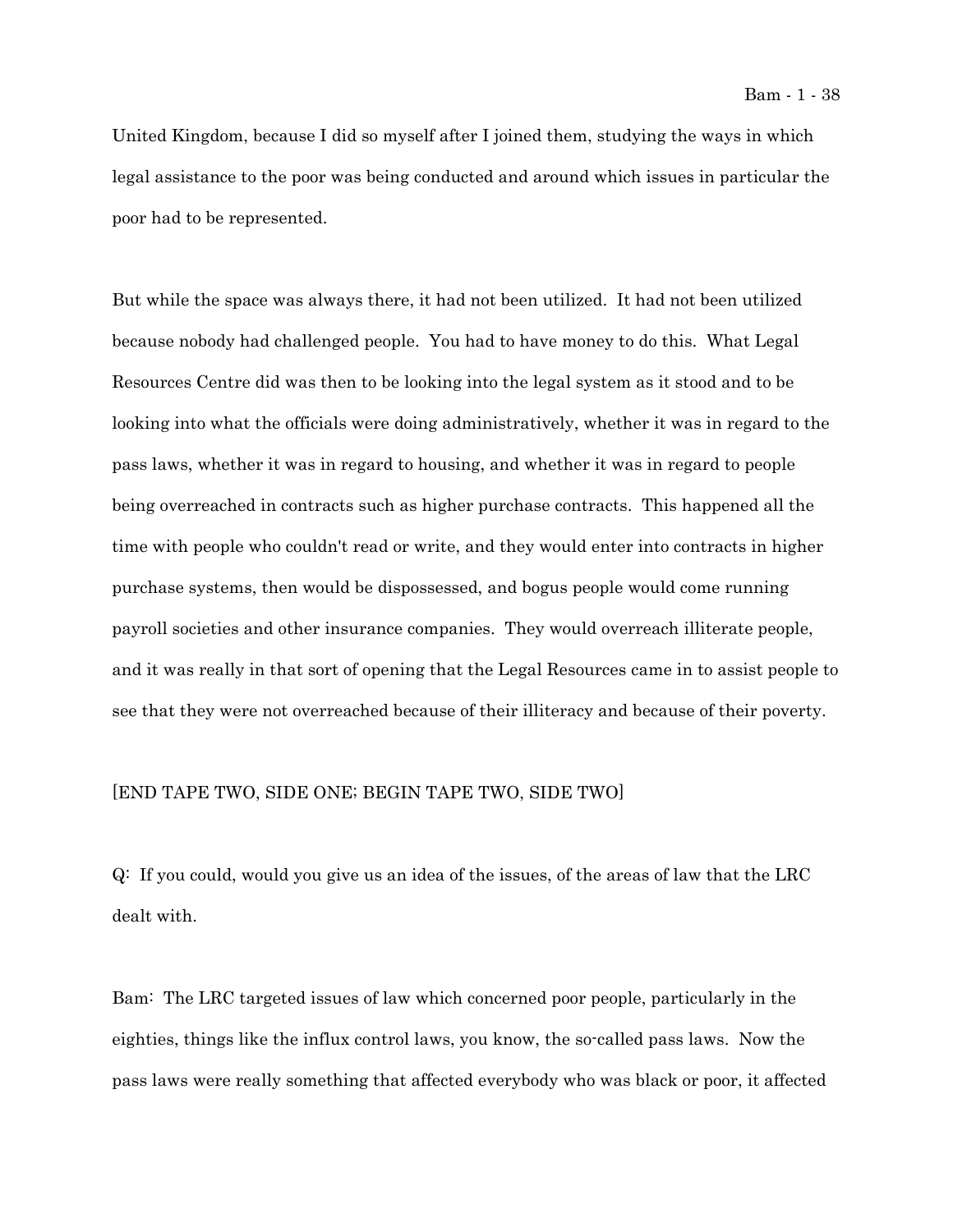their movements, affected their ability to lead family lives, the ability to obtain jobs where they wanted to, and it was just important, but it was something that was sanctioned by legislation.

And again, I think the LRC took the attitude that it may be that some of the implications of these laws, the application of these laws by bureaucracy, has never been challenged, so they singled out the pass laws so very successfully, I think, the Legal Resources Centre was able to bring a trilogy of cases just around the pass laws. One was called the Rikhoto, another was called the Mthembu [phonetic] case, I think, and there was a third one which I just can't recall it quickly.

### Q: Komani?

Bam: Komani. That's correct. The Komani case. And, for instance, established that the laws didn't go so far, what were called the urbanization laws didn't go so far. This restricted access and permission for people to reside in urban areas. So you very often found that a husband which himself had been given permission to reside in an urban area, the officials were always assuming that the fact that the husband had been given this right to reside excluded the wife from joining him, and they'd been applying the law in that regard. And the Legal Resources challenged that, that this particular application of extending this exclusion of the wife had not necessarily been sanctioned, and they won the case and similar cases like that.

They also targeted issues around transport, the raising of pass fees, exorbitant fees which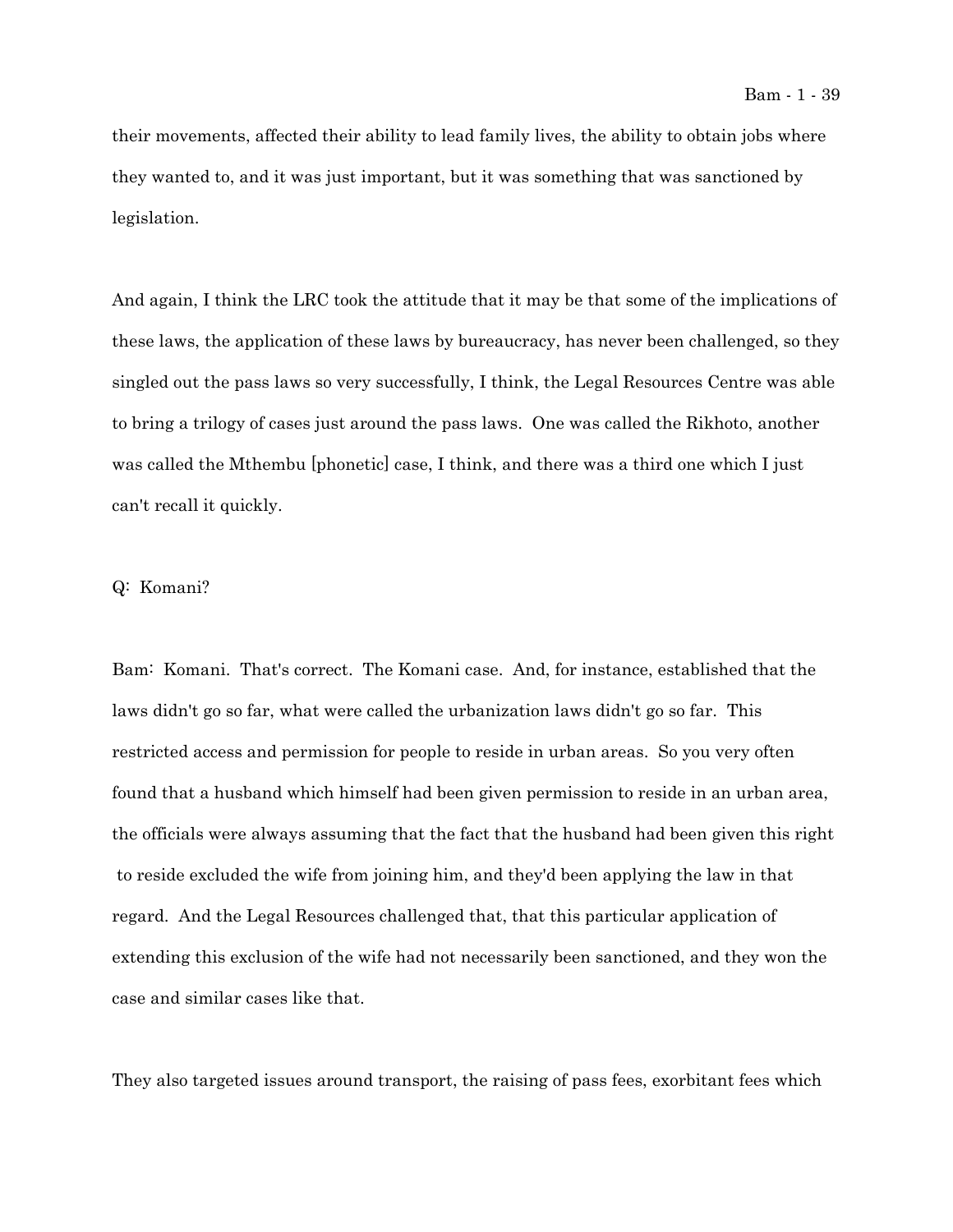people couldn't afford, and they went on also to target exploitation of poor consumers by firms of all kinds. As I said earlier, you'd have bogus burial societies, you know, cheating people entering into contracts, and LRC would come in and challenge those contracts. You would have higher purchase agreements whereby people were persuaded to purchase things they couldn't really afford, almost deliberately so, so that manufacturers could come later on, reclaim the goods, without having to return what they got for them initially.

Labor victimization in the labor place was also a big issue which the Legal Resources Centre lawyer targeted. There had been legislation such as was called the Master and Servants Act, where virtually an employer could terminate a contract or pay whatever they wanted to pay, regardless of whether there were limits or not, and they went into issues like that and took them to court.

And so a whole range of issues which were  $\cdot$  particularly housing, I've mentioned to you, as an area which the Legal Resources Centre would be very much involved in what was happening in that era, and I think obvious issues just by being taken to court, a number of things were discovered that officials were overreaching themselves and were going beyond that what the law applied. So that was a scope of law which the LRC actually went to court and litigated on.

But they also did other things. They went around assisting and setting up advice offices throughout the country and training people to operate these advice centers, training people as paralegals, a concept, again, which I think was probably borrowed from the United States, where not everybody has to be a qualified lawyer in order to be able to assist people.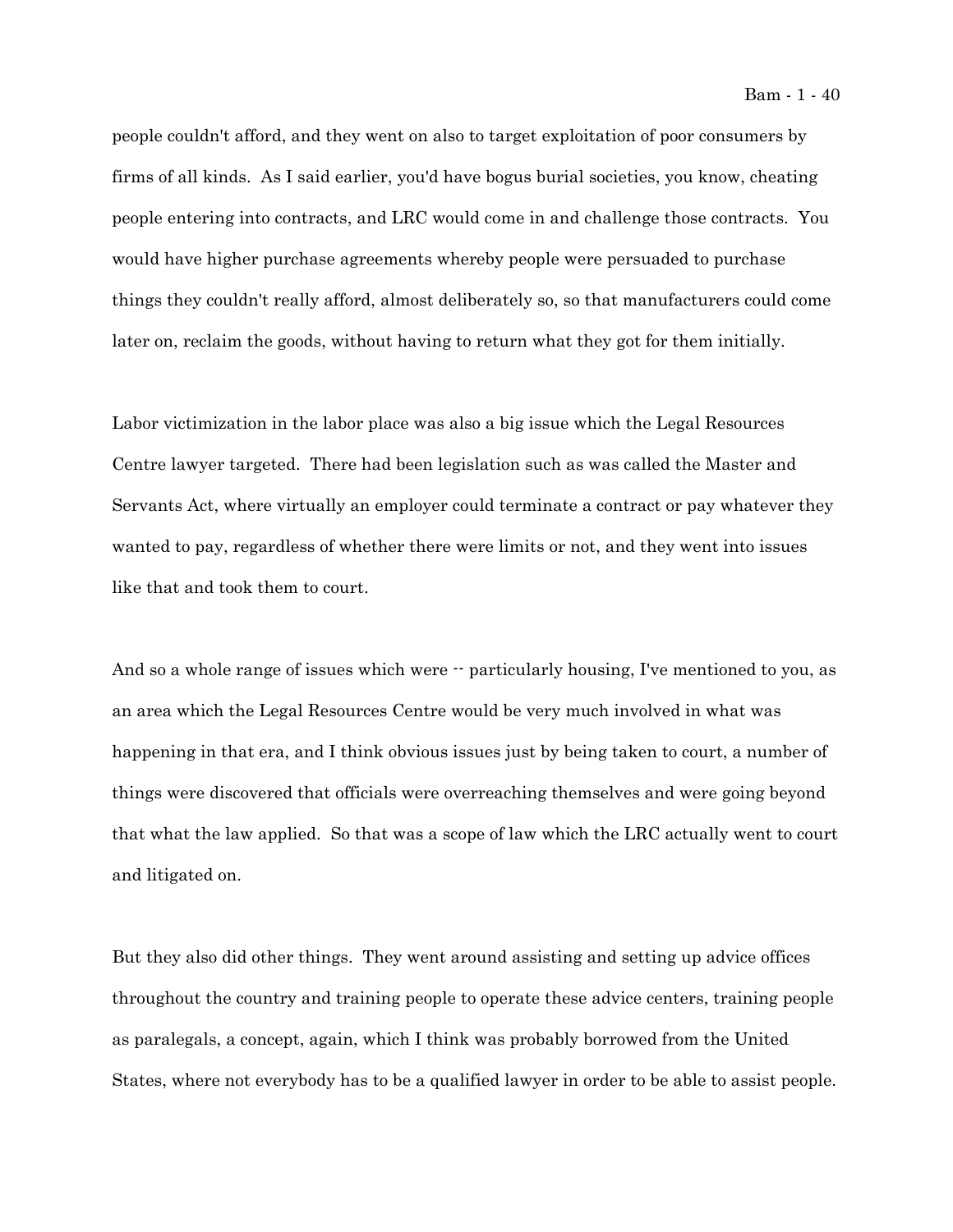The advice centers were set up. Some of them had been in existence. Some of them had been advice centers set up by the Black Sash, for instance, organization.

But what the Legal Resources did was then to train paralegals and also to train as fellows some of their own qualified lawyers to be able to operate these advice centers and to give them advice. In this way they were then able to spread access to the law and to the law courts to a much wider area than government had been able to through the scheme of legal aid, which was very poorly resourced. I think this had been the main thrust of Legal Resources' activity initially.

Q: So the LRC dealt with distance, it dealt with financial resources. Did it deal also with language, with linguistic barriers to aid?

Bam: It dealt with all barriers which affected poor people, and linguistic was one of those barriers. And the fact that people couldn't read or write in English was a factor which the LRC addressed. The fact is that sometimes misconceptions and misunderstandings would creep up because people were using a language which they didn't understand or a language was being used which they didn't understand, would obviously be an element in that to the part of this lack of access to justice, because people dealt with institutions which used either English or Afrikaans, whereas they themselves were not able to either understand to read or write English or Afrikaans. That was a matter that could be very well addressed then, in the advice centers where you had interpreters and people could assist poor people who had somehow fallen afoul of the law, whether on the administrative side or whether on private contracts.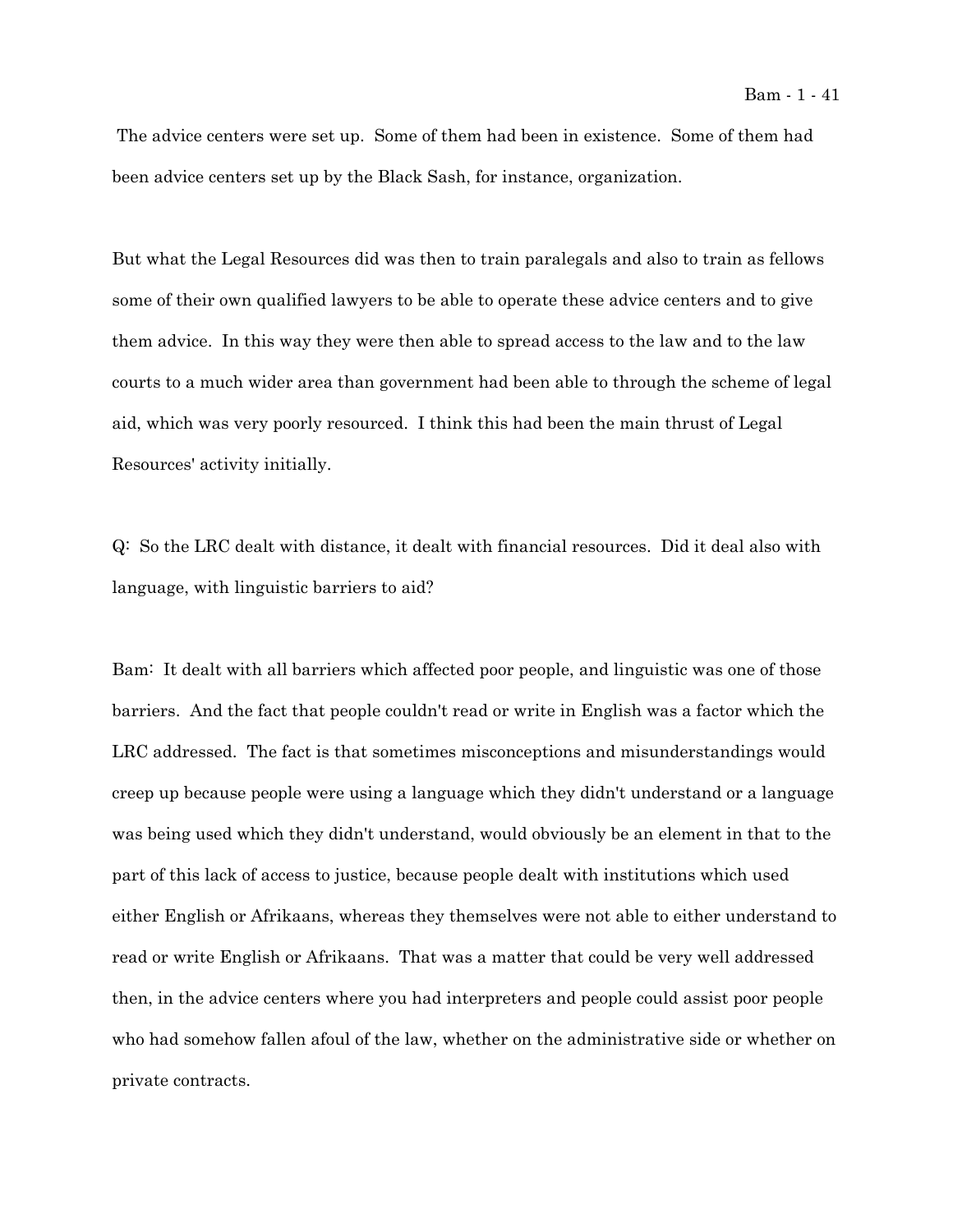Q: What was the impact of the LRC and the advice centers and the availability of the paralegals? What was the impact of this operation on poor people and access to law, do you think?

Bam: I think that the impact of the activities of the LRC on the communities which were being served by it was tremendous indeed. First of all, there was a welcome of the services wherever they were available, and the Legal Resources Centre, when I worked for them, which was from about 1985 in the eastern province, in the Cape, was always inundated with people coming from a wide cross-section of the population, and coming to the LRC even on matters which really were not expected to be part and parcel of the scope.

In Port Elizabeth where I worked once the LRC had been set up, people used to refer to the LRC as being the lawyers for the struggle, lawyers for the people. Words like that, you know. And people walked in there, and they just brought all their matters, sometimes even matters which the LRC didn't want to handle, such as matters relating to family problems and to family disputes, to divorce and to children and so on. And then what we would do in cases like that is obviously to try and refer them to institutions or to areas where they could be handled properly.

But the impact on the communities was tremendous. It was one of welcome, of people suddenly having this feeling that "There is somewhere that we can go to with our problems, and whatever they were, that we would get some advice and wouldn't be charged for it. To some extent we have access to the legal system."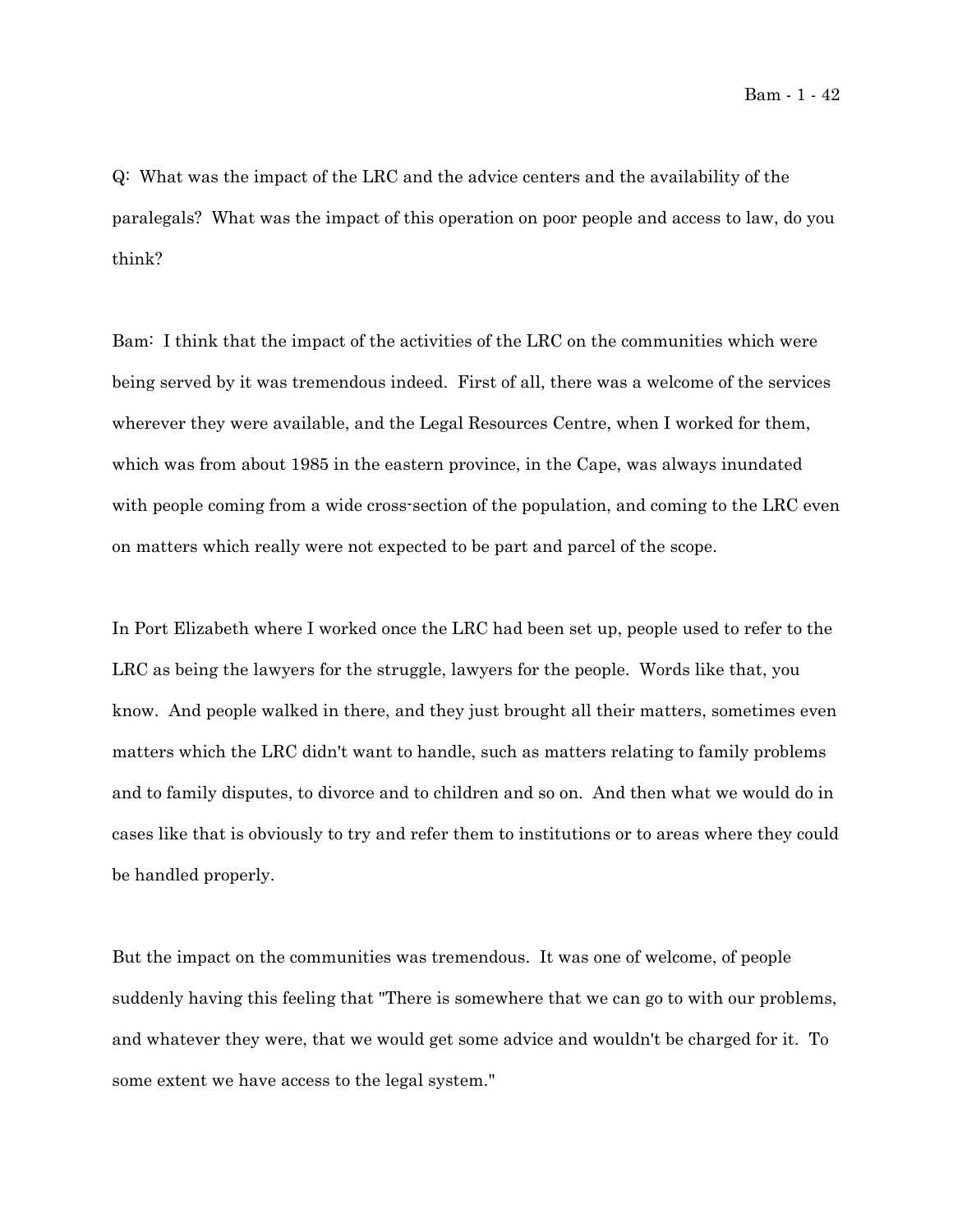Bam - 1 - 43

But there were also, of course, detractors of the Legal Resources Centre, obviously those people whom the Legal Resources Centre or the activities of the Legal Resources Centre tended to tread on their toes. The people who  $\cdot$  manufacturers who themselves were overreaching people obviously didn't like the Legal Resources Centre activity, and they started labeling Legal Resources Centres and gave them all sorts of labels that were not real lawyers; they were just wolves in sheep's skin. They were people who were out there to make political propaganda and to cause problems and to promote the aims of political organizations or the liberators' struggle. So they were a mixed bag, but overwhelmingly the people whom the Legal Resources Centre had set out to serve, they welcomed the presence of the Legal Resources Centre.

Q: Didn't the government technically and legally retain the power to shut down the center? What prevented them from doing that?

Bam: Yes, certainly the government did have that power, and I dare say they almost used it. But at the end of the day, because of the, I think, protective steps that particularly the first director, Arthur Chaskalson, had taken to safeguard the LRC, the government, at the end of the day, was not able to move against the Legal Resources Centre. And he had made quite certain that, first of all, it had been set up in a perfectly legitimate and legal manner, and that it had within it as people who were trustees, people who were not only accepted, but respected in the legal fraternity, and people who had no political ax to grind, and were known as such, were they prominent legal Afrikaner lawyers, the staffing of it was never staffed on a basis of political ideology. And anybody who wanted to serve in the LRC, no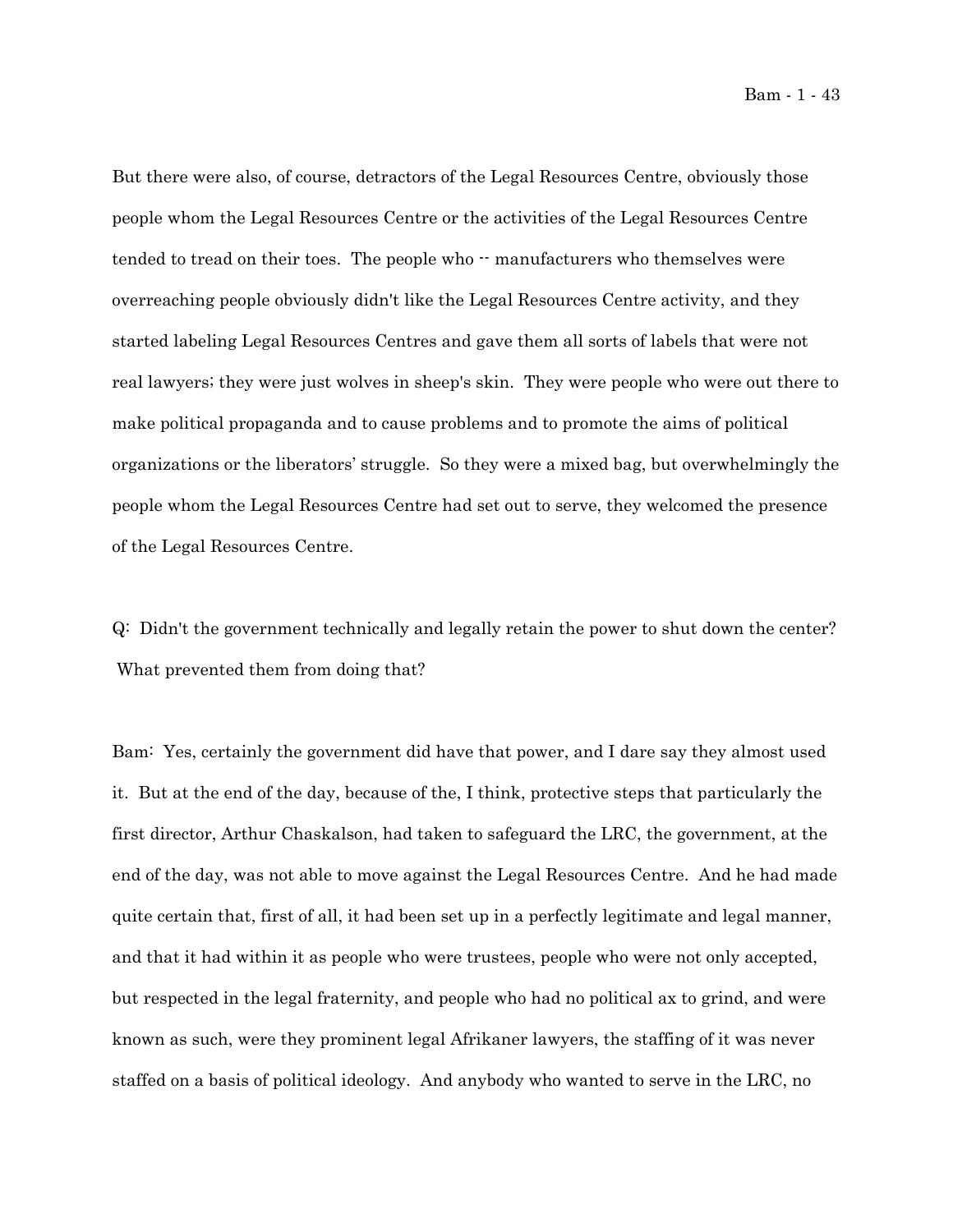matter where they came from, were welcome once they had this particular commitment to work and were legally qualified to do so, they were employed in the LRC.

And so he also made quite certain that the law societies and the bar council, which represents the advocates, were involved in the LRC work, knew about the LRC work, and were prepared to give the LRC activities their blessing. In other words, from the very word go, he practiced what we now know as a transparency which was open to anyone to go into it and find out what we were doing. And this was done all the time by the system.

I remember in my office in Port Elizabeth, around about 1986, when the state of emergency had been declared and the Legal Resources Centre was not, had not been, fully accepted, we were representing a lot of the young comrades who were getting arrested and getting tortured or getting shot, and we were representing a lot of them. And there was a sort of belief that because we were representing them, we were also encouraging them in agitating, and I was interviewed by a whole set of detectives from the intelligence service for a very long time as to what the Legal Resources Centre mandate was and what they were doing and who we were and where we came from, and about my own political convictions and whether I'd been politically active and so on. But at the end of all that, nothing happened and we were allowed to continue with our work.

Q: Carnegie again an element in this, do you think?

Bam: In the sense, yes, because support came from there, and I think an investigation was made as to where the funding of the Legal Resources Centre came from, and I think that at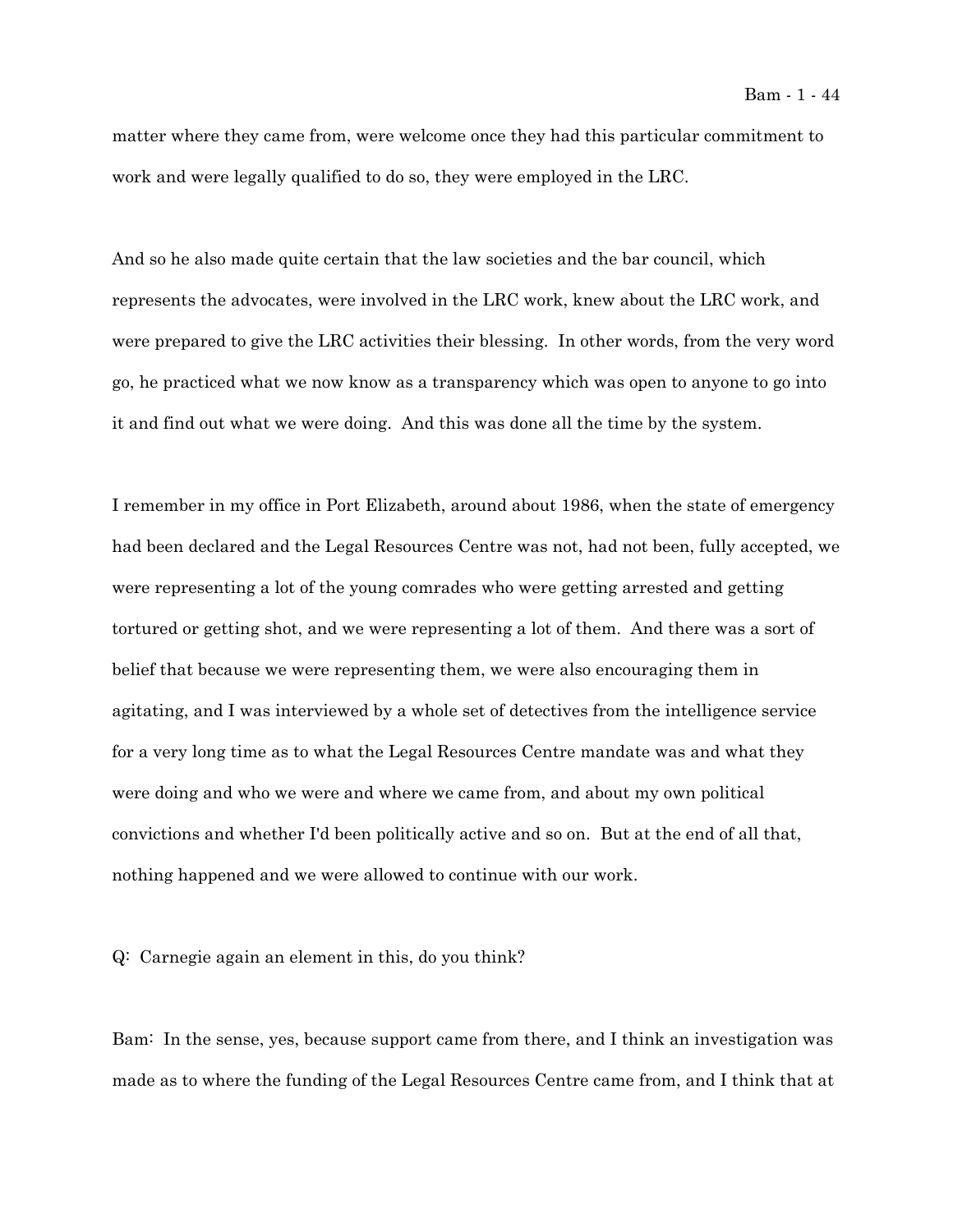least the answer that it came from, among others, the Carnegie Foundation, and came from the Ford Foundation, and came from English organizations, that none of these were in any way connected with subversive or revolutionary elements either abroad or locally. And yes, I do think the Carnegie factor and the Carnegie connection had something to do with the immunity, one might say, which the Legal Resources Centre obtained during the dark days of apartheid.

Q: Was there a moment in your work at the LRC when you felt, when you looked up and felt like you were fulfilled in using your professional training to help your people and help with the struggle for equality in South Africa? I mean, was there a real feeling to that work that you recognized? It sounds like it was difficult work, but it's not commercial law.

Bam: Yes. You ask if there was any moment in my life when I felt fulfilled in doing the difficult work of the LRC, and my answer to that is that just every day that I worked for the LRC and every week and every month was absolutely fulfilling, and I woke up every day just wanting to go back into the fray. I worked very hard and was very happy in what I was doing. I worked long hours. I think I started using glasses for the first time when I was working for the LRC, because I spent so much time reading and under the light, which was very fulfilling work.

It was hard work, of course, because sometimes you didn't get things right for the people. You were not always successful. Sometimes the system beat you, and then you felt, you know, a bit frustrated. But every time you won, it made up for all those moments of frustration. But what was more important was also the knowledge that you had a team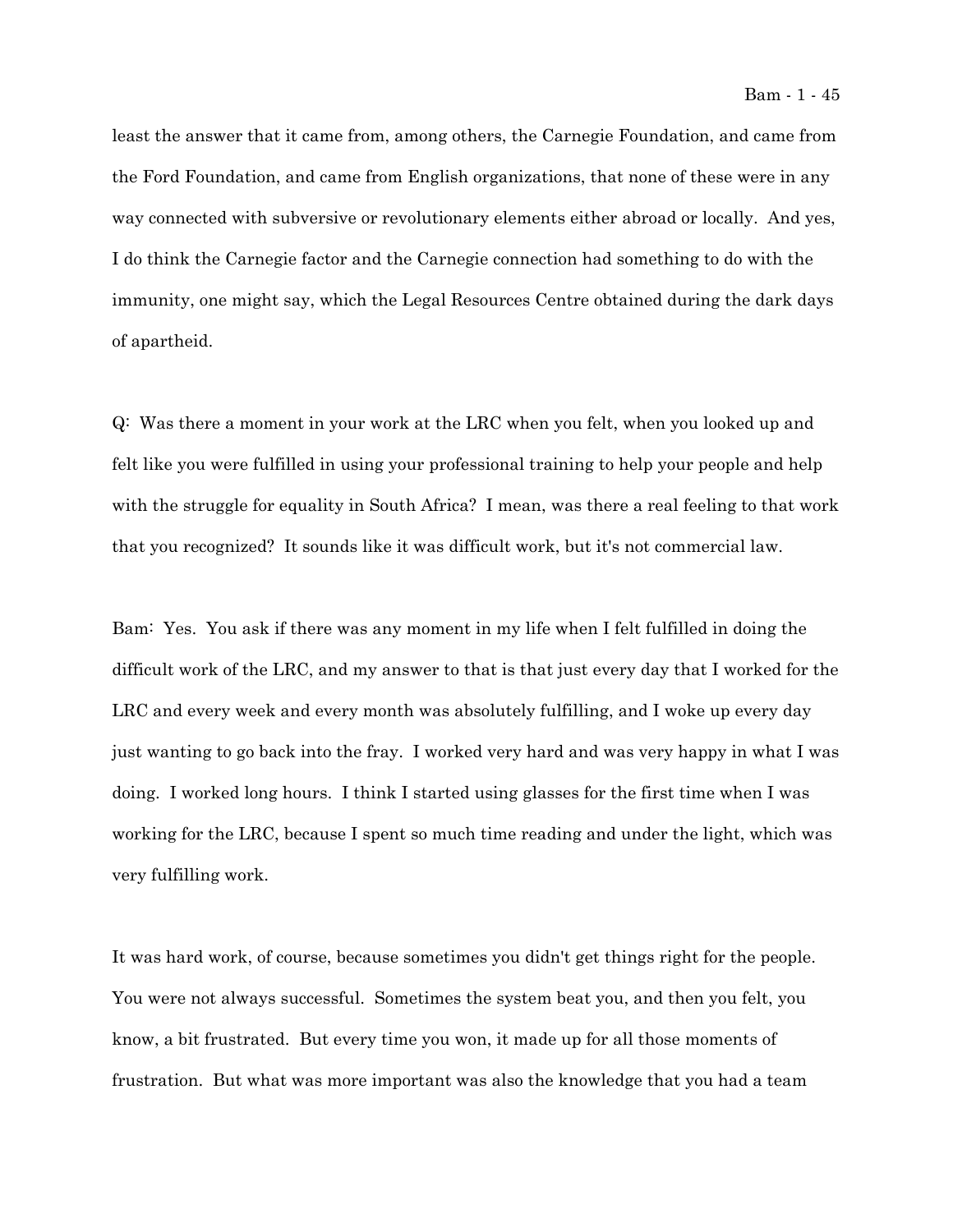Bam - 1 - 46

around you of people who didn't have an ax to grind, political or otherwise, of people who didn't have to make money, who could make money out of it. It was not a lucrative practice at all, but, nonetheless, of people who were very supportive of each other, where if you had a problem, you could pick up a telephone and phone the office in Johannesburg, phone the office in Durban. There was this whole sort of mighty army around you so you knew that even when things went wrong, that, you know, you are not the only one in the boat, that there was someone there you could rely on. And that was very rewarding and very fulfilling.

But then we were also having real successes, you know, throughout the country, and we used to meet at conferences, share ideas, which was a very important thing, because sometimes we were able to anticipate cases and problems that could come your way even before they had come your way, because other people had already experienced them. And so you didn't have to reinvent the wheel all the time, you could piggyback on what the entire organization already had and utilize that, or even call someone, as happened in my case in the Eastern Cape, where we were briefed to investigate the circumstances in which the Cradock Four had been disappeared and been assassinated. That case had come to us at the LRC. Because it was such a large thing which I couldn't handle myself, I had in my turn to brief Arthur Chaskalson, who was our director, to come and assist. And he came and he spent a whole week in Port Elizabeth on that case. And to this day, that office is remembered for having been the first firm of lawyers which tried to investigate the circumstances under which the Cradock Four had disappeared and been assassinated. It's since come out what we suspected and what we knew and what I think Arthur Chaskalson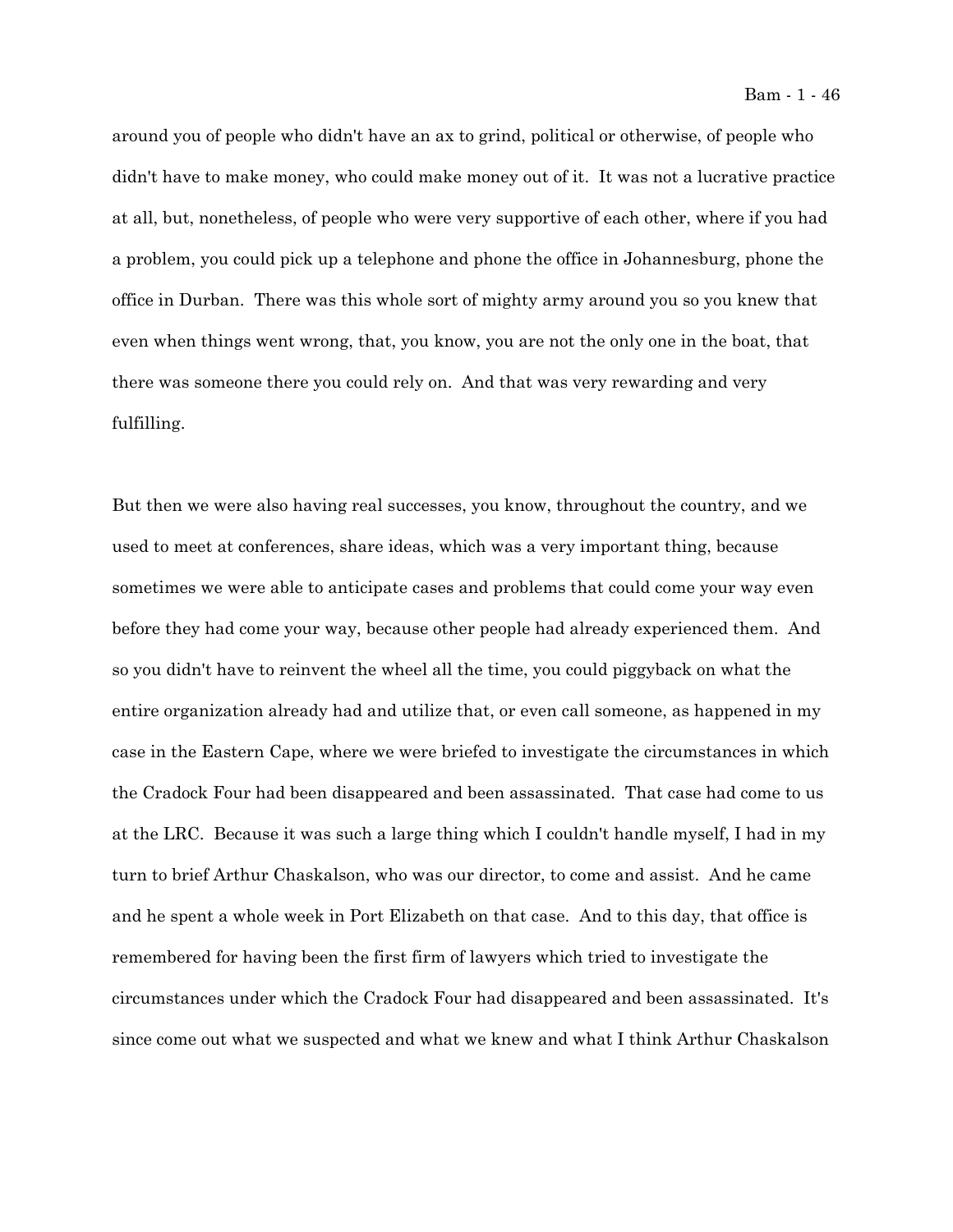established has since proved to be so by the investigations that are being conducted in the Truth and Reconciliation Commission in respect to that particular incident in Cradock.

Q: The press covered the activities of the LRC very thoroughly. Wouldn't there have been an educational function, a national educational function to the fact that, (A), you were doing this work, and, (B), you weren't doing it in the shadows? It was being publicized. It was being written about and discussed. Doesn't that somehow impact the tone, the national tone, really, of dialogue, that this for the first time has become possible: to mount these challenges, to question the fairness, at a minimum, the fairness of how the law is being applied or the propriety of how it's administered? Did the press play a role here?

Bam: Yes, the media, I think, played a role, a positive role, certainly where I was in the Eastern Cape. I had been asked by various editors to bring to their attention any particular cases which we felt ought to receive some publicity. Yes, we had cooperation from the press. And I can't remember that any of our offices, in fact, did not enjoy the support and the cooperation of the media. A lot of our cases, I think, were publicized. But the LRC itself went out of its way to do its own publicity campaigns. They had annual reports and even quarterly reports which reported on cases that were taking place right through the country.

And as for the transparency of the operations, that, of course, was right up top. As I said, the national director in the form of Arthur and then later on through Geoff Budlender, who replaced Arthur, were people who earned a tremendous respect wherever they worked, and they had a reputation throughout the country from the legal fraternity, first and foremost.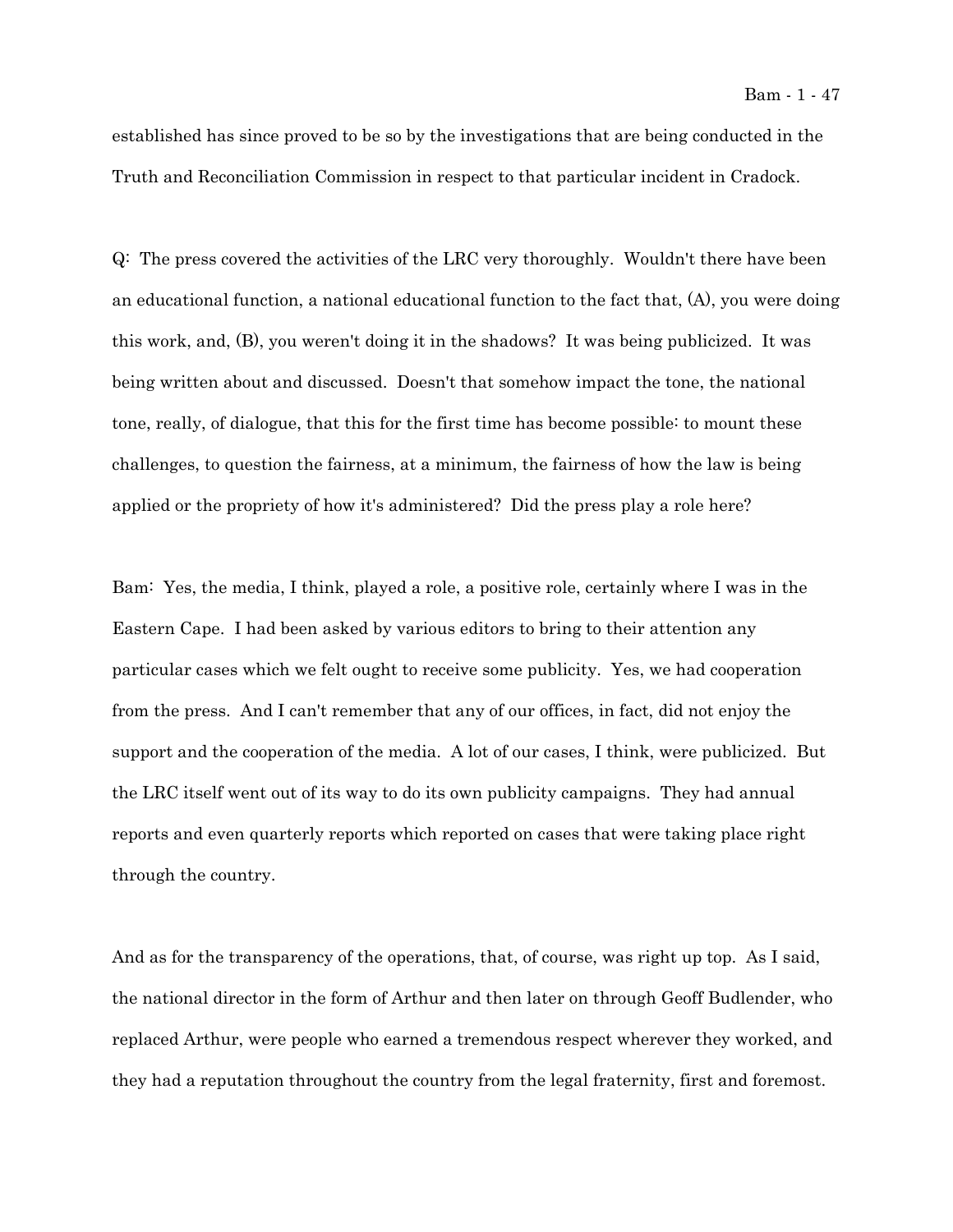Q: What was the impact on black attorneys, a generation of black attorneys working with the LRC? Could they obtain more training? Could they essentially apprentice there with the oversight of more practiced lawyers? Was there an impact on --

Bam: The LRC did have an impact on the training of black lawyers and also of female lawyers. It went out of its way, in fact, to address that problem, because at the time the black attorneys who qualified could not get into the large firms for the pupilage, if you like, what was called those days to obtain articles of clerkship and to do their candidate attorneys in the large firms.

And so the Legal Resources Centre, realizing this, actually established a fellowship program whereby a person coming out of university with qualifications would for two years be able to practice and be exposed to practice, as it were, in one of the Legal Resources offices, and each office had money allocated to it in order to be able to employ so many fellows. It was called a scholar fellowship program, and that was particularly to meet this training on the part of black attorneys, which they couldn't receive from the white attorneys' firms, and also, of course, of female.

And a number of people who were fellows to the LRC are now in very prominent positions both in government and both in private practice and also the national  $-$  in nongovernmental organizations [NGOs], who have never practiced from a regular law firm, but whose initial experience was through the LRC. One can mention a whole series of them, of people who are now -- some of them have become judges. Of those fellows, some have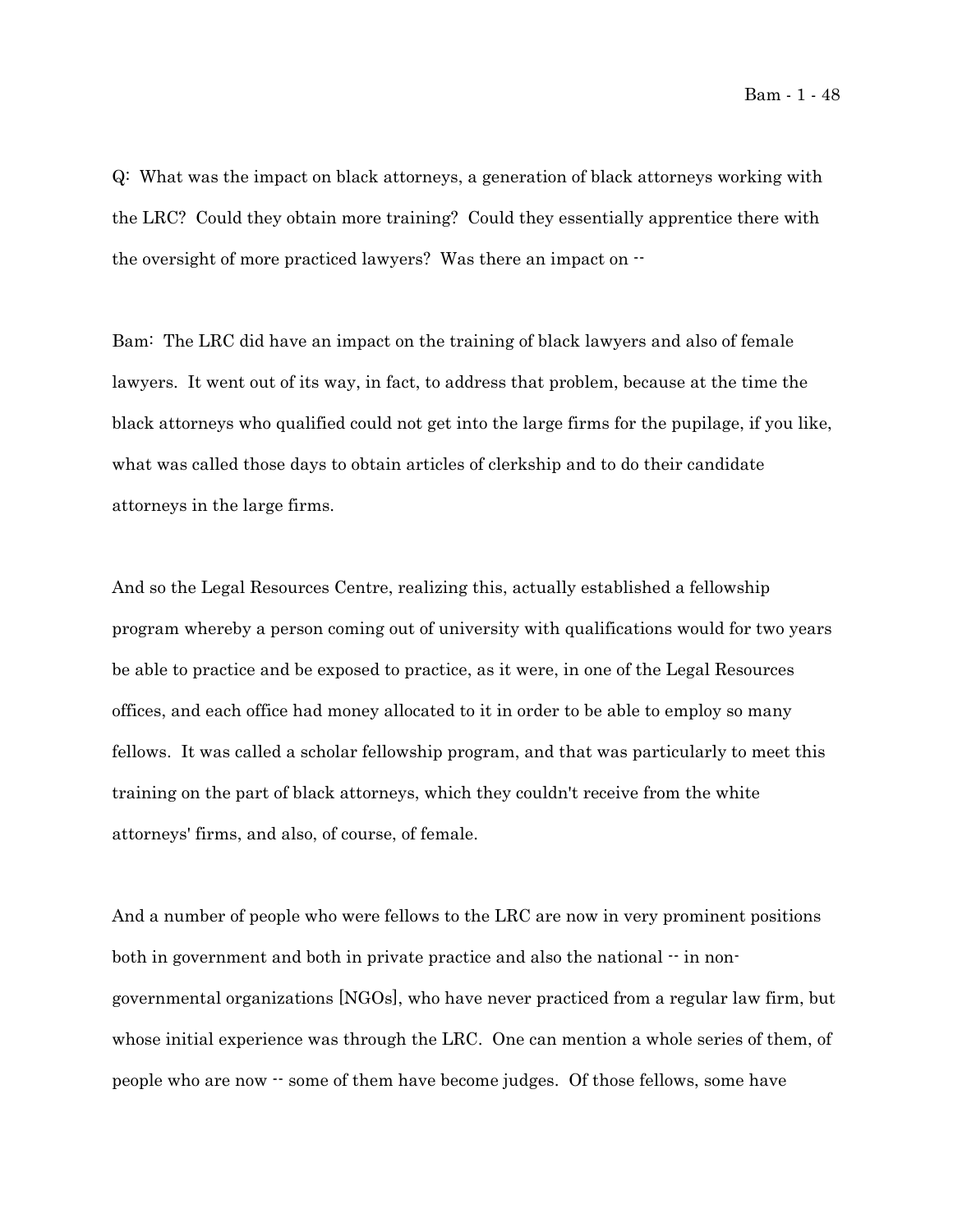become advisors in government. Some occupy positions in the Labor Courts and in the labor institutions. There's a whole spread of people throughout the country and in the offices who are really graduates of the LRC and who did their fellowships and cut their teeth in practice within the LRC structures which were devised specifically for that purpose.

Q: Would you get help from the Centre for Applied Legal Studies in the work you were doing at the LRC? Were there occasions where there was give and take between the two?

Bam: Yes. The Centre for Applied Legal Studies always worked and coordinated their work with the Legal Resources Centre, and particularly, I think, in the Johannesburg area, where they were both situated. As far as I understood, the Centre for Applied Legal Studies was first and foremost a body which did research, and that research was obviously made available to the practitioners within the Legal Resources Centre, and that's how I think to this day this situation operates. I do know that people who were working  $-$  and most of them were academic at CALS, which is what you call the Centre for Applied Legal Studies -- also had occasion to actually go to court and present cases. I think in the most number of cases they merely did research and passed on the research to the lawyers who were litigating within the Legal Resources Centre.

Q: With the constitution -- with the new constitution of '94, does the LRC have a place? Does its role change now that there's a bill of rights and there's representation and equality before the law?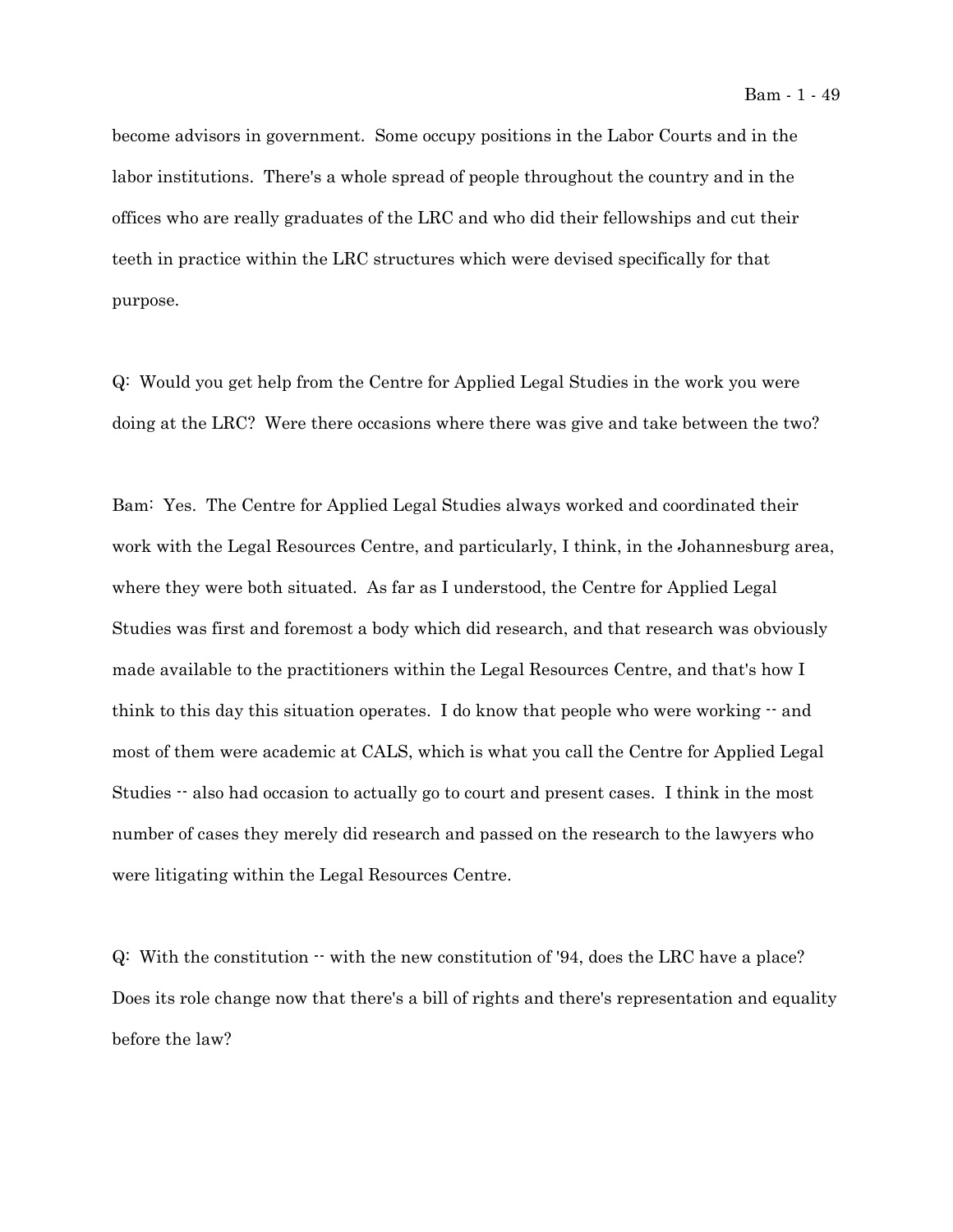Bam: Well, now that there is a new constitution which was first implemented in 1994, a number of people assumed that the Legal Resources Centre would not have a role to play anymore, but I think that they were wrong in that assumption. As a matter of fact, the Legal Resources Centre has now reorganized itself in order to be able to make the new constitution not just something that exists on paper, but to make the bill of rights and some of the things that are to be found in the new constitution a reality to people.

And so its task now has changed slightly. Its task, I think, is more that of bringing the fruits, as it were, of the new constitution, delivering them up to the people for them to enjoy, and they do that, propose to do that, by taking a whole range of issues to the Constitutional Court. They have, in the first place, established what they call a constitutional litigation unit, whereby all the matters and the rights that have been given to people in terms of the constitution can actually be realized and court orders can be obtained in order to realize them. That unit and the one of the prominent lawyers, Advocate Wim Trengrove, has done about forty-two cases, possibly more now as I speak, has taken about forty-two cases to the Constitutional Court. And the range of issues goes right through from access to justice, as such, and administrative justice, to what extent can administrative officials do this or not do the other thing. It does involve civil rights. To what extent are certain legislations still in existence not in accord with the constitutional principles that have now been enunciated.

Children's rights, which are also guaranteed within the constitution, the rights of women, gender issues, they have taken those to the court, to the Constitutional Court for testing. And customary law rights, as to whether, for instance, the customary law of succession is in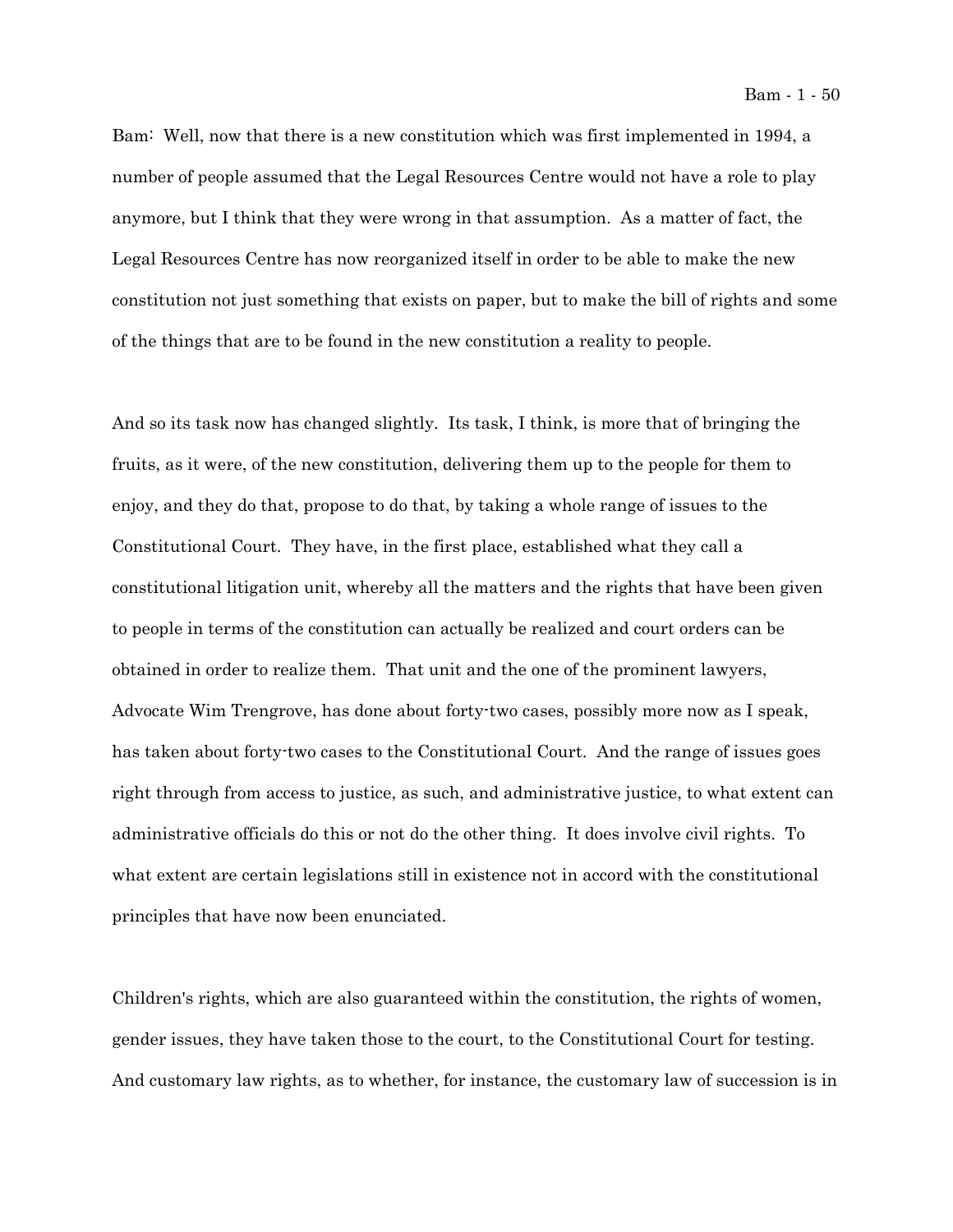accordance with the constitutional principles which do not want discrimination against women. So there's been a whole range of things, of matters that are guaranteed in terms of the bill of rights.

## [END TAPE TWO, SIDE TWO; BEGIN TAPE THREE, SIDE ONE]

Q: Can you tell me the names of some of your colleagues at the LRC who then went on, who've moved on to contribute significantly to the practice of law in South Africa?

Bam: Well Len, the number of former colleagues who are now in various positions either in government or in non-governmental organizations or even in private institutions, it is really a very vast number, and I'm not sure if I'll be able to recall everybody. And I might just, you know, have to make a quick list, write out a quick list for you to make sure that people I don't leave out.

But I can tell you in terms of percentage that of all the people  $-$  well, first of all let us take people who were fellows and joined the Legal Resources as fellows, forty-two percent, fortytwo to forty-five percent of those fellows are either judges or they are in government as legal advisors in one of the departments or others, or involved in NGOs which are also busy with promotion of the new constitution.

And maybe I can remember the names of the judges. There is a Judge [Mahomed] Navsa, for instance. He worked and became director of the Legal Resources Centre in the Johannesburg office, and he's now a judge, and he's also a judge of the Labor Court. Judge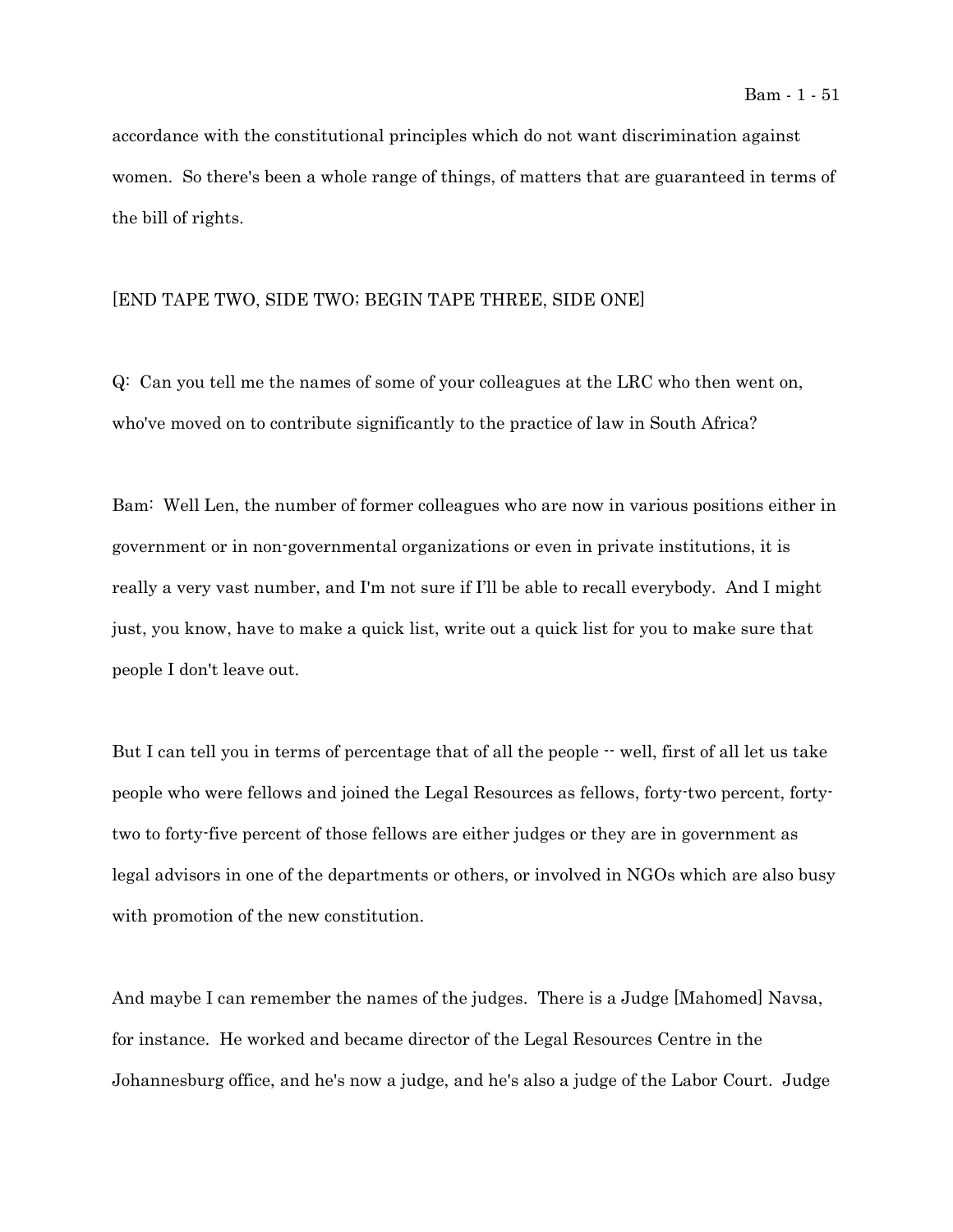[Raymond] Zondo, whom I also know was a candidate attorney or, rather, a fellow within the LRC, and he's a judge in the Labor Court and he's also, I believe, acted as a judge in the High Court. There is also a judge in the Labor Court, [Sandile] Ngcobo. He may not have been a fellow, but he certainly worked for the Legal Resources Centre in Durban.

Which brings me to another thing. Let me just mention other judges, who, though not fellows, but who worked for the LRC in Durban itself, there is now a judge, [Christopher] Nicholson, and he had been the director of the Durban office for many years. In fact, he's the one who founded the Durban office. There was someone who studied shortly after me and came to join me in Port Elizabeth, he was Jeremy Pickering then, and I'd worked with him as an advocate in Umtata in the Transkei, and we went to open the office in Port Elizabeth together way back in 1986. He's also now a judge, a senior judge in the High Court in the Eastern Cape division.

Then Arthur himself, of course, became, as you know, the judge president of the Constitutional Court. I became the judge president of the Land Claims Court. There is another judge, who, although he didn't, was not on the staff of the LRC, was, nonetheless, a trustee of the LRC for its entire existence since it was started in 1979, and is still a trustee and, I believe, chairperson of the trustees of the LRC, Justice Basil Wunsh, who is a judge in the High Court of the Transvaal provincial division.

Then there are a number of people. Geoff Budlender you have heard of, who also was in the Legal Resources from the beginning, became director of the Johannesburg office and then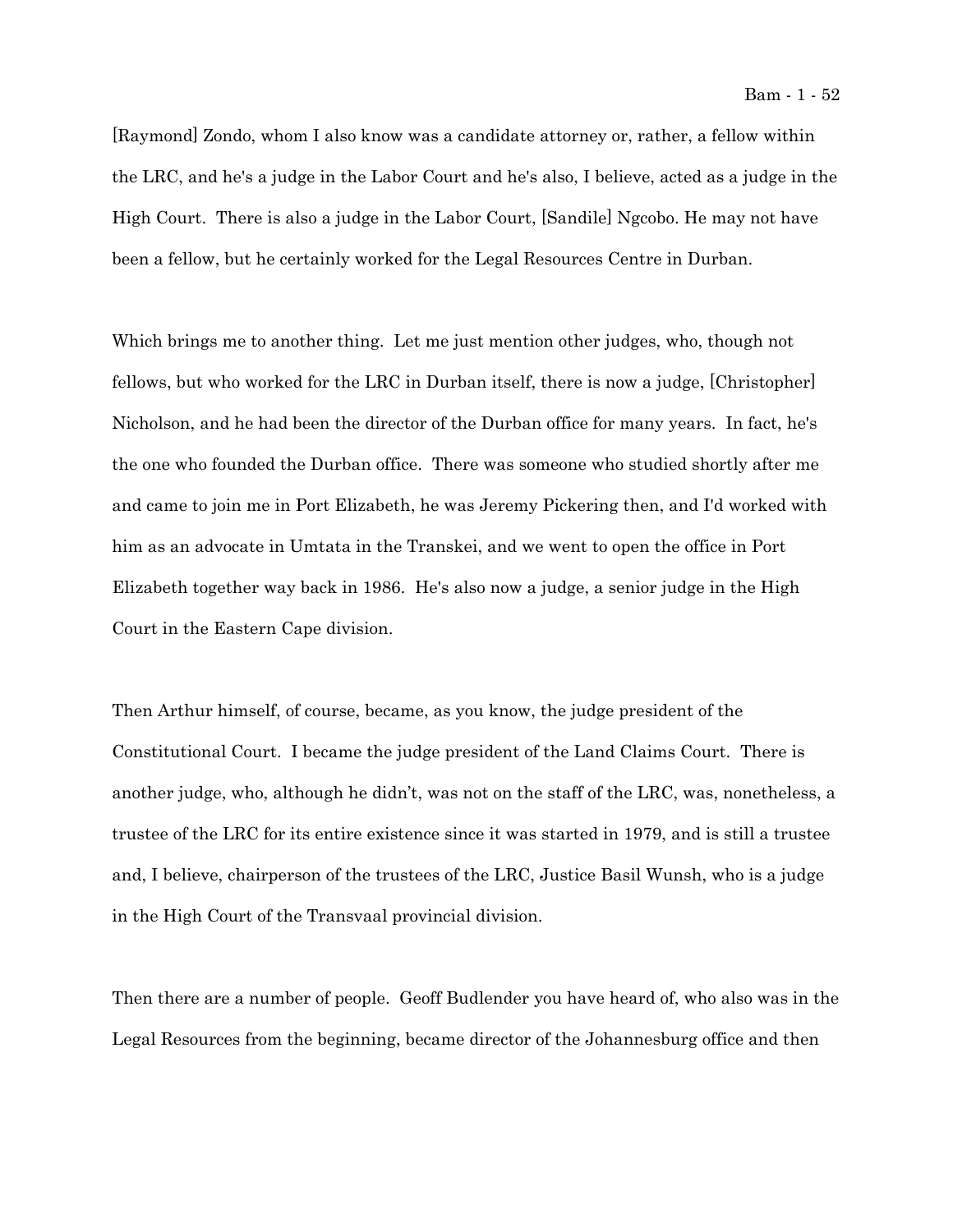ultimately became the national director, and he is now the director general, as I indicated to you, of the Land Claims Court.

There may be other people, you know. If you just gave me a moment, perhaps I should just see if there aren't other people I ought to tell you about. I have to put on my glasses for this, for a while. There is a director of the Pretoria office, [Bennie] Monama. He's become the director general of the Northern Province. Then there was someone whom we called Nick De Villiers. I believe he may still be with the Legal Resources Centre. There was a person who worked in the Johannesburg office called Thandi Orleyn, and she's done very well. She became the director of the Legal Resources Centre in Johannesburg office, subsequently became the national director of IMSSA, which is the Independent Mediation Services [of South Africa]. She had taken over from another LRC person, Charles Nupen, from that position, and she subsequently is now the director, the national director of what is called the CCMA [Commission for Conciliation, Mediation, and Arbitration], which has been set up under the new labor relations to conduct conciliation in labor matters.

Yes, that is about it. I may, I'm sure, have left out a few other names of very prominent people, but, as I say, it's quite a large number of people who were involved with the LRC in one capacity or another, who are now serving in various positions in government and outside of government.

But by the same token, Len, the LRC hasn't become an appendage to government. It's still very much an independent organization, even from the present government, and they have taken up matters against this government. I can remember recently that there was a case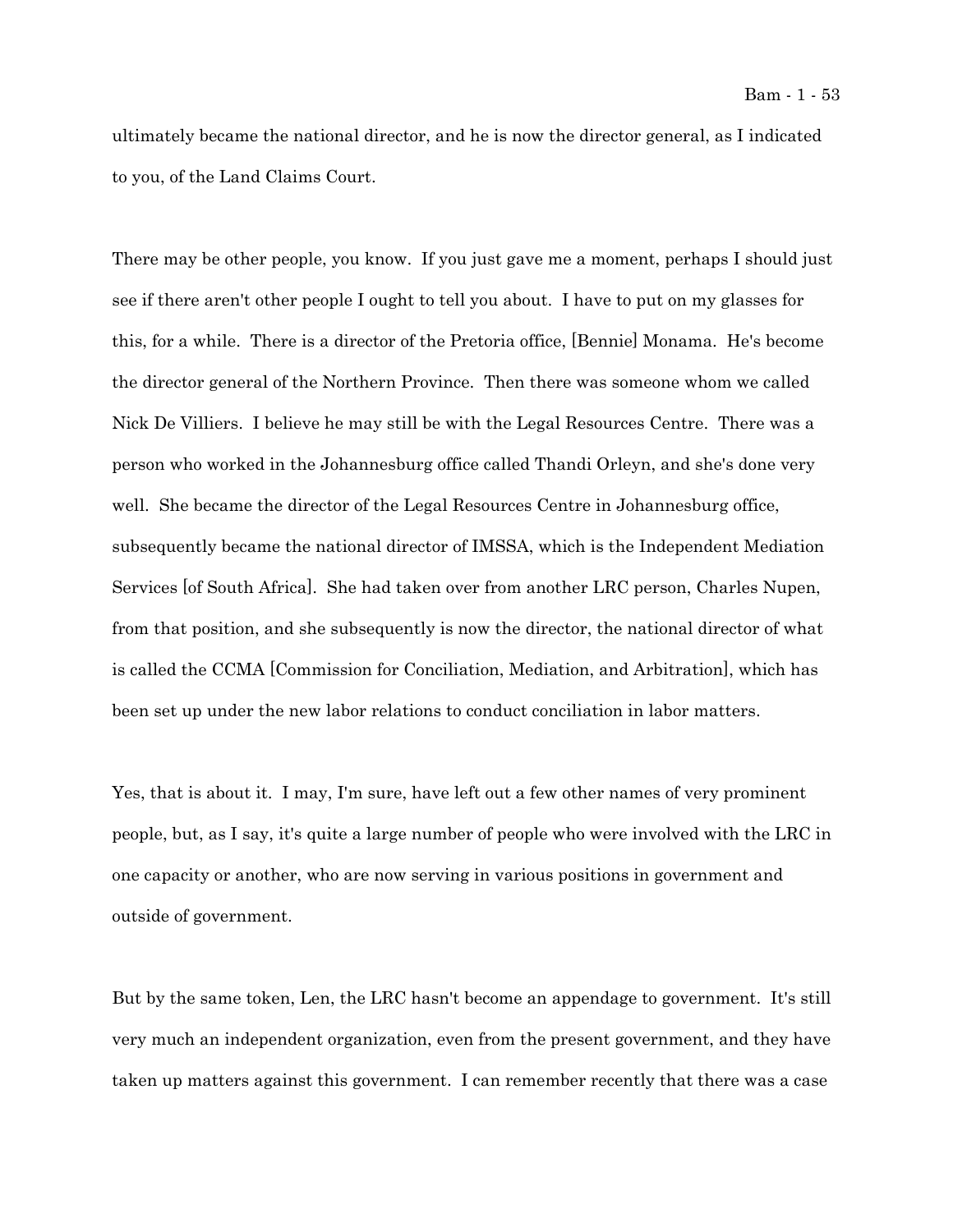which was much publicized, of where the Legal Resources Centre in the Grahamstown area took the MEC -- the MEC is the member of the Eastern Cape, member of Parliament, an executive position, a ministerial position, you might like to say, of a department, because they had failed for a long time to give pensions to people who were entitled to them. There was one old woman, eighty-five years old, who for two or three years hadn't been getting her pension grants because the computers in the system said she was dead. And the LRC took that matter to court and similar matters in regard to pensions, took the government to court. It's not the only case. I do know that another case which was litigated by Wim Trengrove involved a case being taken to court against the speaker of Parliament for a ruling she had given suspending another member of Parliament, of another party.

So to come back to the point which you answered, that whether the LRC still has a role to play now that there's a new constitution and a new bill of rights, and my answer to that was yes, indeed there is, and that the Legal Resources Centre has, in fact, organized itself now into projects, and these various projects that it has make sure that each of the constitutional rights that are entrenched in the constitution can actually be realized by the people. For instance, they have a very strong project around land and housing issues, and a number of the cases that come to my court, the Land Claims Court, they come and are litigated and are brought to the court by the Legal Resources, by lawyers who come from the Legal Resources Centre on matters relating to land, land restitution, eviction from land, and so on. And they also, as I said, handle matters concerning gender and matters concerning civil rights and women, and a whole range of other issues which are to be found within the constitution.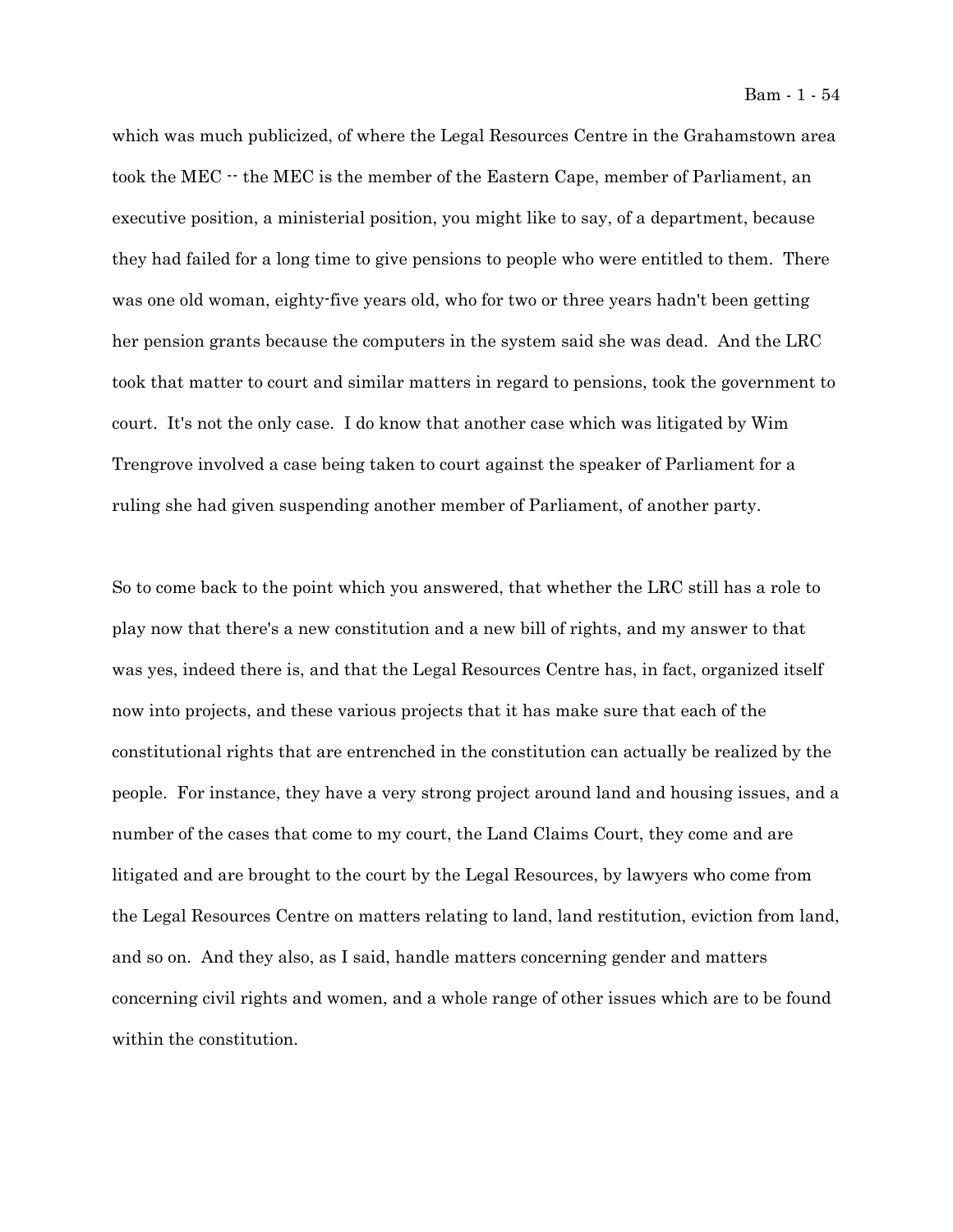Q: I'd like to return to land momentarily, to the connection to land and to the second Inquiry. You chose in your working paper for the conference to take up the matter of law, land, and poverty, the relationship to poverty. Why was that your choice?

Bam: Well, I may have partly, partially answered that earlier on by saying that in a sense I was feeling that my practice as it was at the time was a bit too constrictive and I was feeling that I am somehow drifting away from public-interest issues, and that it was by looking at the land question that I felt that as a lawyer I could once again sort of come back on to the stream and have some contribution to make, because I found that there was a direct link between poverty, law, and land.

And that they were so intertwined and it was important to understand how it is that, for instance, the distribution of land had something to do with poverty, with the fact that people didn't have access to land was directly related to poverty. And the fact that people didn't have access to land was directly related to the land tenure systems that had been followed in law through the years, the fact that in terms of the prevailing law, this access was denied to people. So that was really, I think, what propelled me into that direction and I started having this interest in land issues.

I had earlier, of course, as a student, studied particularly under Professor Monica [H.] Wilson, who was very much interested in that line, and another professor who was called Professor [Charles] Simkins, and they were always harping on land and congestion in the areas and so on. A number of people where I came from, whether they were academics or whether they were my teachers, had this interest in land, and I think all that put together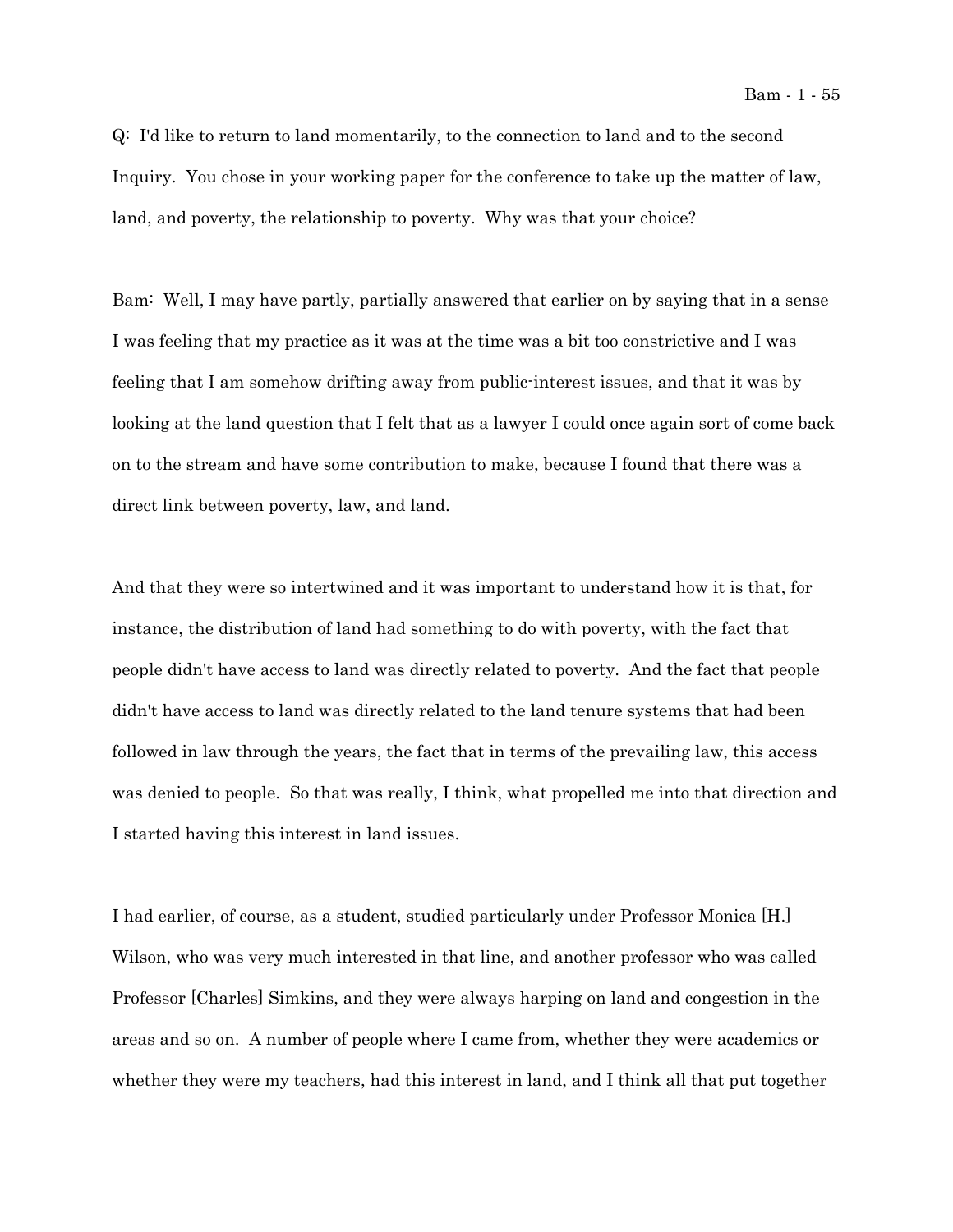did make me interested in the topic, and I kept on wanting to come back to it. And I think the Carnegie study gave me the impetus to once more come back and do research on land issues.

Q: Do you remember any of the recommendations that you made in that paper?

Bam: Well, I haven't really looked at the paper for a long time, and I do not remember  $\cdot$  I do remember setting out  $\cdot$  setting out how it had come about that the role that the law was playing in perpetuating this spirit of landlessness and in perpetuating poverty as such, how that could be addressed in terms of the law, in other words, by taking up these issues of land and passing appropriate legislation which would entitle people to claim back pieces of land which they had lost in manners that were unfair or discriminatory, and that there was still scope to do this within a new government, a new democratic government, but that also within the law as it stood, there maybe were still spaces where litigation could be initiated in order to give people more access to land.

Q: Are you in some way, in your present role as judge president of the Land Claims Court, are you in some way working through and engaged in a process that that second Inquiry provided some of the groundwork to, even if it was just from the standpoint of thinking through these issues, studying them, sharing points of view with your colleagues? In your practice, in your practice today as judge president of the Land Claims Court, aren't you in fact dealing with cases where land  $\cdot\cdot$  where the argument is whether or not to restore the land to a previous dispossessed owner?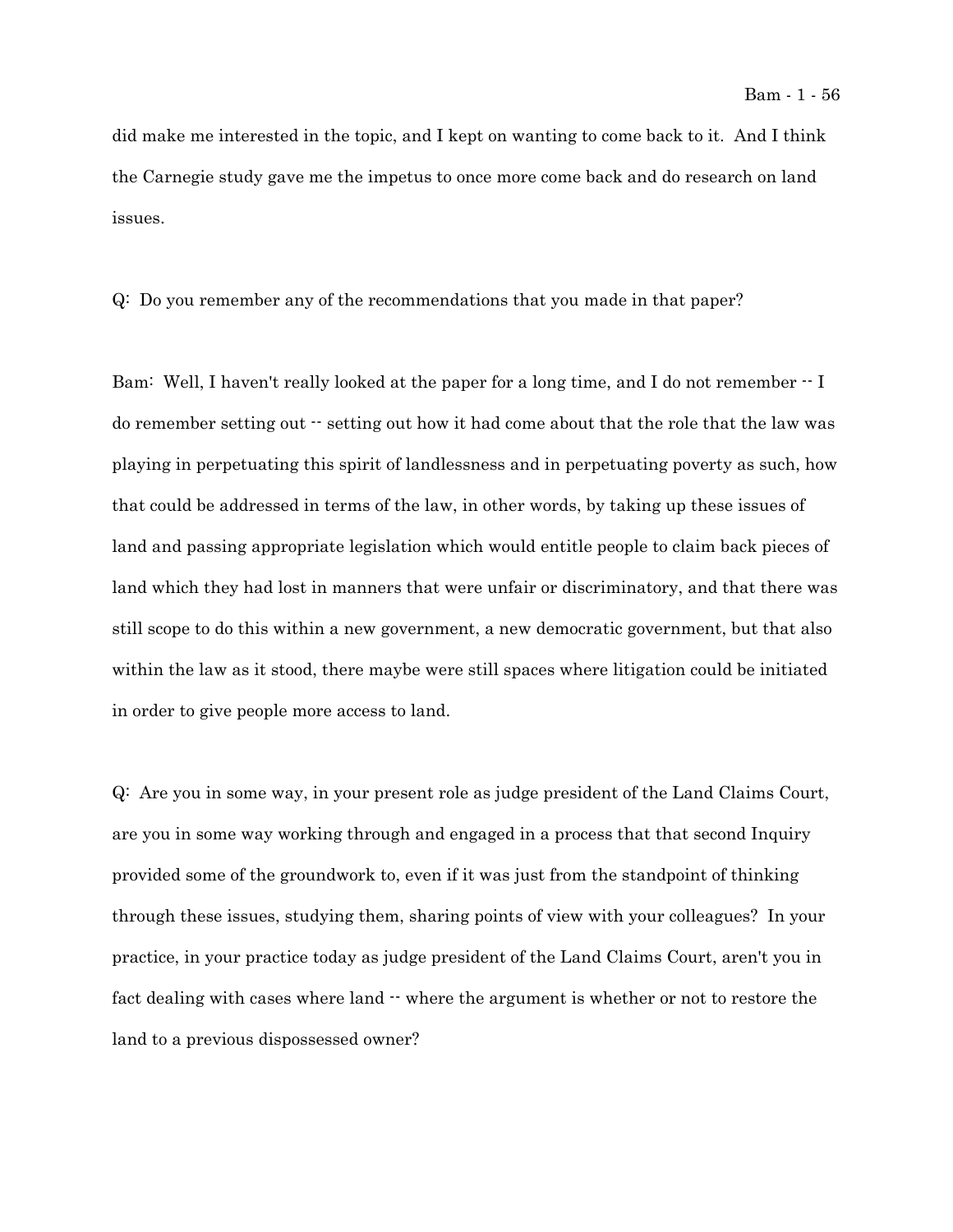Bam: In my present work in the Land Claims Court, that court was set up in the first place with a very narrow and focused purpose, namely, of restoring land to people from whom it had been taken away forcibly or otherwise people expropriated, and for the purposes of promoting an unjust and discriminatory law. So that was rather narrower than I had conceived when I was doing work for the Carnegie Corporation. I think when I was involved with the Carnegie Corporation investigation into poverty, the big picture there was access and availability of land in a wider area. You know there had in South Africa always been this huge discrepancy where you had thirteen percent of the entire land belonging to seven percent of the population. Rather, I should put it this way: that thirteen percent of the land only was available to seventy percent of the population, and vice versa, that the remainder, a small percent of the population, they owned the rest of the land. So that had to be put correct, but that was more than  $\cdot \cdot$  it was an issue which was bigger than could be handled by a court of law. It was an issue or matter of policy that had to be handled at the governmental level, and one understood that.

But having said that the work that we were going to be doing in the Land Claims Court was focused, it's been expanded somewhat now, and it is connected with the larger picture up to a point, in the sense that it is not an end in itself that land will have to be restored to people only who had been dispossessed. I think the thinking behind the legislation is also that that land, upon restoration, should have the potential of improving the lives of the people to whom it is given back, of improving their socioeconomic lives. That, in other words, they should be able to prosper. The land is not being returned to them for the sake of returning it to them; they should be able to farm it, they should be able to expand it and to make a living out of it, and so generally to develop the country, the economic welfare, and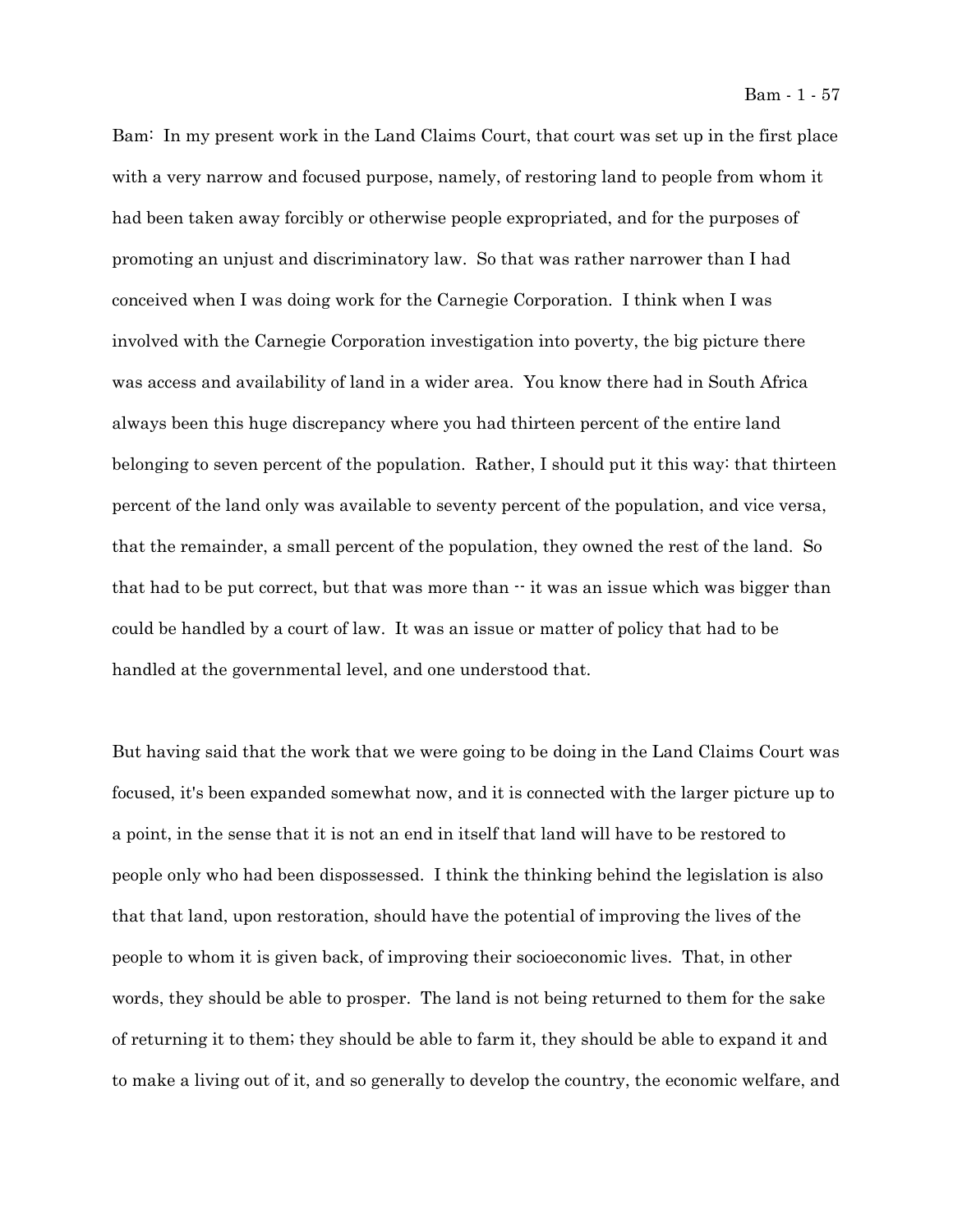that it could even serve as a model for other people who didn't have land at all, you know, once land was returned to them, as to how to operate it.

Some of that restoration process, of course, goes in terms of compensation, the monetary compensation. I think it is  $\cdot$  the guiding line is really to promote development of rural communities in particular and to promote the growth of a prosperous farming community, being a peasant community, as being a central issue and a crucial one in realizing the fruits of the new democracy.

Q: Is it possible from where you, from your experience, to assess the impact of that second Inquiry? Do you feel it had a real impact?

Bam: Well, I feel that it has had a real impact, but it probably is still to have a real impact. It's only now that the government is really sort of under pressure to be looking into research that was done, because it's only now that I feel that government is getting into grips with the issues that affect people on the ground, this second government of the ANC, more than the first government, which was really addressing maybe macro issues of reconciliation and of settling down politically. This government has got, is under greater pressure to be looking into the socioeconomic issues, and to that extent it will have to look into what was said and what was recommended in this second study, Carnegie study into poverty.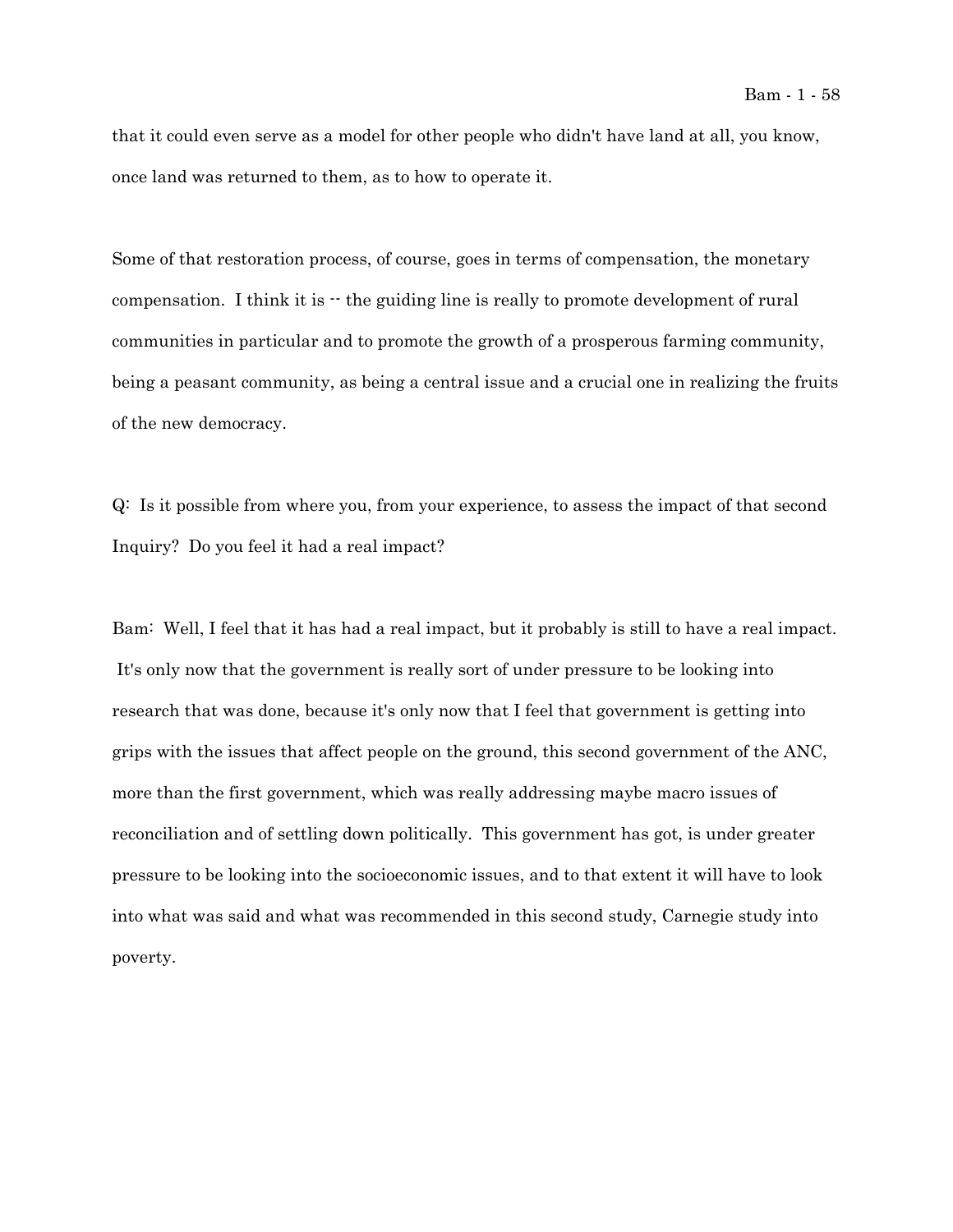Q: A couple of brief personal questions and then I just have a closing question or two. When you traveled to the United States in 1981 with Francis Wilson, what was the purpose of that trip? What do you recall about it that was unusual?

Bam: Yes. When I traveled to the United States in 1981 with Francis Wilson, at his invitation, it was in order to address the board of Carnegie Corporation and to persuade them to part with their money and to fund this study and to persuade them as to the need for such a study and why it was necessary to go for it. That was really it. And I think we succeeded in doing that, because ultimately the Carnegie Corporation did release the funds for the study to be conducted.

Q: Alan [J.] Pifer, the former president of Carnegie Corporation, said that during that period American businesses and philanthropies were being tested, in a way. There were critics who suggested that they should withdraw from activity in South Africa on the business side because of the sanctions on the philanthropic side, because the money might be wasted, might be lost.

## Bam: Yes.

Q: And that he decided against that choice because he, in the end, felt that staying with the commitment to South Africa was the moral thing to do. Do you think that he took the right position in that?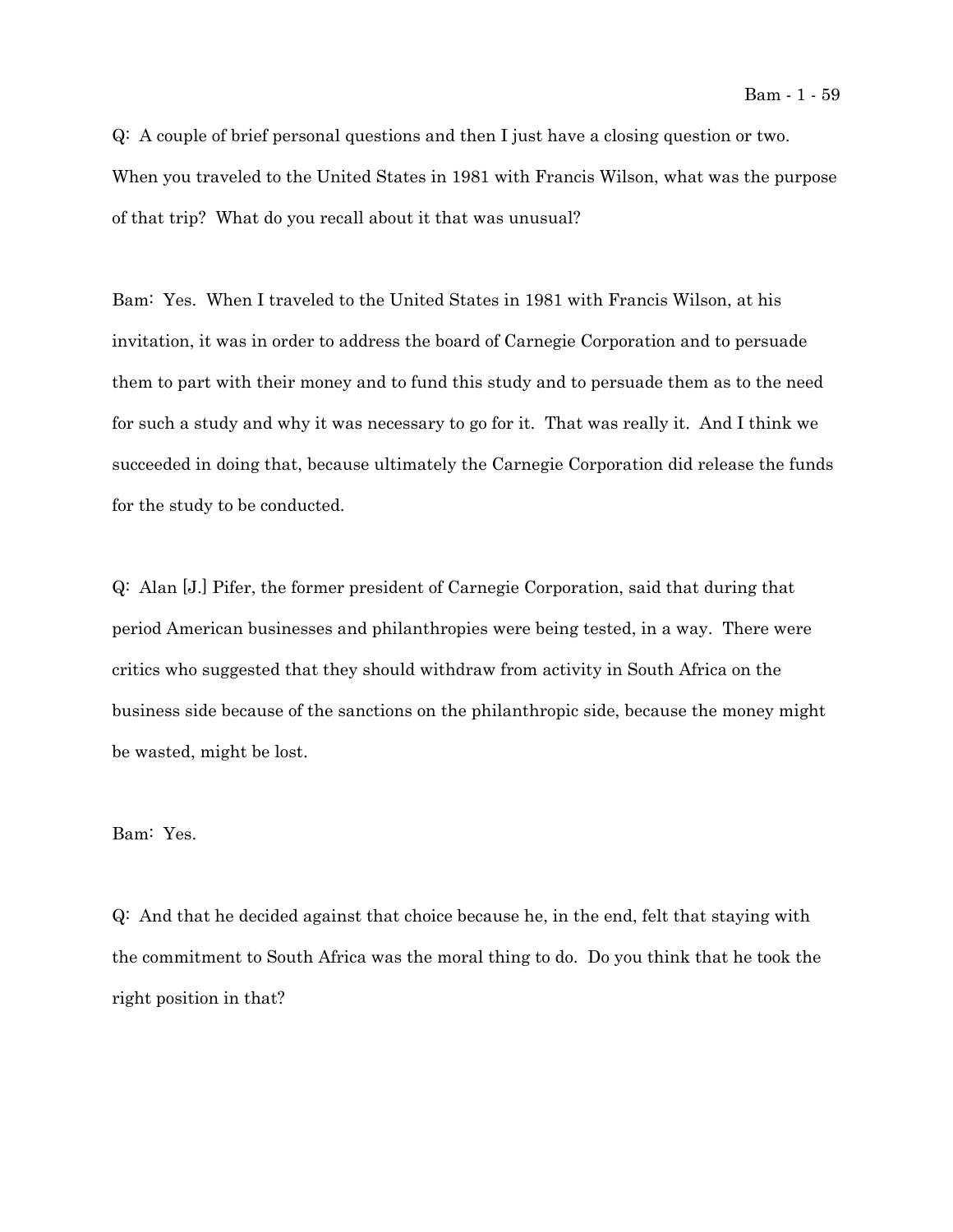Bam: Yes, I'm absolutely sure that  $\cdot \cdot$  well, first of all, let me agree with you that there were people who were critical of the involvement of the Carnegie Corporation in making funds available to South Africa both from a business point of view and as well as from a philanthropical point of view. There was  $\cdot \cdot$  it was a time when a number of institutes in the United States in particular had been operating sanctions against South Africa, very successfully so, and a number of American businesses had been under pressure to withdraw from South Africa altogether.

And so there was some substance to the concern that the money shouldn't be released, but Alan Pifer, I think, did take the correct decision in allowing this money to be released and for the work to be done, because it was obviously something which was not going to be of short-term benefit to anyone; it was really looking at the long term. And at the end of the day, whatever we might be saying about slogans about liberation, slogans about freedom and democracy, at the end of the day I think what we are talking about is what can be done and what can governments do to alleviate poverty of people throughout the world and throughout South Africa.

And that sort of investment is an investment which I think is worthwhile, irrespective of what government is in power in a given country at a given time, because you are giving money to people who are not ideologically motivated one way or the other to a government or against a government, but whose concerns are really for the poorest of the poor in any given community, and how, what steps can be taken by any government at any time to alleviate their plight.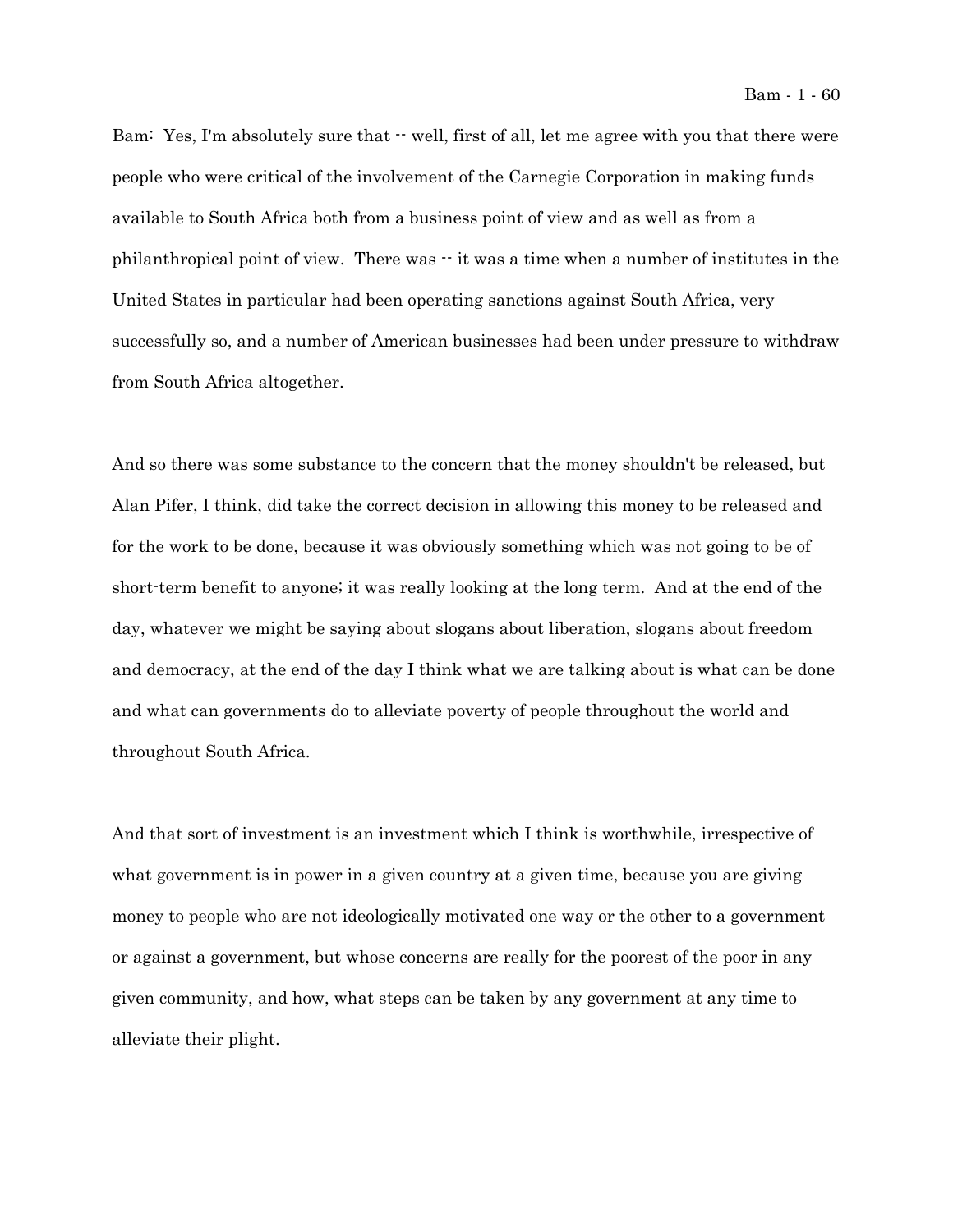Q: Did you feel clear in your own mind then, in your dealings with Carnegie, that these were, in fact, their motives, that this is what they were about in their work, in their philanthropy?

Bam: Well, yes, I did. We then went and we spoke to the board, and they conveyed to us what their own feelings were. I was quite  $-$  absolutely satisfied and happy that their motives for allowing the money to come through were the correct ones. Also I just felt that it was important for them to correct a misconception which may have been created by the first study, which concentrated merely on white Afrikaner poor, that it was necessary for them to correct that misconception that whereas they were able and prepared to allow money to be utilized for that first Inquiry, that they were not now prepared to allow money when the Inquiry was going to be focused on blacks.

Q: Fifty years later, but not too late.

Bam: Right. Absolutely. Fifty years later, but not too late, because the problem is still with us now.

Q: Last two questions. In 1960, you were involved in a march in Langa. It was called the Langa March. Can you recall that and recall something of what that was about? That was just before you were detained, I believe.

Bam: Yes. In 1960 I was detained. Well, first of all, in 1960 there was a march which was organized by the Pan-Africanist Congress, the PAC. It was both organized very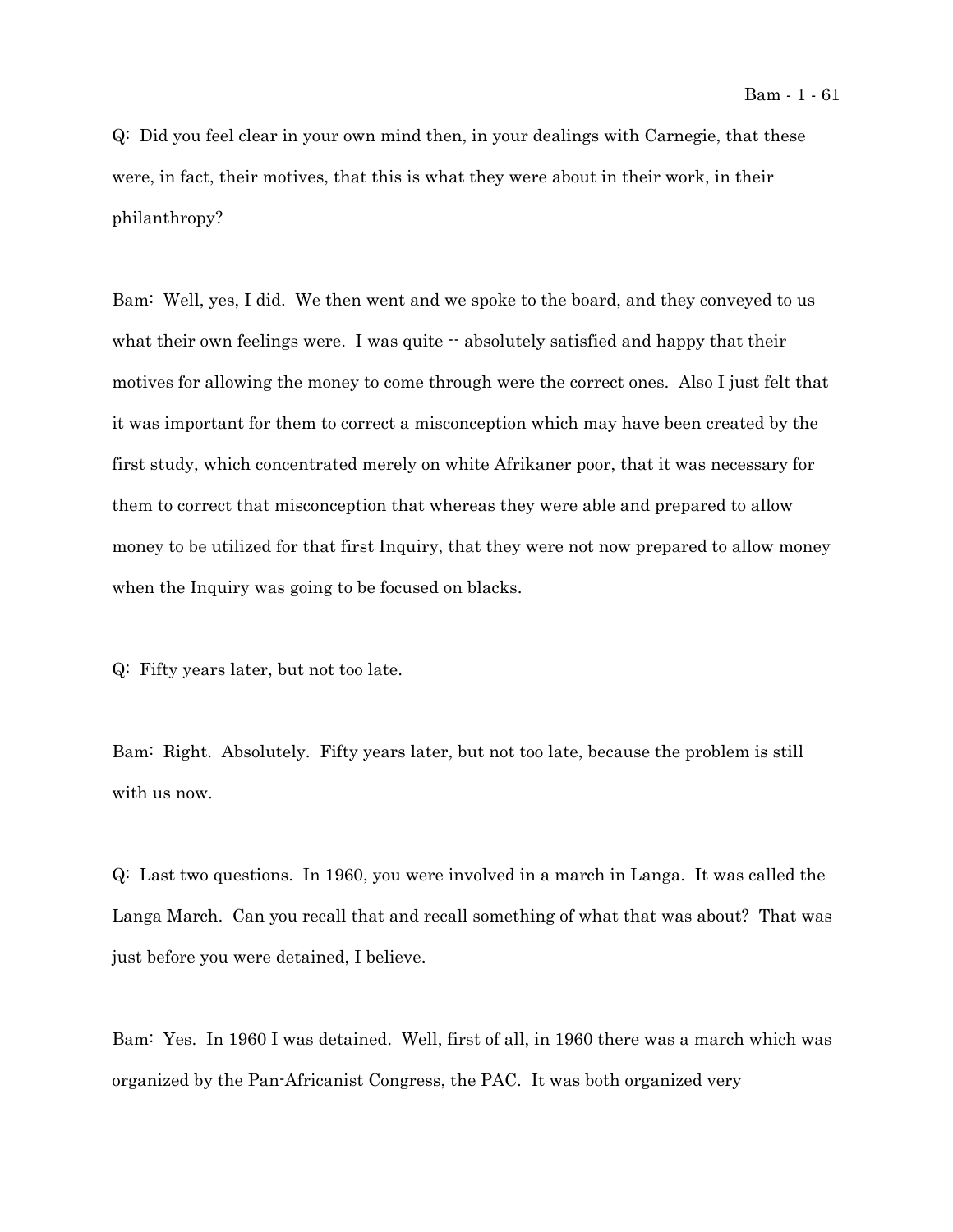successfully in a place called Sharpeville and in Cape Town here, in a place called Langa, and the people were to march in protest against the pass laws, and that was the idea of it. Ultimately, of course, it culminated in the massacre both in Sharpeville and in Langa which took place.

But before that happened, we had marched as students all the way from Langa into town and into the center of the city in Cape Town, where we wanted to present a petition to Parliament and we wanted to make protests. Unfortunately, it didn't quite work out that way because we were confronted by police with firearms and armed to the tooth as we entered the center of the city, and we had to scatter, and some of us were arrested. I escaped arrest, but someone called Philip Kosani, who was a close friend of mine, was arrested, and a couple of us students then were also subsequently detained.

A state of emergency was declared in 1960, and we were one of the first to be detained under the state of emergency, and that's the first time I spent a considerable time in detention, at a place called Motabe, in a prison in Gauteng.

Q: Did you ever dream, from that first detention or from that place of political consciousness, that march, that you would some day see a free South Africa?

Bam: Yes, I did dream that I would see. I had a vision, but having a vision is something else than believing that it's actually going to happen, you know. People have talked for a long time about the ideal situation that one day the lion will lie with the lamb, that sort of thing, but it hasn't happened yet. And I would be very careful if I were a lamb whenever I